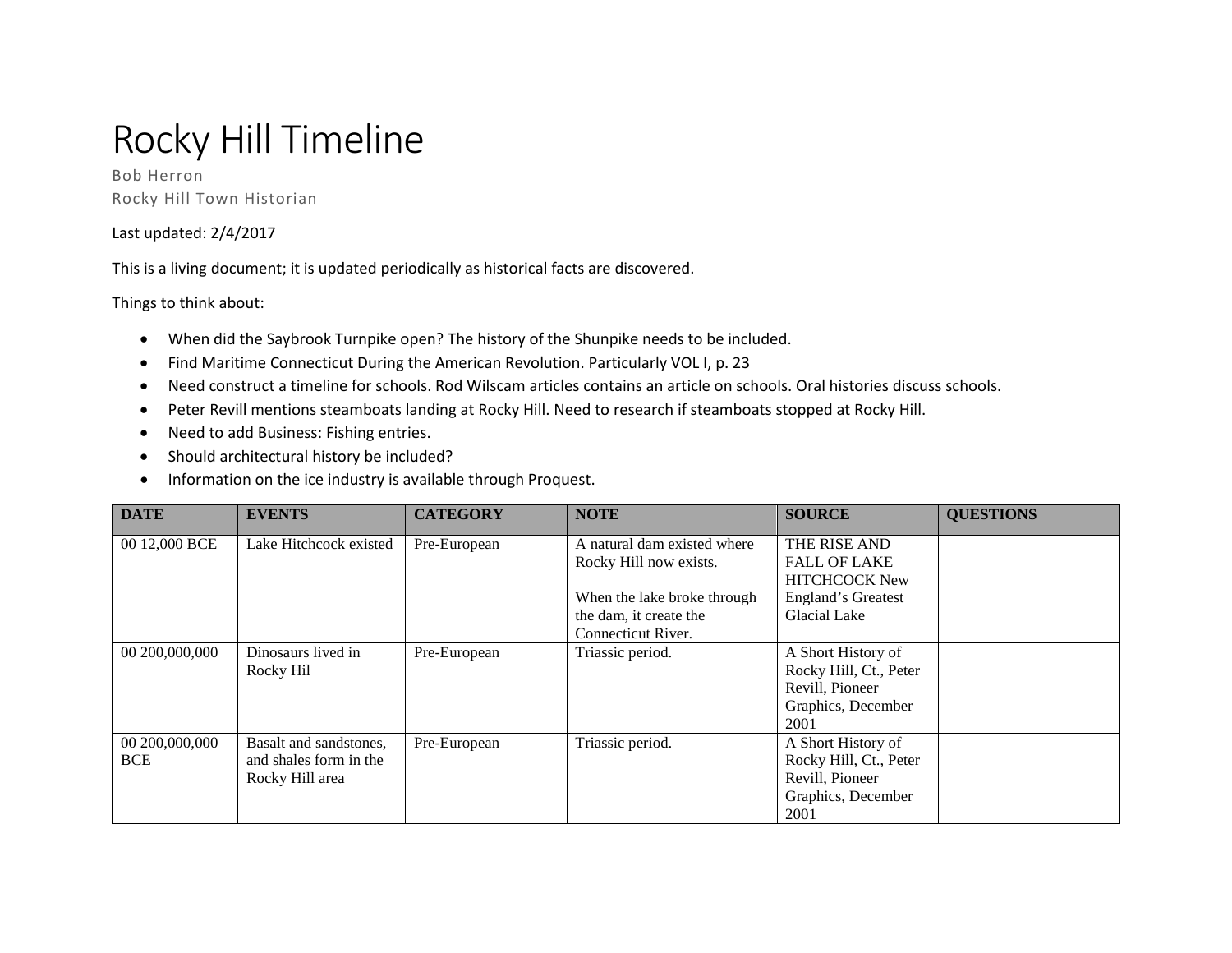| $1170 - 1360$ | Woodland Indians lived<br>in the area that includes<br>Rocky Hill | Pre-European                          | These people lived in<br>dispersed communities. The<br>Morgan Archeological Site in<br>the flood plain of the<br>Connecticut River was such a<br>community. Artifacts have<br>been found in Rocky Hill in<br>1170, 1320, and 1360.<br>Hunter-gathers and fishermen.                | Bulletin of the<br>Archeological Society<br>of Connecticut, No.<br>51, 1988, Morgan Site:<br>The beginning, Dave<br>Cooke |
|---------------|-------------------------------------------------------------------|---------------------------------------|------------------------------------------------------------------------------------------------------------------------------------------------------------------------------------------------------------------------------------------------------------------------------------|---------------------------------------------------------------------------------------------------------------------------|
| 1600/00/00    | Wongunk Indians may<br>have settled in Rocky<br>Hill              | Pre-European                          | Some sources spell this<br>"Wangunk."<br>There were about 7,000 people<br>in Connecticut when<br>Europeans arrived, Wongunks<br>and others.<br>The Wonguks were a peaceful<br>people and were victimized by<br>the warlike Pequods and<br>Mohqwks who exacted tribute<br>from them | H.R. Hick Plaque<br>A Short History of<br>Rocky Hill, Ct., Peter<br>Revill, Pioneer<br>Graphics, December<br>2001         |
| 1633/00/00    | John Oldham starts<br>trading at what is now<br>Wethersfield      | <b>Business: Trade</b>                | Then known as Pyquag                                                                                                                                                                                                                                                               | 1995 Calendar                                                                                                             |
| 1633/00/00    | Windsor, Wethersfield,<br>and Hartford<br>settlements founded.    | Civic organization:<br>Pre-Rocky Hill |                                                                                                                                                                                                                                                                                    | H.R. Hick Plaque                                                                                                          |
| 1634/00/00    | Wethersfield settled by<br>John Oldham and<br>company             | Civic organization:<br>Pre-Rocky Hill | The Wongunks invited the<br>Europeans to settle hoping<br>they would serve as a deterrent<br>to the Pequods and Mohawks.                                                                                                                                                           | 1995 Calendar                                                                                                             |
| 1634/00/00    | Wethersfield serves as<br>port and point of<br>distribution       | Maritime: Seafaring                   | Town known as Watertown at<br>this time                                                                                                                                                                                                                                            | 1995 Calendar                                                                                                             |
| 1635/00/00    | Wethersfield<br><b>Congregational Church</b><br>established       | Church:<br>Congregational             |                                                                                                                                                                                                                                                                                    | 1995 Calendar                                                                                                             |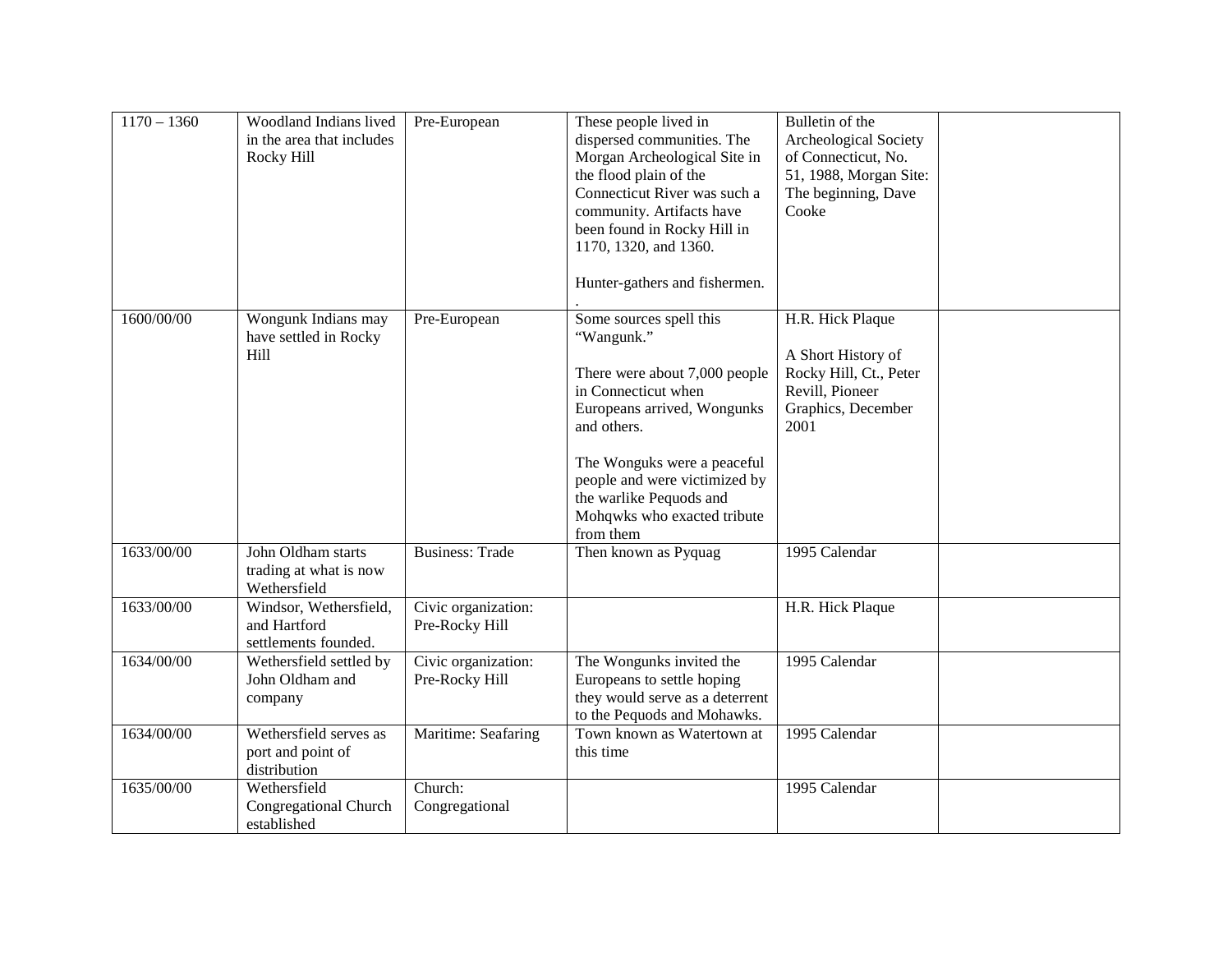| 1636/00/00 | Watertown obtains a<br>deed from the Indians | Civic organization:<br>Pre-Rocky Hill |                                | 1995 Calendar          |  |
|------------|----------------------------------------------|---------------------------------------|--------------------------------|------------------------|--|
| 1636/00/00 | Town name changed                            | Civic organization:                   |                                | 1995 Calendar          |  |
|            | from Watertown to                            | Pre-Rocky Hill                        |                                |                        |  |
|            | Wethersfield                                 |                                       |                                |                        |  |
| 1636/07/05 | John Oldham, founder                         | War: 1636 Pequod                      |                                | 1995 Calendar          |  |
|            |                                              | War                                   |                                |                        |  |
|            | of Wethersfield, killed                      |                                       |                                |                        |  |
|            | by Peqouds on Block                          |                                       |                                | The Red King's         |  |
|            | Island.                                      |                                       |                                | Rebellion, Russell     |  |
|            |                                              |                                       |                                | Bourne, Oxford         |  |
|            |                                              |                                       |                                | University Press, 1990 |  |
| 1637/04/23 | <b>Wogunk Indians</b>                        | War: 1637 Pequod                      | Mashpees on Block Island       | 1995 Calendar          |  |
|            | encourage the Pequods                        | War                                   | killed John Oldham in front of |                        |  |
|            | to attack the town. They                     |                                       | his children. The Pequod were  | The Red King's         |  |
|            | killed 6 men and three                       |                                       | blamed and a series of         | Rebellion, Russell     |  |
|            | women.                                       |                                       | skirmishes between Pequods     | Bourne, Oxford         |  |
|            |                                              |                                       | and Europeans ensued.          | University Press, 1990 |  |
|            |                                              |                                       | Although no military action    |                        |  |
|            |                                              |                                       | was taken against the          |                        |  |
|            |                                              |                                       | Wangunks, they were forced     |                        |  |
|            |                                              |                                       | to give up their land in       |                        |  |
|            |                                              |                                       | Wethersfield and Rocky Hill.   |                        |  |
| 1637/05/01 | <b>Connecticut Court</b>                     | War: 1637 Pequod                      |                                | 1995 Calendar          |  |
|            | declares war against the                     | War                                   |                                |                        |  |
|            | Pequods                                      |                                       |                                | The Red King's         |  |
|            |                                              |                                       |                                | Rebellion, Russell     |  |
|            |                                              |                                       |                                | Bourne, Oxford         |  |
|            |                                              |                                       |                                | University Press, 1990 |  |
| 1637/05/26 | Capt. John Mason leads                       | War: 1637 Pequod                      |                                | 1995 Calendar          |  |
|            | colony to victory over                       | War                                   |                                |                        |  |
|            | the Pequods. At Mystic.                      |                                       |                                | The Red King's         |  |
|            |                                              |                                       |                                | Rebellion, Russell     |  |
|            |                                              |                                       |                                | Bourne, Oxford         |  |
|            |                                              |                                       |                                |                        |  |
|            |                                              |                                       |                                | University Press,      |  |
|            |                                              |                                       |                                | 1990,                  |  |
| 1639/10/19 | Justices of the Peace                        | Civic organization:                   |                                | 1995 Calendar          |  |
|            | established                                  | Pre-Rocky Hill                        |                                |                        |  |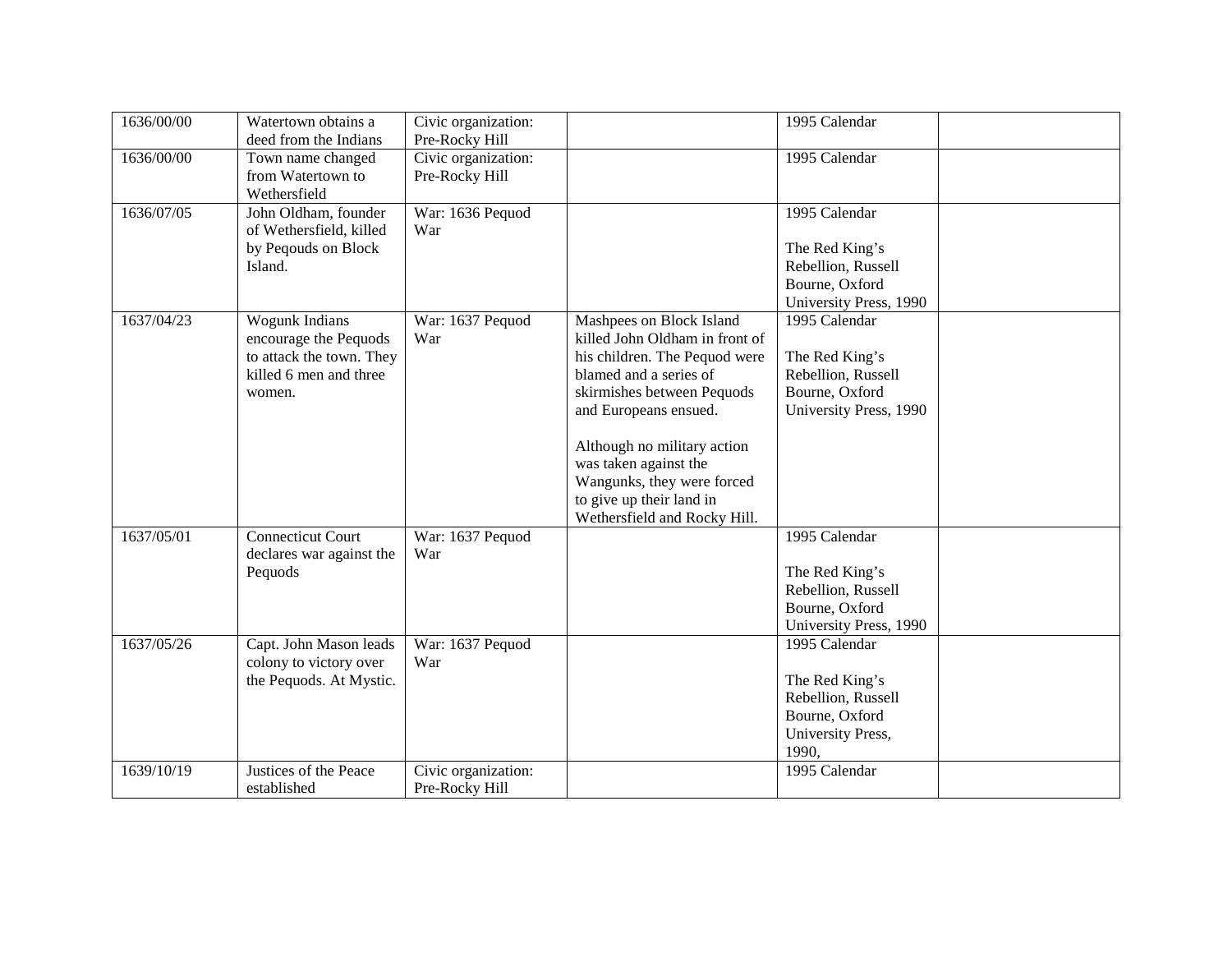| 1640/00/00 | Wethersfield                                     | Church:                   |                                  | 1995 Calendar                  |  |
|------------|--------------------------------------------------|---------------------------|----------------------------------|--------------------------------|--|
|            | Congregational meeting                           | Congregational            |                                  |                                |  |
|            | house built                                      |                           |                                  |                                |  |
| 1641/02/28 | <b>First Ecclesiastical</b><br>Society organized | Church:<br>Congregational | In 1725, the organization that   | 1995 Calendar                  |  |
|            |                                                  |                           | was to become the                | Congregation<br>Ecclesiastical |  |
|            |                                                  |                           | Congregational Church was an     | Societies (available on        |  |
|            |                                                  |                           | "established" church, in other   | archive.org)                   |  |
|            |                                                  |                           | words, the official church of    |                                |  |
|            |                                                  |                           | the colony. It was not until     |                                |  |
|            |                                                  |                           | the new state constitution of    |                                |  |
|            |                                                  |                           | 1818 that Connecticut finally    |                                |  |
|            |                                                  |                           | had no established church,       |                                |  |
|            |                                                  |                           | although restrictions had        |                                |  |
|            |                                                  |                           | gradually eased by then.         |                                |  |
|            |                                                  |                           | Back then, there was no idea     |                                |  |
|            |                                                  |                           | of separation of church and      |                                |  |
|            |                                                  |                           | state. An area wishing to start  |                                |  |
|            |                                                  |                           | a new church needed the          |                                |  |
|            |                                                  |                           | permission of the CT General     |                                |  |
|            |                                                  |                           | Assembly, who could grant        |                                |  |
|            |                                                  |                           | permission to establish a new    |                                |  |
|            |                                                  |                           | ecclesiastical society. These    |                                |  |
|            |                                                  |                           | societies had the responsibility |                                |  |
|            |                                                  |                           | of raising funds (usually        |                                |  |
|            |                                                  |                           | through taxation), hiring a      |                                |  |
|            |                                                  |                           | minister and providing a place   |                                |  |
|            |                                                  |                           | to worship. The church itself    |                                |  |
|            |                                                  |                           | did not deal with financial      |                                |  |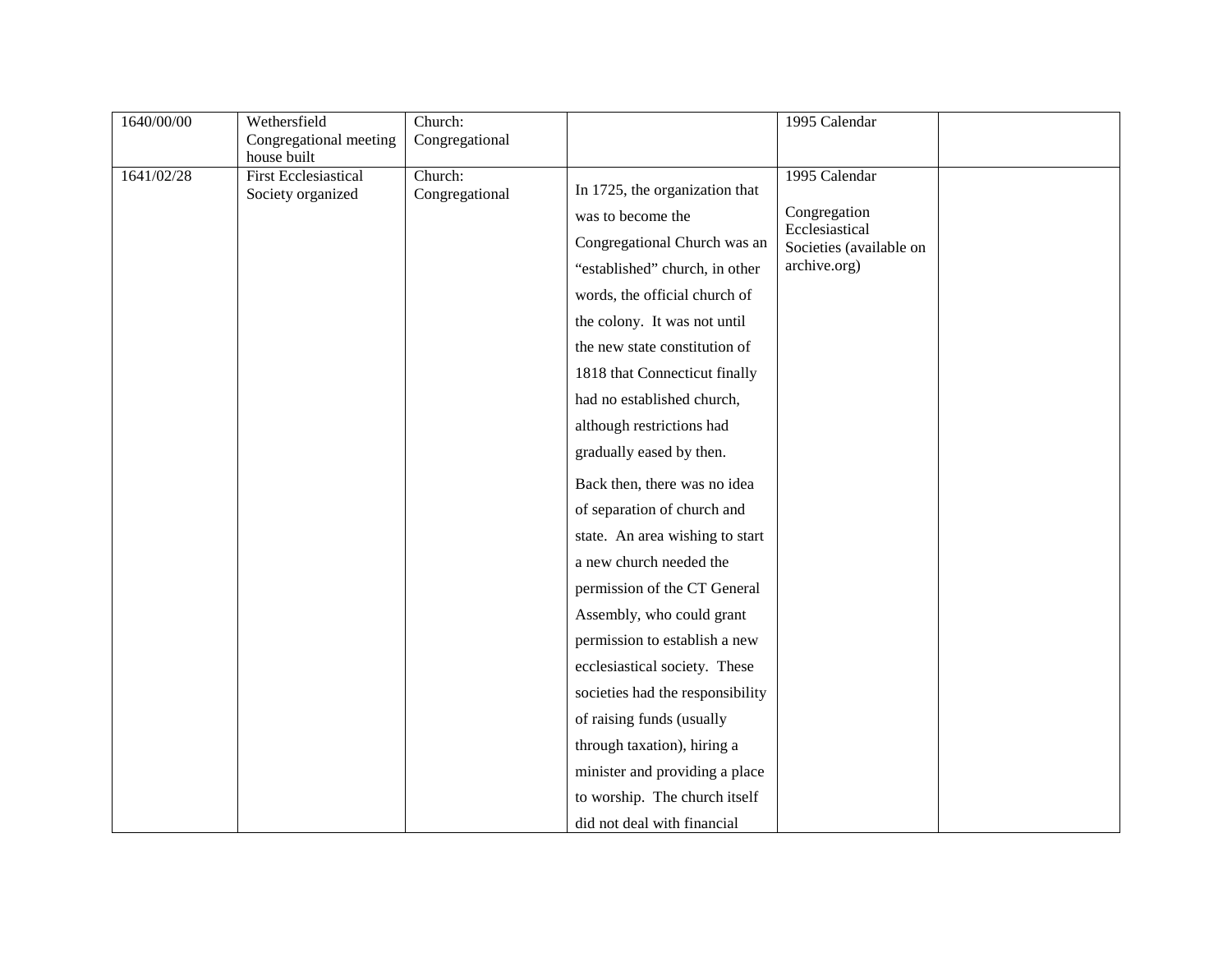|            |                                                                                                         |                                       | matters, leaving this to the<br>society.                      |                                               |                                                                                                                                          |
|------------|---------------------------------------------------------------------------------------------------------|---------------------------------------|---------------------------------------------------------------|-----------------------------------------------|------------------------------------------------------------------------------------------------------------------------------------------|
| 1643/00/00 | Connecticut Colony, of<br>which Wethersfield was<br>a part, joins New<br>England Confederation.         | Civic organization:<br>Pre-Rocky Hill |                                                               | 1995 Calendar                                 |                                                                                                                                          |
| 1644/06/03 | Connecticut requires an<br>inn in each town                                                             | <b>Business: Lodging</b>              |                                                               | 1995 Calendar                                 |                                                                                                                                          |
| 1644/09/12 | Connecticut requires<br>ministerial support                                                             | Church:<br>Congregational             |                                                               | 1995 Calendar                                 | What does this mean?                                                                                                                     |
| 1649/00/00 | First land grant of 30<br>acres in South<br>Wethersfield to Samuel<br>Boardman Junior.                  | Civic organization:<br>Pre-Rocky Hill | South Wethersfield would<br>become Stepney then Rocky<br>Hill | 1995 Calendar                                 |                                                                                                                                          |
| 1650/00/00 | Second Wethersfield<br>meeting house built                                                              | Church:<br>Congregational             |                                                               | 1995 Calendar                                 |                                                                                                                                          |
| 1650/00/00 | Connecticut law<br>requires attendance at<br>Sunday worship.                                            | Church:<br>Congregational             |                                                               | 1995 Calendar                                 |                                                                                                                                          |
| 1650/00/00 | Settlers from<br>Wethersfield move<br>south of Goff Brook<br>near the "Rockie Hill."                    | Civic organization:<br>Pre-Rocky Hill |                                                               | H.R. Hick Plaque                              |                                                                                                                                          |
| 1655/00/00 | Town of Wethersfield<br>grants Gershom<br>Bulkeley 110 acres of<br>land at Dividend to<br>build a mill. | <b>Business: Dividend</b>             |                                                               | June Cook paper<br>posted on RHHS<br>website. |                                                                                                                                          |
| 1655/00/00 | Phillip Goff elected<br>Wethersfield town<br>crier.                                                     | Civic organization:<br>Pre-Rocky Hill |                                                               | 1995 Calendar                                 |                                                                                                                                          |
| 1655/00/00 | Rocky Hill-Glastonbury<br>Ferry established                                                             | Maritime: Ferry                       |                                                               | H.R. Hick Plaque                              | 1995 Calendar says<br>"Ferry established per<br>Deed Book." Was the<br>Deed Book authorization<br>and this the actual<br>implementation? |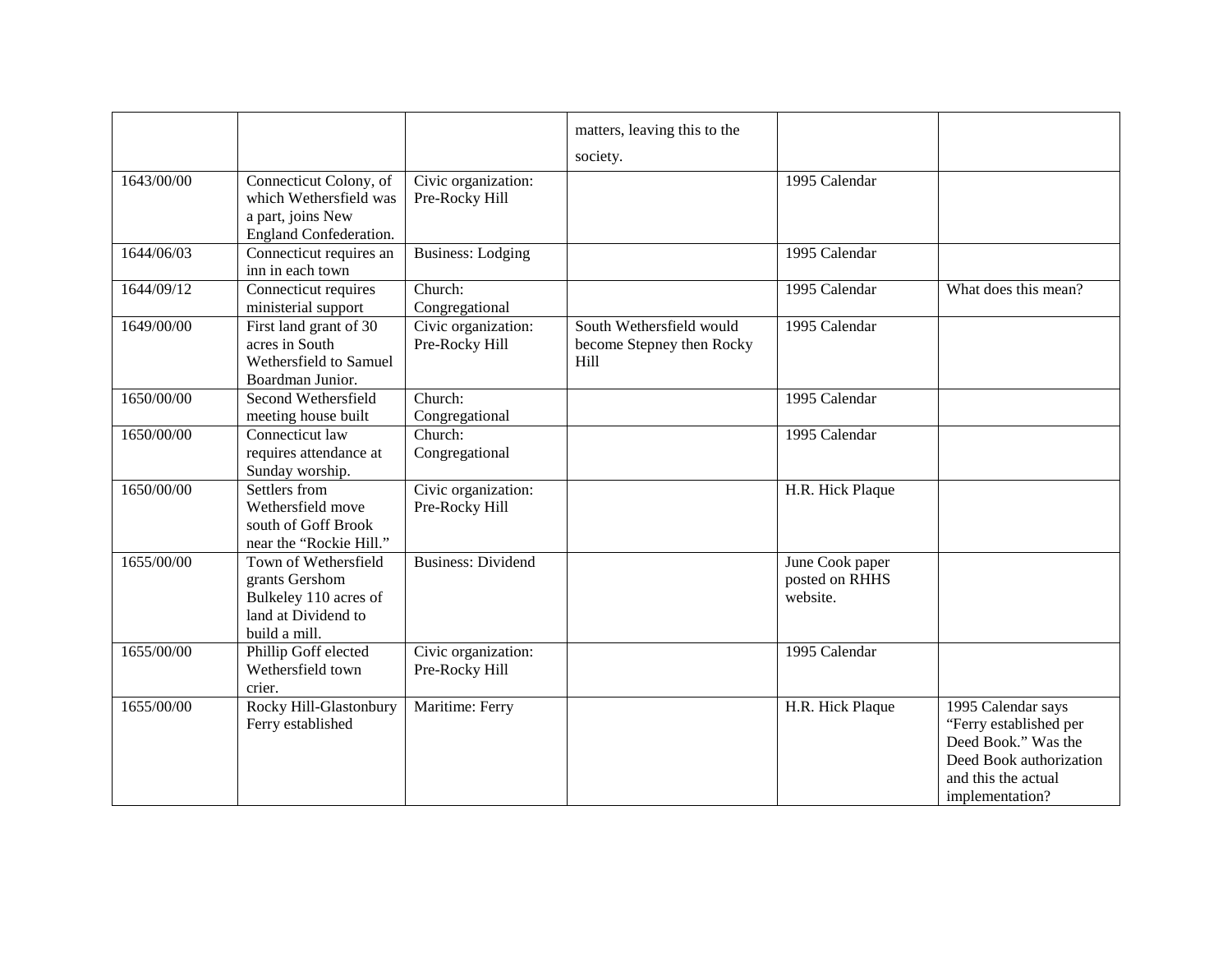| 1655/00/00 | Phillip Goff builds his<br>house on Old Main St.                                                      | <b>Streets and Buildings</b>          | This house still stands in 2016.<br>It is the oldest house in Rocky<br>Hill.                                                                                                                                                     | 1995 Calendar                     |                                                                    |
|------------|-------------------------------------------------------------------------------------------------------|---------------------------------------|----------------------------------------------------------------------------------------------------------------------------------------------------------------------------------------------------------------------------------|-----------------------------------|--------------------------------------------------------------------|
| 1659/03/09 | Males age 21 or<br>officers, men owning<br>30 lbs or more, can vote                                   | Civic organization:<br>Pre-Rocky Hill |                                                                                                                                                                                                                                  | 1995 Calendar                     | What does 'officers'<br>mean? Town officials?<br>Militia officers? |
| 1660/00/00 | Ferry Park established<br>in Wethersfield deed<br>book.                                               | Maritime: Ferry                       |                                                                                                                                                                                                                                  | 1995 Calendar                     | Was this a charter for a<br>ferry or just a deed of<br>land?       |
| 1662/04/23 | King Charles II signed<br>Royal Connecticut<br>Charter                                                | Civic organization:<br>Pre-Rocky Hill |                                                                                                                                                                                                                                  | 1995 Calendar                     | On May page of 1995<br>Calendar the date for this<br>is 1662/05/10 |
| 1670/00/00 | Wethersfield obtains<br>deed for additional land<br>from Indians.                                     | Civic organization:<br>Pre-Rocky Hill |                                                                                                                                                                                                                                  | 1995 Calendar                     |                                                                    |
| 1672/00/00 | Wethersfield grants 5<br>acres in lower<br>Wethersfield for<br>landing. Now Rocky<br>Hill Ferry Park. | Maritime: Ferry                       |                                                                                                                                                                                                                                  | 1995 Calendar                     | How is this related to<br>Ferry Park established in<br>1660?       |
| 1672/00/00 | Riverside land in Rocky<br>Hill reserved for<br>shipyard and landing                                  | Maritime: Seafaring                   |                                                                                                                                                                                                                                  | H.R. Hick Plaque                  |                                                                    |
| 1673/00/00 | Wethersfield obtains<br>deed for additional land<br>from Indians                                      | Civic organization:<br>Pre-Rocky Hill |                                                                                                                                                                                                                                  | 1995 Calendar                     |                                                                    |
| 1675/00/00 | King Phillip's War                                                                                    | War: 1675 King<br>Phillip's War       | Eighteen men from<br>Wethersfield served in King<br>Phillip's War. Stepney was a<br>small district at the time and<br>names weren't associated<br>specifically with Wethersfield.<br>King Phillip was also known<br>as Metacomet | Soldiers of King<br>Phillip's War | What effect did this war<br>have on Rocky Hill?                    |
| 1675/00/00 | King Phillip's War<br>begins                                                                          | War: 1675 King<br>Phillip's War       | Wide-spread, very bloody war<br>between Indian tribes and<br>settlers.                                                                                                                                                           | 1995 Calendar                     |                                                                    |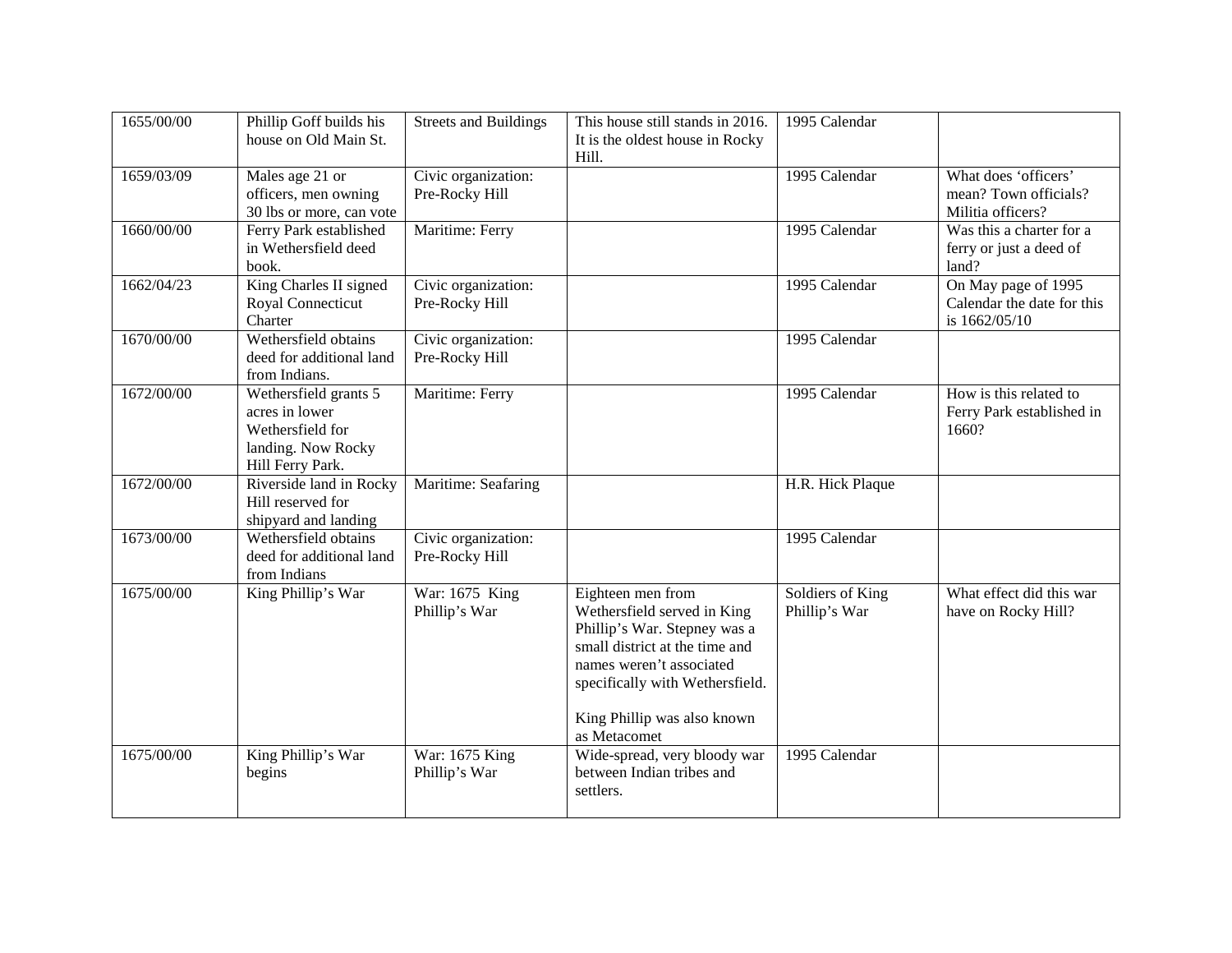|                  |                                                 |                           | Ended in 1676 and<br>fundamentally changed power                 |                                   |                                                   |
|------------------|-------------------------------------------------|---------------------------|------------------------------------------------------------------|-----------------------------------|---------------------------------------------------|
|                  |                                                 |                           | relationship between settlers                                    |                                   |                                                   |
|                  |                                                 |                           | and Indians.                                                     |                                   |                                                   |
| 1677/00/00       | Gershom Bulkeley,<br>minister of the            | <b>Business: Dividend</b> | At the most easterly waterfall<br>of Dividend Brook, Where the   | June Cook paper<br>posted on RHHS |                                                   |
|                  | Congregational Church,<br>builds a gristmill in |                           | Bulkeley gained permission<br>and flooded land to create         | website.                          |                                                   |
|                  | Dividend district                               |                           | Dividend pond near the                                           |                                   |                                                   |
|                  |                                                 |                           | Connecticut River. This pond                                     |                                   |                                                   |
|                  |                                                 |                           | became known as Lower<br>Dividend Pond.                          |                                   |                                                   |
|                  |                                                 |                           |                                                                  |                                   |                                                   |
|                  |                                                 |                           | Bulkeley was later granted                                       |                                   |                                                   |
|                  |                                                 |                           | 150 additional acres to the<br>west. He relocated his            |                                   |                                                   |
|                  |                                                 |                           | gristmill upstream to a                                          |                                   | See 1677/00/00 after                              |
|                  |                                                 |                           | location just below the second<br>waterfall. He used the natural |                                   | <b>Business: Maritime for</b><br>notes on bakery. |
|                  |                                                 |                           | rock outcropping as part of a                                    |                                   |                                                   |
|                  |                                                 |                           | new dam. This created Upper                                      |                                   |                                                   |
|                  |                                                 |                           | Dividend Pond.                                                   |                                   |                                                   |
|                  |                                                 |                           | Bulkeley's gristmill remained                                    |                                   |                                                   |
|                  |                                                 |                           | in the family for five                                           |                                   |                                                   |
|                  |                                                 |                           | generations – a span of one                                      |                                   |                                                   |
|                  |                                                 |                           | hundred and fifty years.                                         |                                   |                                                   |
|                  |                                                 |                           | Railroad spans this stream in<br>2016.                           |                                   |                                                   |
| 1677/00/00 after | Gershom Bulkeley                                | Maritime: Seafaring       |                                                                  | June Cook paper                   | See 1677/00/00                                    |
|                  | opens a bakery to                               |                           |                                                                  | posted on RHHS<br>website.        | Business: Dividend for                            |
|                  | supply baked good to<br>vessels ailing to the   |                           |                                                                  |                                   | notes on Bulkeley's<br>gristmill.                 |
|                  | West Indies and other                           |                           |                                                                  |                                   |                                                   |
|                  | foreign ports.                                  |                           |                                                                  |                                   |                                                   |
| 1683/07/20       | Flood causes severe                             | Weather                   |                                                                  | 1995 Calendar                     |                                                   |
|                  | damage in Rocky Hill                            |                           |                                                                  |                                   |                                                   |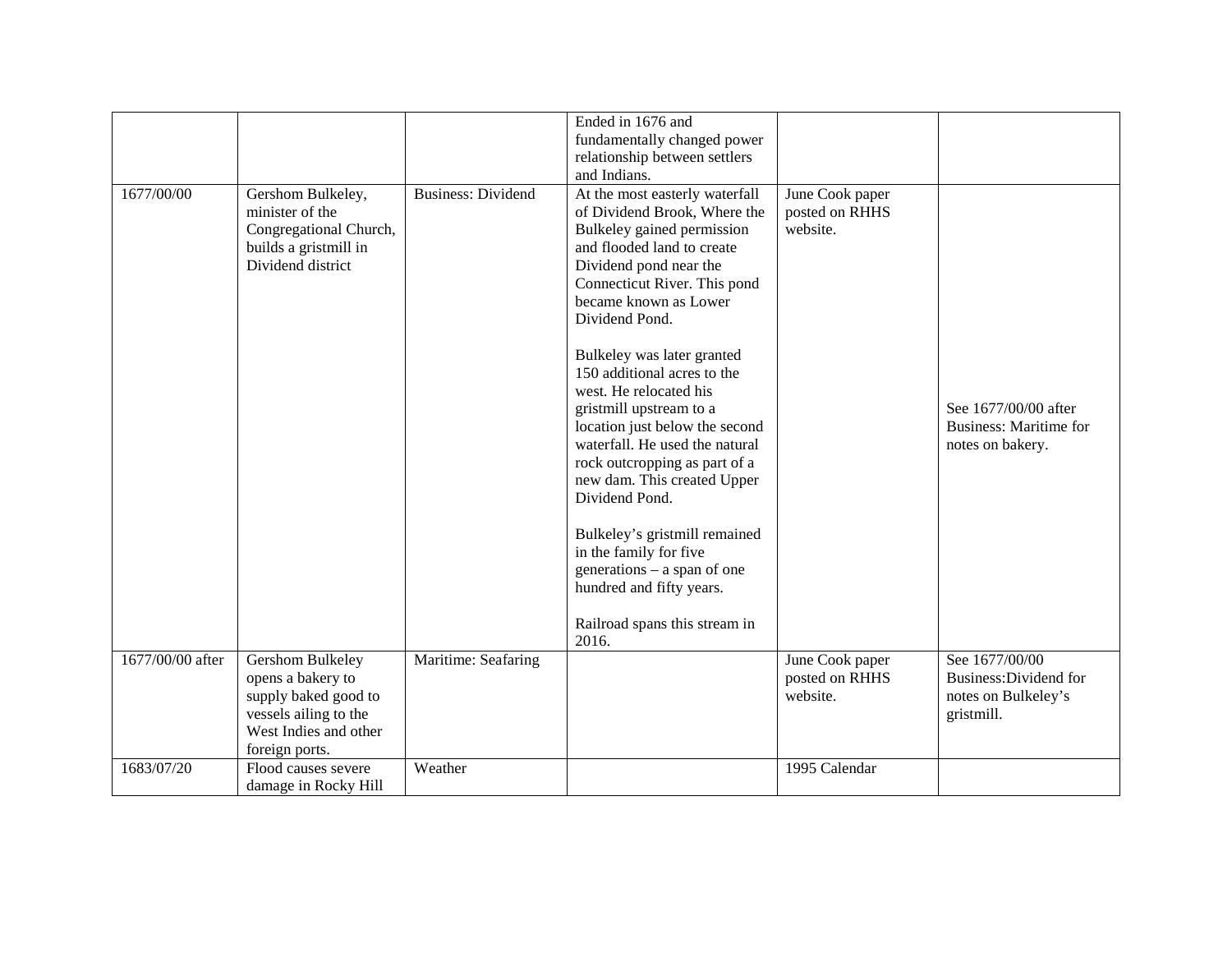| 1683/08/13 | Flood waters 26 feet<br>above normal in Rocky<br>Hill                      | Weather                               | Looks like 1683 was a bad<br>year for flooding                                                                                                                                                                                                                                                               | 1995 Calendar |                                                                                                             |
|------------|----------------------------------------------------------------------------|---------------------------------------|--------------------------------------------------------------------------------------------------------------------------------------------------------------------------------------------------------------------------------------------------------------------------------------------------------------|---------------|-------------------------------------------------------------------------------------------------------------|
| 1685/00/00 | Third Meetinghouse<br>built in Wethersfield.                               | Church:<br>Congregational             |                                                                                                                                                                                                                                                                                                              | 1995 Calendar | Where the meetinghouses<br>of 1640, 1650, and 1685<br>replacements on the same<br>site? Separate buildings? |
| 1686/00/00 | Wethersfield receives<br>the King's patent.                                | Civic organization:<br>Pre-Rocky Hill | This was a charter granted by<br>King Charles II which allowed<br>Connecticut a great deal of<br>Liberty in running its affairs.                                                                                                                                                                             | 1995 Calendar |                                                                                                             |
| 1687/00/00 | Governor Edmund<br>Andros demands that<br>Charter be returned.             | Civic organization:<br>Pre-Rocky Hill | The Colonists stole it and hid<br>it an oak tree. Connecticut was<br>forced to become a member of<br>the Dominion of New England<br>but when it ended self-<br>government was reestablished<br>and the Charter returned.                                                                                     | 1995 Calendar |                                                                                                             |
| 1687/10/31 | Charter hidden in<br><b>Charter Oak</b>                                    | Civic organization:<br>Pre-Rocky Hill | Hiding Charter ensured that its<br>terms would be preserved if it<br>was reestablished.                                                                                                                                                                                                                      | 1995 Calendar |                                                                                                             |
| 1689/00/00 | King William's War                                                         | War: 1689 Colonial<br>Wars            | King William's War (1688-<br>97, also known as the Second<br>Indian War, Castin's War, or<br>the First Intercontinental War.<br>It was the North American<br>theater of the Nine Years'<br>War, also known as the War of<br>the Grand Alliance or the War<br>of the League of Augsburg.<br>It ended in 1697. | 1995 Calendar | What was the effect of<br>this war on Rocky Hill?<br>Why does Wilscam single<br>it out?                     |
| 1692/00/00 | Wethersfield Town<br>Meeting distributes<br>land in South<br>Wethersfield. | Civic organization:<br>Pre-Rocky Hill |                                                                                                                                                                                                                                                                                                              | 1995 Calendar |                                                                                                             |
| 1692/00/00 | Wethersfield Town<br>Meeting lays out                                      | <b>Streets and Buildings</b>          |                                                                                                                                                                                                                                                                                                              | 1995 Calendar |                                                                                                             |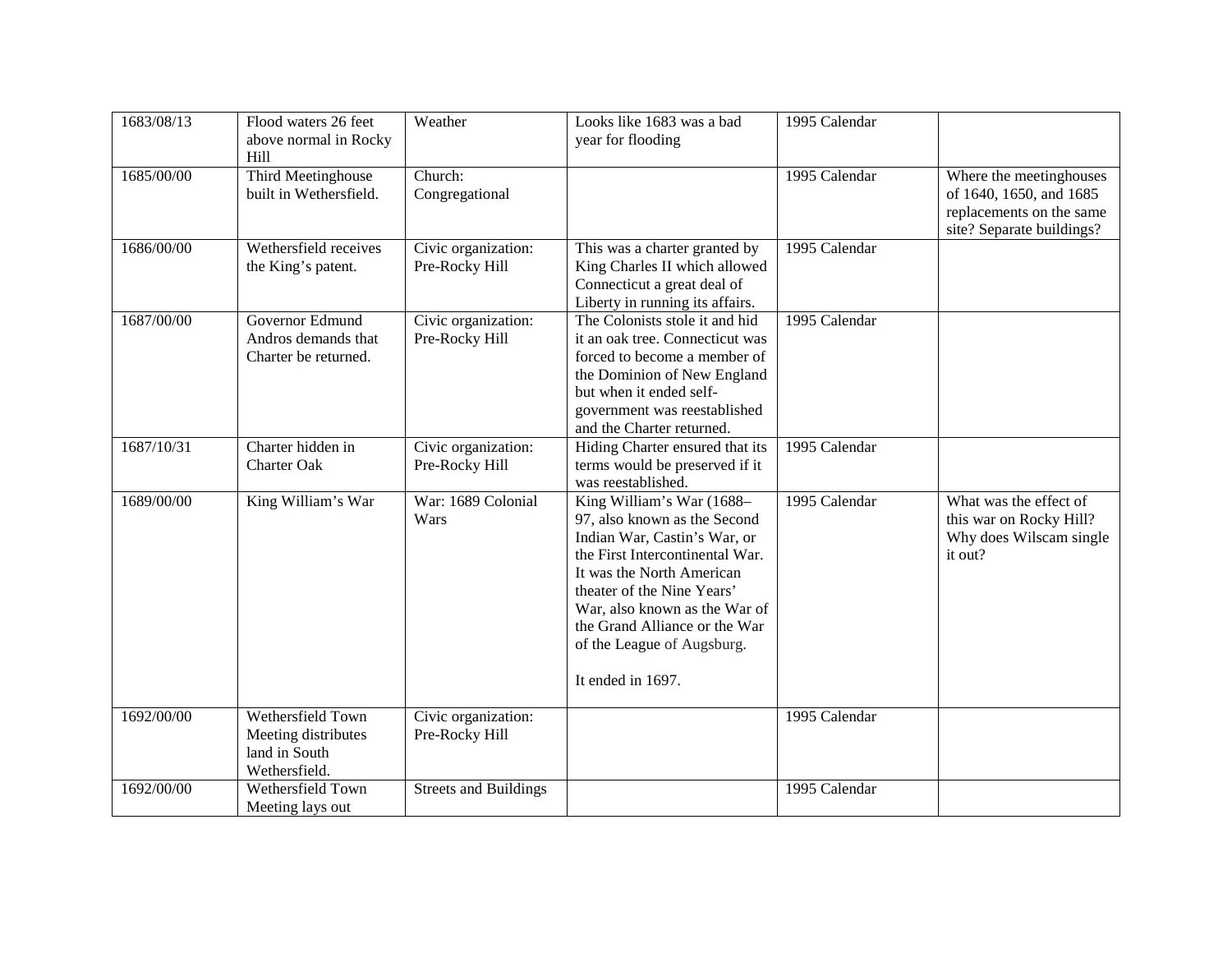|            | Brook, Elm, and West<br><b>Streets</b>                                                                                                                  |                                       |                                            |                                                                                                                   |                                                                                                                                                                                                                                                                                                                                                                                                                                                                                                                                                         |
|------------|---------------------------------------------------------------------------------------------------------------------------------------------------------|---------------------------------------|--------------------------------------------|-------------------------------------------------------------------------------------------------------------------|---------------------------------------------------------------------------------------------------------------------------------------------------------------------------------------------------------------------------------------------------------------------------------------------------------------------------------------------------------------------------------------------------------------------------------------------------------------------------------------------------------------------------------------------------------|
| 1697/00/00 | Voting qualification<br>changed to males, age<br>21, with an estate of 50<br>shillings                                                                  | Civic organization:<br>Pre-Rocky Hill |                                            | 1995 Calendar                                                                                                     |                                                                                                                                                                                                                                                                                                                                                                                                                                                                                                                                                         |
| 1699/00/00 | South Wethersfield<br>residents obtain their<br>own teachers.                                                                                           | Civic organization:<br>Pre-Rocky Hill |                                            | 1995 Calendar                                                                                                     |                                                                                                                                                                                                                                                                                                                                                                                                                                                                                                                                                         |
| 1700/00/00 | Ephraim Goodrich<br>occupies the original<br>Gershom Bulkeley mill<br>site and opens a saw<br>mill                                                      | <b>Business: Dividend</b>             |                                            | June Cook paper<br>posted on RHHS<br>website.                                                                     |                                                                                                                                                                                                                                                                                                                                                                                                                                                                                                                                                         |
| 1700/00/00 | <b>Connecticut River</b><br>changes course in Great<br>Flood. Sandbars block<br>passage above Rocky<br>Hill which now<br>becomes head of<br>navigation. | Maritime: Seafaring                   | This also formed the<br>Wethersfield Cove. | H.R. Hick Plaque<br>A Short History of<br>Rocky Hill, Ct., Peter<br>Revill, Pioneer<br>Graphics, December<br>2001 | Peter Revill's book states<br>that after the river<br>changed course, Rocky<br>Hill became the head of<br>navigation for large ships.<br>He means large ships by<br><b>Connecticut River</b><br>standards (sloops,<br>schooners, a few<br>brigantines).<br>I suspect that while a<br>brigantine could be built<br>in Rocky Hill section of<br>the river, it was probably<br>floated down the river<br>during the spring floods<br>and couldn't get back up<br>again.<br>This period was probably<br>over by the end of the 18 <sup>th</sup><br>century. |
| 1700/00/00 | <b>Connecticut River</b><br>changes course in Great<br>Flood. Sandbars block                                                                            | Weather                               | This also formed the<br>Wethersfield Cove. | H.R. Hick Plaque                                                                                                  |                                                                                                                                                                                                                                                                                                                                                                                                                                                                                                                                                         |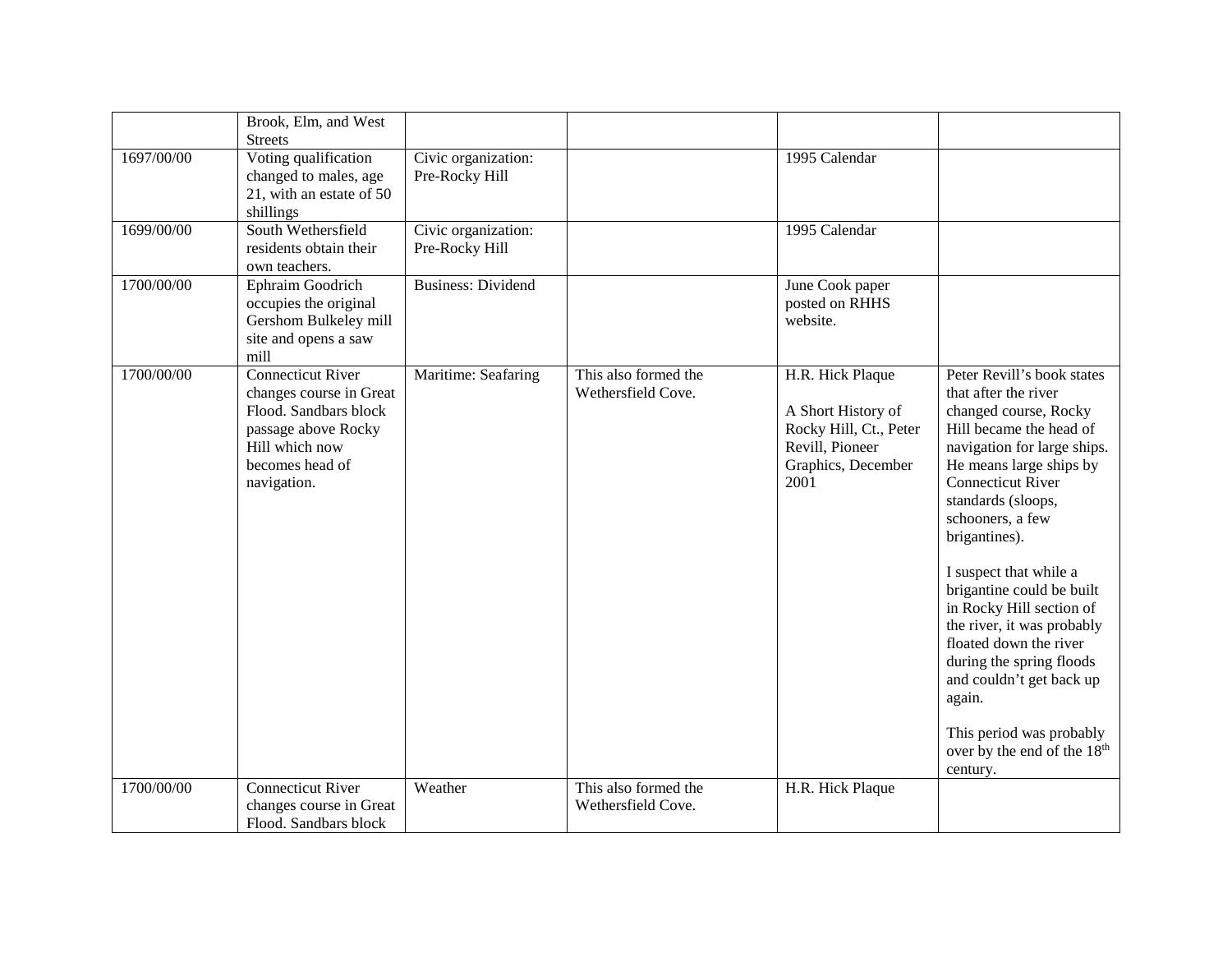|                    | passage above Rocky<br>Hill which now<br>becomes head of<br>navigation. |                                       |                                                                                                                                                                                                 |                                   |                                                           |
|--------------------|-------------------------------------------------------------------------|---------------------------------------|-------------------------------------------------------------------------------------------------------------------------------------------------------------------------------------------------|-----------------------------------|-----------------------------------------------------------|
| 1702/00/00         | Queen Anne's War                                                        | War: 1689 Colonial<br>Wars            | The War of the Spanish<br>Succession it was known in<br>the British colonies. It was the<br>second in a series of French<br>and Indian Wars fought<br>between France and England,<br>Ended 1713 | 1995 Calendar                     |                                                           |
| 1704/00/00         | Fourth Meeting house<br>built in Wethersfield                           | Church:<br>Congregational             |                                                                                                                                                                                                 | 1995 Calendar                     |                                                           |
| 1712/12/18         | <b>First School House</b><br>built north of Center                      | School                                |                                                                                                                                                                                                 | 1995 Calendar<br>H.R. Hick Plaque | Center St.?                                               |
| 1720/12/19         | Wethersfield petitioned<br>for parish                                   | Church:<br>Congregational             |                                                                                                                                                                                                 | 1995 Calendar                     |                                                           |
| 1721/03/06         | Wethersfield Town<br>Meeting approves<br><b>Stepney Parish</b>          | Civic organization:<br>Pre-Rocky Hill |                                                                                                                                                                                                 | 1995 Calendar<br>H.R. Hick Plaque |                                                           |
| $1722\sqrt{05/10}$ | <b>Connecticut Court</b><br>approved Stepney<br>Parish in Rocky Hill.   | Civic organization:<br>Pre-Rocky Hill |                                                                                                                                                                                                 | 1995 Calendar                     |                                                           |
| 1722/12/11         | Rocky Hill petitions<br>Wethersfield for a<br>Minister                  | Church:<br>Congregational             |                                                                                                                                                                                                 | 1995 Calendar                     |                                                           |
| 1724/00/00         | Ferry established by<br><b>State Assembly</b>                           | Maritime: Ferry                       |                                                                                                                                                                                                 | 1995 Calendar                     | Not sure what<br>'established' means.<br>Authorized? Run? |
| 1726/04/18         | <b>Rocky Hill</b><br>Congregational Church<br>completed                 | Church:<br>Congregational             |                                                                                                                                                                                                 | 1995 Calendar                     |                                                           |
| 1727/06/07         | <b>Third Ecclesiastical</b><br>Society begins in<br>Rocky Hill          | Church:<br>Congregational             |                                                                                                                                                                                                 | 1995 Calendar                     |                                                           |
| 1727/06/07         | Rev. Daniel Russell is<br>1 <sup>st</sup> minister in Rocky<br>Hill     | Church:<br>Congregational             |                                                                                                                                                                                                 | 1995 Calendar                     |                                                           |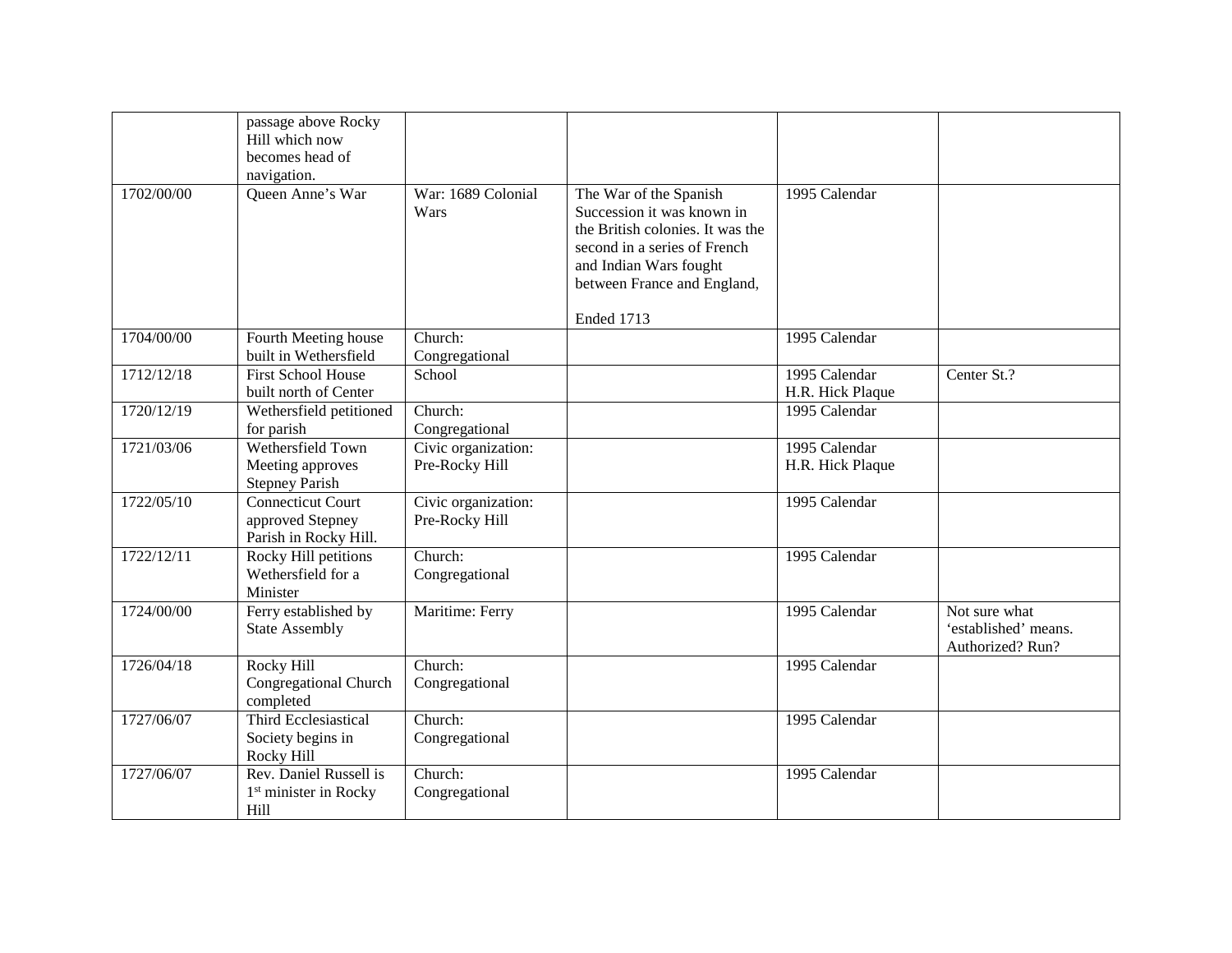| 1727/10/29 | Earthquake causes             | Weather                      |                                  | 1995 Calendar    |                          |
|------------|-------------------------------|------------------------------|----------------------------------|------------------|--------------------------|
|            | severe damage                 |                              |                                  |                  |                          |
| 1730/01/19 | Rocky Hill Burial             | Cemetery: Center             |                                  | 1995 Calendar    | Is this the Center       |
|            | Ground established            | Cemetery                     |                                  | H.R. Hick Plaque | Cemetery?                |
| 1731/06/02 | First burial in Center        | Cemetery: Center             |                                  | 1995 Calendar    |                          |
|            | Cemetery                      | Cemetery                     |                                  |                  |                          |
| 1731/07/02 | First burial in Cemetery      | Cemetery: Center             |                                  | 1995 Calendar    | This seems to contradict |
|            | : Ben & Mary Deming           | Cemetery                     |                                  |                  | 1731/06/02 entry.        |
| 1733/00/00 | Jacob Robbins builds          | <b>Streets and Buildings</b> |                                  | 1995 Calendar    |                          |
|            | house on Old Main St.         |                              |                                  |                  |                          |
| 1740/00/00 | Religious awakening           | Church:                      | The Great Awakening was an       | 1995 Calendar    |                          |
|            |                               | Congregational               | evangelical and revitalization   |                  |                          |
|            |                               |                              | movement that swept              |                  |                          |
|            |                               |                              | Protestant Europe and British    |                  |                          |
|            |                               |                              | America, and especially the      |                  |                          |
|            |                               |                              | American colonies in the         |                  |                          |
|            |                               |                              | 1730s and 1740s                  |                  |                          |
| 1750/00/00 | Great ship building and       | Maritime: Seafaring          | Era ends in 1850 per H.R.        | H.R. Hick Plaque |                          |
|            | shipping era begins.          |                              | Hick Plaque. Ship building       |                  |                          |
|            |                               |                              | continued into the 1890s.        |                  |                          |
| 1754/00/00 | Sizable number of             | War: 1689 Colonial           | The French and Indian War        | 1995 Calendar    | Are there documents to   |
|            | Stepney men volunteer         | Wars                         | $(1754 - 1763)$ was the North    |                  | support this?            |
|            | for French and Indian         |                              | American theater of the          |                  |                          |
|            | War                           |                              | worldwide Seven Years' War.      |                  | Why volunteers 2 years   |
|            |                               |                              | The war was fought between       |                  | before the war?          |
|            |                               |                              | the colonies of British          |                  |                          |
|            |                               |                              | America and New France,          |                  |                          |
|            |                               |                              | with both sides supported by     |                  |                          |
|            |                               |                              | military units from their parent |                  |                          |
|            |                               |                              | countries of Great Britain and   |                  |                          |
|            |                               |                              | France, as well as Native        |                  |                          |
|            |                               |                              | American allies.                 |                  |                          |
|            |                               |                              | <b>Until 1763</b>                |                  |                          |
| 1756/00/00 | Wethersfield Census           | Population                   |                                  | 1995 Calendar    |                          |
|            | shows 880 people in           |                              |                                  |                  |                          |
|            | Rocky Hill.                   |                              |                                  |                  |                          |
| 1759/00/00 | <b>Enlargement of Stepney</b> | Civic organization:          |                                  | 1995 Calendar    |                          |
|            | area approved by              | Pre-Rocky Hill               |                                  |                  |                          |
|            | Legislature.                  |                              |                                  |                  |                          |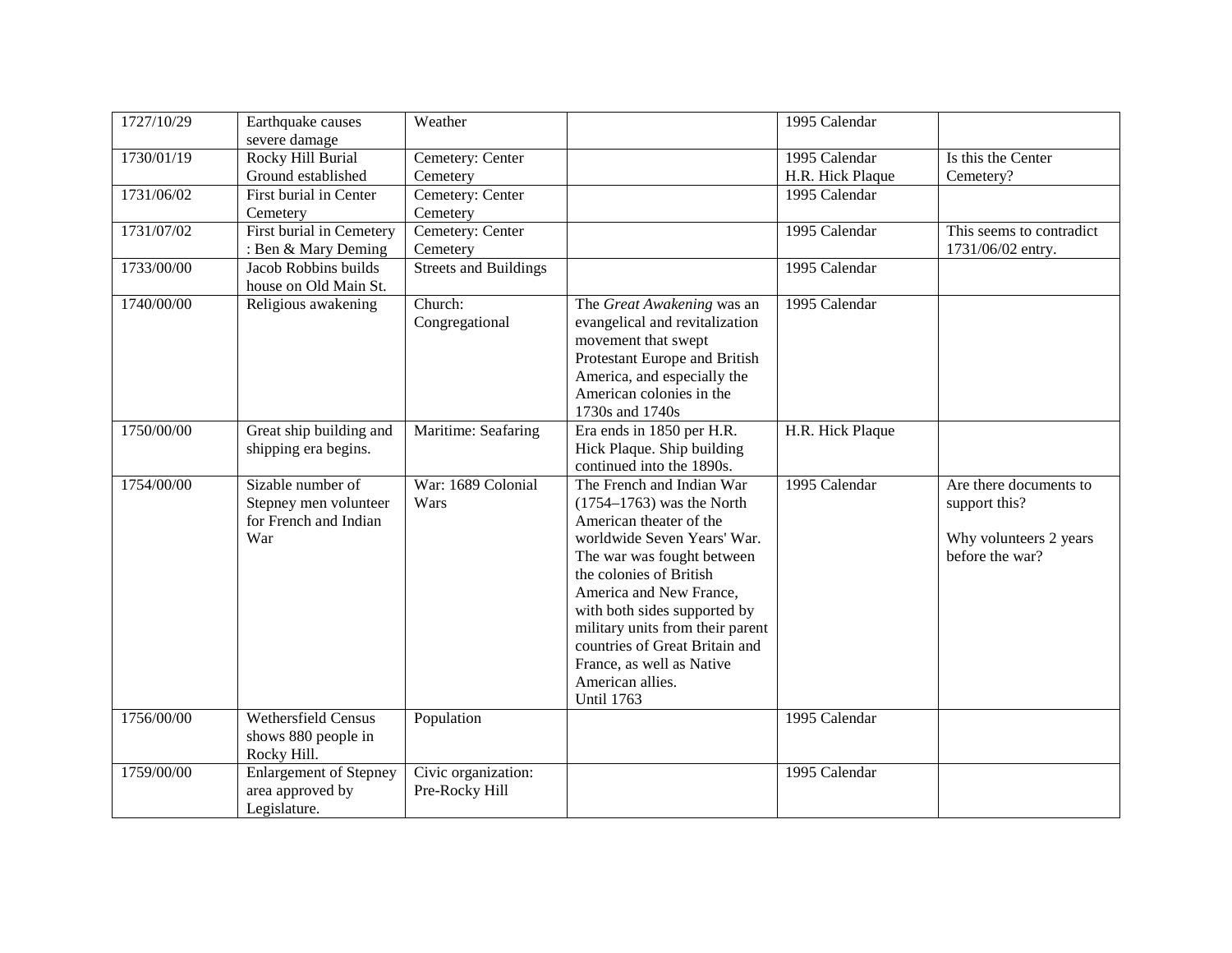| 1759/00/00 | Five Stepney men who       | War: 1689 Colonial     | There may be more Rocky          | Inventory of Center       |  |
|------------|----------------------------|------------------------|----------------------------------|---------------------------|--|
|            | are buried in Center       | Wars                   | Hill people who served but       | Cemetery records.         |  |
|            | Cemetery served in the     |                        | aren't buried in Center          |                           |  |
|            | French & Indian War        |                        | Cemetery.                        | A Short History of        |  |
|            |                            |                        |                                  | Rocky Hill, Ct., Peter    |  |
|            |                            |                        | Although no battles were         | Revill, Pioneer           |  |
|            |                            |                        | fought in Rocky Hill during      | Graphics, December        |  |
|            |                            |                        | this series of wars, the General | 2001                      |  |
|            |                            |                        | Assembly required the            |                           |  |
|            |                            |                        | fortification of several houses. |                           |  |
|            |                            |                        | Jonathan Deming's house at       |                           |  |
|            |                            |                        | the corner of Parsonage and      |                           |  |
|            |                            |                        | Old Main St. was one of these.   |                           |  |
|            |                            |                        | It no longer exists.             |                           |  |
| 1764/00/00 | <b>Connecticut Courant</b> | <b>Business:</b> Media | Oldest newspaper in the          | 1995 Calendar             |  |
|            | begins under Thomas        |                        | Country; it became the           |                           |  |
|            | Green in Hartford.         |                        | Hartford Courant.                | Hartford Courant          |  |
|            |                            |                        |                                  | 1918/0217                 |  |
|            |                            |                        | Thomas Green was WWI             |                           |  |
|            |                            |                        | Rocky Hill veteran Curtis        |                           |  |
|            |                            |                        | Green's direct ancestor.         |                           |  |
| 1764/07/30 | A slave of Brandegee's     | Diversity              | Boston Gazette reports, "We      | <b>History of Ancient</b> |  |
|            | kills himself              |                        | hear from Rocky Hill             | Wethersfield, Stiles,     |  |
|            |                            |                        | Connecticut that a negro         | 1904                      |  |
|            |                            |                        | belonging to Mr. Brandagee,      |                           |  |
|            |                            |                        | having been offended, took a     |                           |  |
|            |                            |                        | knife and flint and ran up to    |                           |  |
|            |                            |                        | the Garrett, where there was     |                           |  |
|            |                            |                        | a half barrel of powder, and     |                           |  |
|            |                            |                        | struck fire therein which blew   |                           |  |
|            |                            |                        | the Negro and the roof of the    |                           |  |
|            |                            |                        | house into the air and tore      |                           |  |
|            |                            |                        | him to pieces; and a man in      |                           |  |
|            |                            |                        | the house saw him strike fire    |                           |  |
|            |                            |                        | once, which did not catch and    |                           |  |
|            |                            |                        | saved him by running             |                           |  |
|            |                            |                        | downstairs just before the       |                           |  |
|            |                            |                        | explosion."                      |                           |  |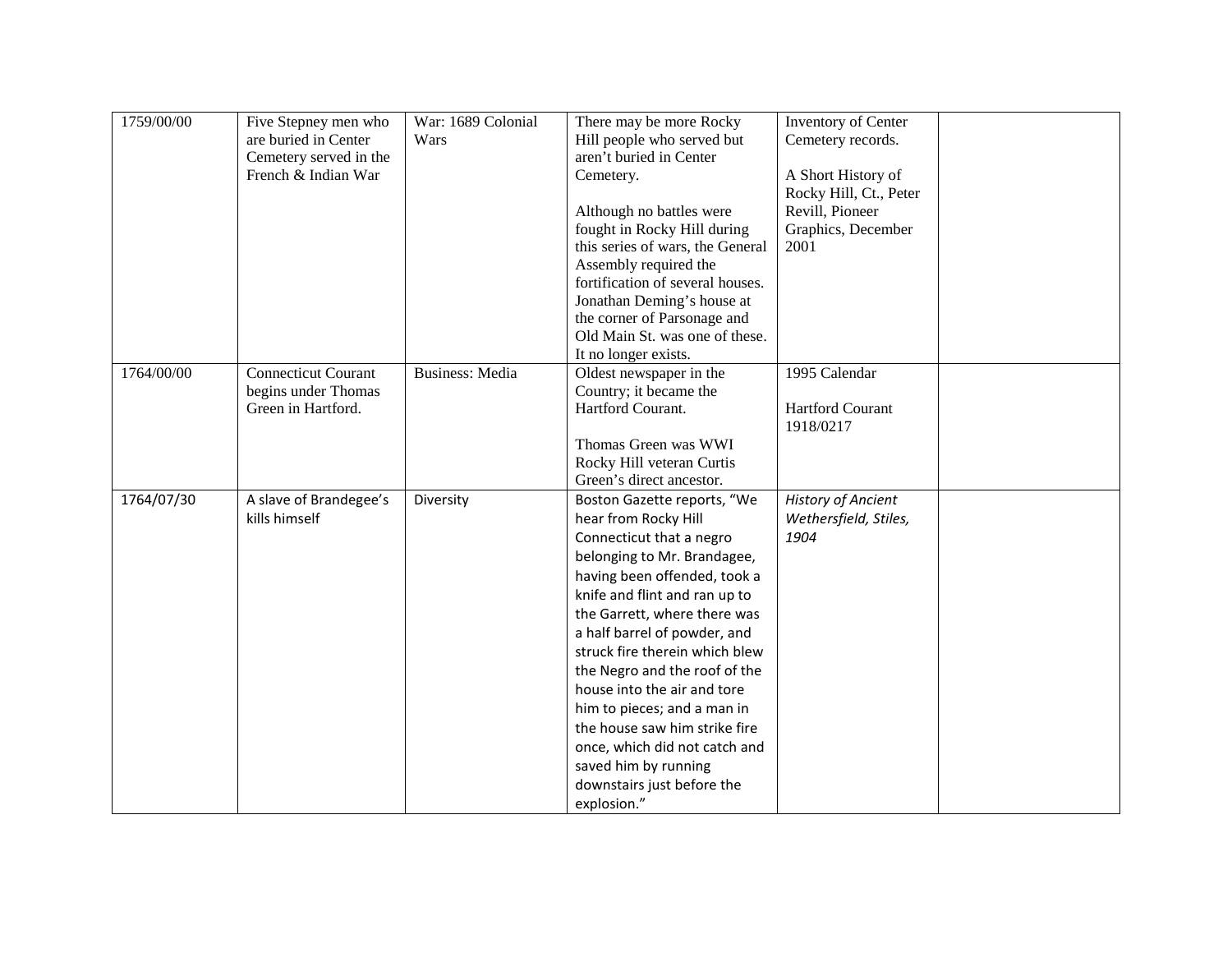| 1766/00/00 | Men sat with their                                       | Church:                      |                                                                                                                                    | 1995 Calendar                                                                                                  |                                                                                                                                                                                                                                                       |
|------------|----------------------------------------------------------|------------------------------|------------------------------------------------------------------------------------------------------------------------------------|----------------------------------------------------------------------------------------------------------------|-------------------------------------------------------------------------------------------------------------------------------------------------------------------------------------------------------------------------------------------------------|
|            | wives in church for the                                  | Congregational               |                                                                                                                                    |                                                                                                                |                                                                                                                                                                                                                                                       |
|            | first time.                                              |                              |                                                                                                                                    |                                                                                                                |                                                                                                                                                                                                                                                       |
| 1767/00/00 | Several wealthy men on<br>Old Main St. own<br>slaves     | Diversity                    | According to his will, Esquire<br>John Robbins owned about<br>seven slaves.<br>There is anecdotal evidence                         | John Robbins' will<br>Captain William                                                                          |                                                                                                                                                                                                                                                       |
|            |                                                          |                              | that William Griswold brought<br>four slaves back from the<br>south on one of his voyages.                                         | Griswold, from an<br>article written by<br>Roger M. Griswold                                                   |                                                                                                                                                                                                                                                       |
|            |                                                          |                              | A man named Brandegee<br>owned at least one slave.                                                                                 | History of Ancient<br>Wethersfield, Stiles,<br>1904                                                            |                                                                                                                                                                                                                                                       |
|            |                                                          |                              | Jacob Riley owned slaves.                                                                                                          | Ibid                                                                                                           |                                                                                                                                                                                                                                                       |
|            |                                                          |                              | Documents found so far<br>indicate that most slaveholders<br>lived in what is now the<br>Rocky Hill Center Historical<br>District. |                                                                                                                |                                                                                                                                                                                                                                                       |
|            |                                                          |                              |                                                                                                                                    |                                                                                                                |                                                                                                                                                                                                                                                       |
| 1767/00/00 | John Robbins Esq.<br><b>Builds the Cumberland</b><br>Inn | <b>Streets and Buildings</b> |                                                                                                                                    | 1995 Calendar<br>A Short History of<br>Rocky Hill, Ct., Peter<br>Revill, Pioneer<br>Graphics, December<br>2001 | The legend is that The<br>Duke of Cumberland,<br>King George II's son,<br>sold 2,000 scres of land to<br>Esq. John Robbins,<br>further research by<br>Dudley Cook showed that<br>much of Esq. John's land<br>was purchased from local<br>land owners. |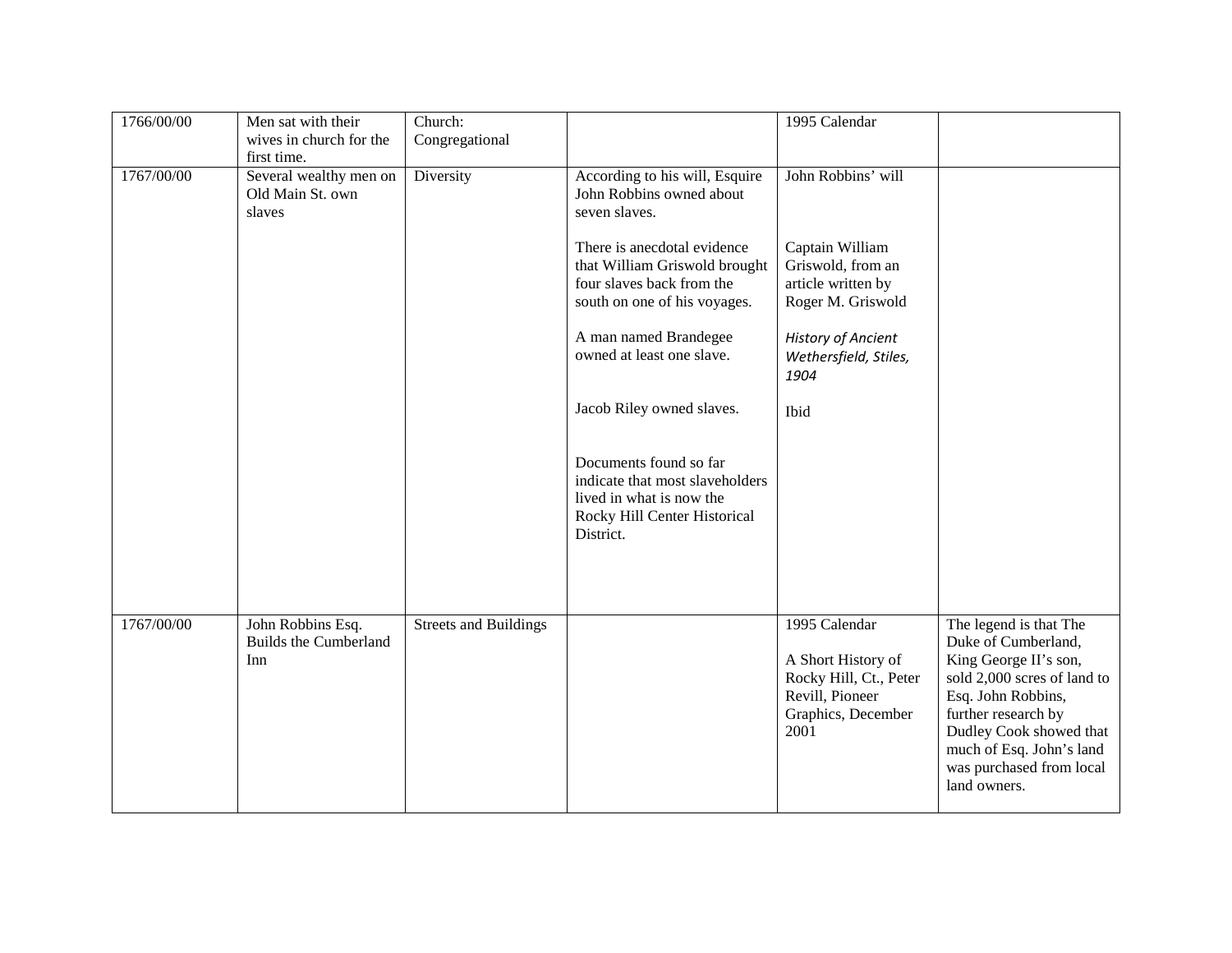|            |                                                                                           |                                |                                                                                                                                                                                                                                                                                        |                                                                                                                                                                                                                        | The Duke of Cumberland<br>was known as Butcher<br>Cumberland for his<br>brutality during<br>Scotland's Jacobite<br>Rebellion.                                      |
|------------|-------------------------------------------------------------------------------------------|--------------------------------|----------------------------------------------------------------------------------------------------------------------------------------------------------------------------------------------------------------------------------------------------------------------------------------|------------------------------------------------------------------------------------------------------------------------------------------------------------------------------------------------------------------------|--------------------------------------------------------------------------------------------------------------------------------------------------------------------|
| 1774/00/00 | Importation of slaves<br>into Connecticut was<br>outlawed.                                | Diversity                      | Parsons describes a growing<br>appreciation of the irony of<br>Colonists demanding freedom<br>from England while tolerating<br>slavery. It seems unlikely that<br>anyone would flaunt the law<br>in the face of this unpopular<br>practice. - RCH                                      | <b>History of Ancient</b><br>Wethersfield<br>Slavery in Connecticut<br>1640-1848, David L.<br>Parsons, Yale-New<br>Haven Teacher's<br>Institute, Yale<br>University<br>Slavery in the North:<br>Slavery in Connecticut |                                                                                                                                                                    |
| 1774/00/00 | <b>Wethersfield Census</b><br>shows 3,489 people in<br>Rocky Hill including<br>142 blacks | Population                     |                                                                                                                                                                                                                                                                                        | 1995 Calendar                                                                                                                                                                                                          | This doesn't jibe with the<br>1775 entry. This may be<br>all of Wethersfield.                                                                                      |
| 1775/00/00 | <b>Census of Stepney</b><br>indicates 880 people                                          | Population                     | This seems like a more<br>realistic number than the 1774<br>figure. It is worth noting that<br>John Robbins Esq. Owned<br>about seven slaves.                                                                                                                                          | 1995 Calendar                                                                                                                                                                                                          |                                                                                                                                                                    |
| 1775/00/00 | Revolutionary War<br>starts                                                               | War: 1775<br>Revolutionary War | In 1775 around 50 Stepney<br>volunteers came from<br>Wethersfield and Stepney to<br>Lexington.<br>There is a story that volunteers<br>from Rocky Hill shot holes in<br>the Dike of Cumberland's<br>picture on the Inn's Sign. The<br>sign is at the Connecticut<br>Historical Society. | 1995 Calendar A Short<br>Crozier, Charles and<br>Marion - Cumberland<br>Inn, Rocky Hill Oral<br>Histories<br>History of Rocky Hill,<br>Ct., Peter Revill,<br>Pioneer Graphics,<br>December 2001                        | How to interpret this? Is<br>this a total of people from<br>both Wethersfield and<br>Stepney?<br>There are 50 Revolution<br>veterans buried in Center<br>Cemetery. |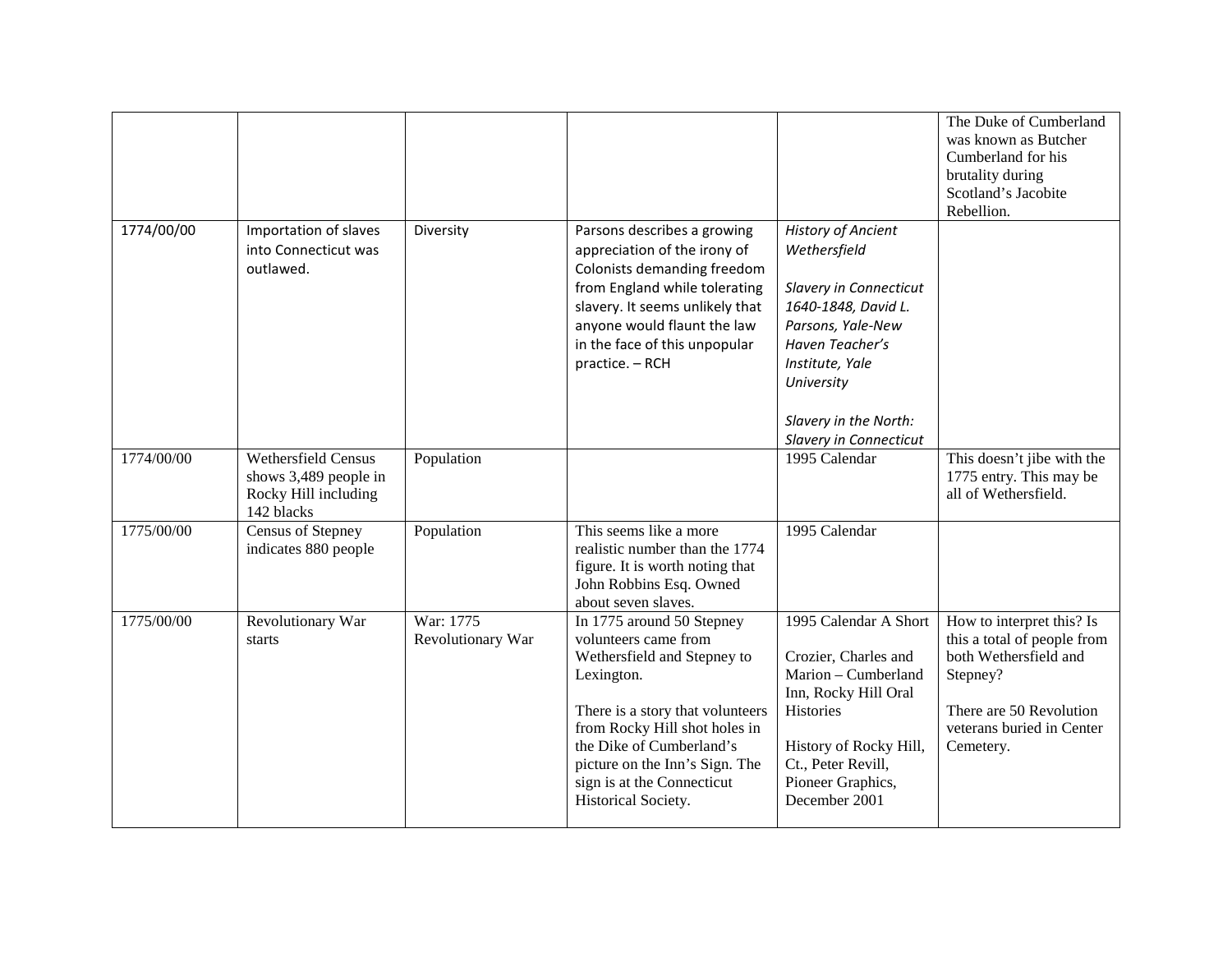|             |                                                                                         |                                    | Stepney Parish was behind the<br>war so there was very little<br>dissention at home.<br>Stepney men served in the<br>military on land at sea.<br>The British naval blockade<br>choked off trade on the river.<br>Rocky Hill was safe from<br>attack because large British<br>warships couldn't get up the<br>river. |                                                                                                                   |                                                   |
|-------------|-----------------------------------------------------------------------------------------|------------------------------------|---------------------------------------------------------------------------------------------------------------------------------------------------------------------------------------------------------------------------------------------------------------------------------------------------------------------|-------------------------------------------------------------------------------------------------------------------|---------------------------------------------------|
| 1775/00/00/ | Deacon Simon Butler<br>builds a saw mill at<br>Dividend near<br>Middletown Road.        | <b>Business: Dividend</b>          | Middletown Road is Main<br><b>Street</b>                                                                                                                                                                                                                                                                            | June Cook paper<br>posted on RHHS<br>website.                                                                     |                                                   |
| 1776/00/00  | Rocky Hill ships aid the<br>Revolutionary War as<br>fighting vessels and<br>privateers. | Maritime: Seafaring                | About a dozen ships from<br>Wethersfield/Rocky Hill were<br>privateers. The quicker, more<br>maneuverable sloops,<br>schooler, and brigantines able<br>to fight or flee and survive<br>confrontation with British war<br>ships.                                                                                     | H.R. Hick Plaque<br>A Short History of<br>Rocky Hill, Ct., Peter<br>Revill, Pioneer<br>Graphics, December<br>2001 |                                                   |
| 1778/00/00  | Thomas Danforth<br>produces pewter and tin<br>at Stepney . begins<br>peddler business   | <b>Business: Small</b><br>Industry | Danforth House still stands at<br>the northeast corner of Old<br>Main St. and Glastonbury<br>Ave.                                                                                                                                                                                                                   | H.R. Hick Plaque                                                                                                  |                                                   |
| 1779/00/00  | <b>Stepney Parish census</b><br>shows 881 residents                                     | Population                         |                                                                                                                                                                                                                                                                                                                     | 1995 Calendar                                                                                                     |                                                   |
| 1781/00/00  | Thomas Danforth house<br>built.                                                         | <b>Streets and Buildings</b>       |                                                                                                                                                                                                                                                                                                                     | 1995 Calendar                                                                                                     |                                                   |
| 1781/00/00  | Washington<br>Rochambeau meet at<br>Webb House in<br>Wethersfield                       | War: Revolutionary<br>War          |                                                                                                                                                                                                                                                                                                                     | 1995 Calendar                                                                                                     | Does this have anything<br>to do with Rocky Hill? |
| 1783/00/00. | Thomas Danforth house<br>built on Glastonbury                                           | <b>Streets and Buildings</b>       |                                                                                                                                                                                                                                                                                                                     | 1995 Calendar                                                                                                     | Is this the same house as<br>mentioned for 1781?  |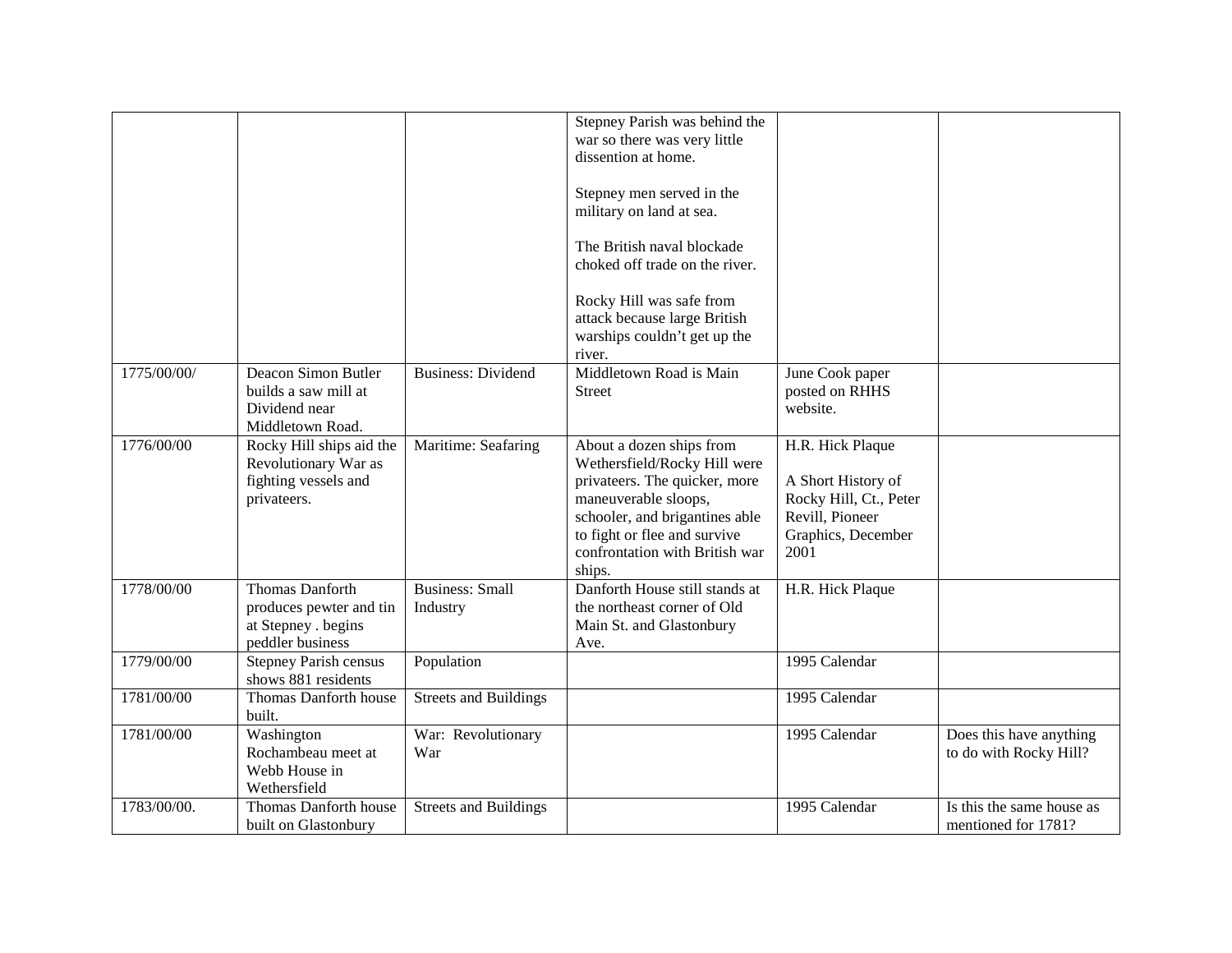|            | Avenue (Ferry St. at the                                                                   |                                 |                                                                                                                                                                                                                                                                                                                                                                                               |                                                                                                                                                                           |  |
|------------|--------------------------------------------------------------------------------------------|---------------------------------|-----------------------------------------------------------------------------------------------------------------------------------------------------------------------------------------------------------------------------------------------------------------------------------------------------------------------------------------------------------------------------------------------|---------------------------------------------------------------------------------------------------------------------------------------------------------------------------|--|
|            | time.)                                                                                     |                                 |                                                                                                                                                                                                                                                                                                                                                                                               |                                                                                                                                                                           |  |
| 1783/08/15 | Hurricane caused<br>damage in Rocky Hill                                                   | Weather                         |                                                                                                                                                                                                                                                                                                                                                                                               | 1995 Calendar                                                                                                                                                             |  |
| 1784/00/00 | The first gradual<br><b>Emancipation Act is</b><br>passed by the General<br>Assembly.      | Diversity                       | This act provided that slaves<br>born after 1784 would be freed<br>at age 25.<br>Esquire Jon Robbins freed<br>most of his slaves in his will.<br>This may be because h didn't<br>want to pay for their<br>upbringing only to see them<br>freed. This needs more<br>analysis.<br>Most towns enacted laws to<br>restrict the freedom of black or<br>to exclude them from living in<br>the town. | Slavery in Connecticut<br>1640-1848, David L.<br>Parsons, Yale-New<br>Haven Teacher's<br>Institute, Yale<br>University<br>Slavery in the North:<br>Slavery in Connecticut |  |
| 1794/00/00 | Dr. Calvin Chapin<br>begins ministry at<br><b>Stepney Parish</b><br>Congregational Church. | Church:<br>Congregational       | Fifer during Revolution.<br>Founded library.<br>Temperance advocate.                                                                                                                                                                                                                                                                                                                          | 1995 Calendar                                                                                                                                                             |  |
| 1794/12/11 | First Social Library in<br>Connecticut formed in<br>Stepney                                | Libraries & museums:<br>Library | The term social library has<br>come to signify the kind of<br>library that generally provided<br>a circulating collection of<br>materials and frequently a<br>reading room for the use of<br>any persons meeting the<br>established criteria, which<br>usually involved a fee or<br>subscription, or a payment to<br>become a joint owner or<br>stockholder, of the library.                  | 1995 Calendar<br>H.R. Hick Plaque<br>A Short History of<br>Rocky Hill, Ct., Peter<br>Revill, Pioneer<br>Graphics, December<br>2001                                        |  |
| 1795/01/05 | Free Library opens in<br>Rocky Hill                                                        | Libraries & Museums:<br>Library | A free library is one which the<br>public are permitted to use<br>without payment, especially                                                                                                                                                                                                                                                                                                 | 1995 Calendar<br>H.R. Hick Plaque                                                                                                                                         |  |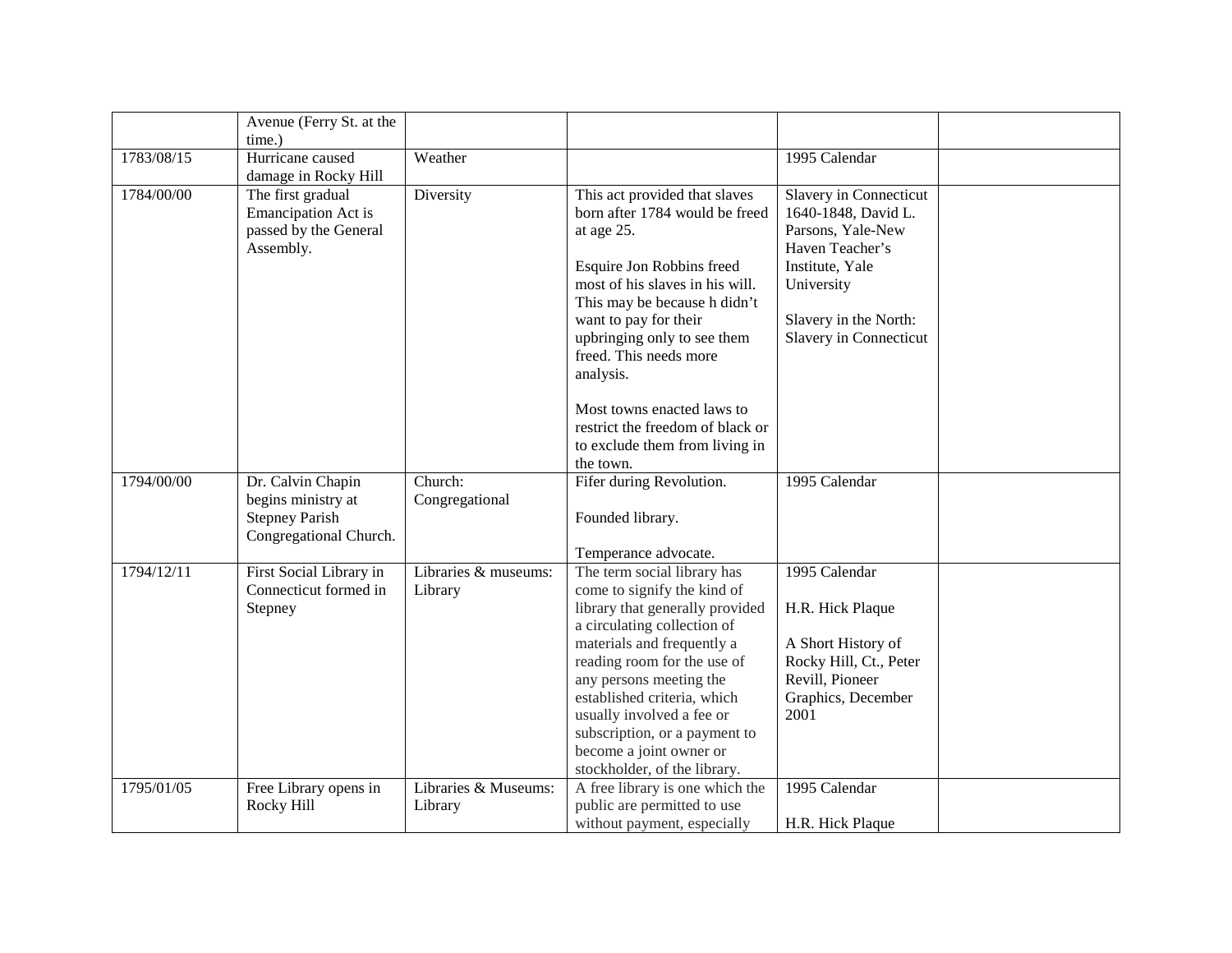|            |                                                         |                                | one maintained out of public                             |                                              |                                                        |
|------------|---------------------------------------------------------|--------------------------------|----------------------------------------------------------|----------------------------------------------|--------------------------------------------------------|
|            |                                                         |                                | funds.                                                   | A Short History of<br>Rocky Hill, Ct., Peter |                                                        |
|            |                                                         |                                |                                                          | Revill, Pioneer                              |                                                        |
|            |                                                         |                                |                                                          | Graphics, December                           |                                                        |
|            |                                                         |                                |                                                          | 2001                                         |                                                        |
| 1802/00/00 | First post office in<br>rocky Hill established          | <b>Public services: Postal</b> |                                                          | H.R. Hick Plaque                             |                                                        |
| 1802/00/00 | Middletown Turnpike<br>laid out.                        | <b>Transportation: Roads</b>   | The Hartford-Saybrook<br>Turnpike was a toll road. Not   | 1995 Calendar<br><b>History of Ancient</b>   | Does laid out mean<br>plotted or built?                |
|            |                                                         |                                | long after it opened people                              | Wethersfield, Stiles,                        |                                                        |
|            |                                                         |                                | started using a country road<br>which they called the    | 1904                                         | It seems that this turnpike<br>link up several surface |
|            |                                                         |                                | Shunpike to avoid the tolls.                             | A Short History of                           | roads including Old Main                               |
|            |                                                         |                                |                                                          | Rocky Hill, Ct., Peter                       | Street from Rocky Hill to                              |
|            |                                                         |                                |                                                          | Revill, Pioneer                              | Wethersfield.                                          |
|            |                                                         |                                |                                                          | Graphics, December<br>2001                   |                                                        |
| 1803/00/00 | Academy Hall built                                      | <b>Buildings: Academy</b>      | Used as a school which taught                            | 1995 Calendar                                |                                                        |
|            |                                                         | Hall                           | navigation.                                              | H.R. Hick Plaque                             |                                                        |
| 1805/00/00 | Congregational Church                                   | Church:                        |                                                          | 1995 Calendar                                | Is this the so-called                                  |
|            | purchases 40 rods of                                    | Congregational                 |                                                          |                                              | Parsonage land?                                        |
| 1807/00/00 | land for \$9,000<br>Lands sold to build 2 <sup>nd</sup> | Church:                        |                                                          |                                              | Don't get it. There have                               |
|            | meeting house.                                          | Congregational                 |                                                          |                                              | been several prior                                     |
|            |                                                         |                                |                                                          |                                              | meeting houses                                         |
|            |                                                         |                                |                                                          |                                              | mentioned.                                             |
| 1808/09/22 | Second meeting house                                    | Church:                        |                                                          | 1995 Calendar                                |                                                        |
|            | dedicated                                               | Congregational                 |                                                          | H.R. Hick Plaque                             |                                                        |
| 1812/00/00 | War of 1812 begins.                                     | War: War of 1812               | President Jefferson's Embargo                            | <b>First Sailing Vessels</b>                 | Peter Revill points out                                |
|            |                                                         |                                | Act stifled shipping.                                    | and Merchant                                 | that no military action has                            |
|            |                                                         |                                |                                                          | Mariners on the                              | occurred in Connecticut                                |
|            |                                                         |                                | Steam power, dredging,                                   | Connecticut River,                           | since the end of this war.                             |
|            |                                                         |                                | levees, and attacks by the                               | Roger M. Griswold,<br>Connecticut            | Good point.                                            |
|            |                                                         |                                | British Navy caused a decline<br>in Rocky Hill Shipping. | Magazine, 1906.                              |                                                        |
|            |                                                         |                                |                                                          |                                              |                                                        |
|            |                                                         |                                | Rocky Hill was bypassed as                               | Peter Revill notes on                        |                                                        |
|            |                                                         |                                | Hartford became a shipping                               | Bob Decker's 150 <sup>th</sup>               |                                                        |
|            |                                                         |                                | center for the river. Maritime                           | anniversary paper.                           |                                                        |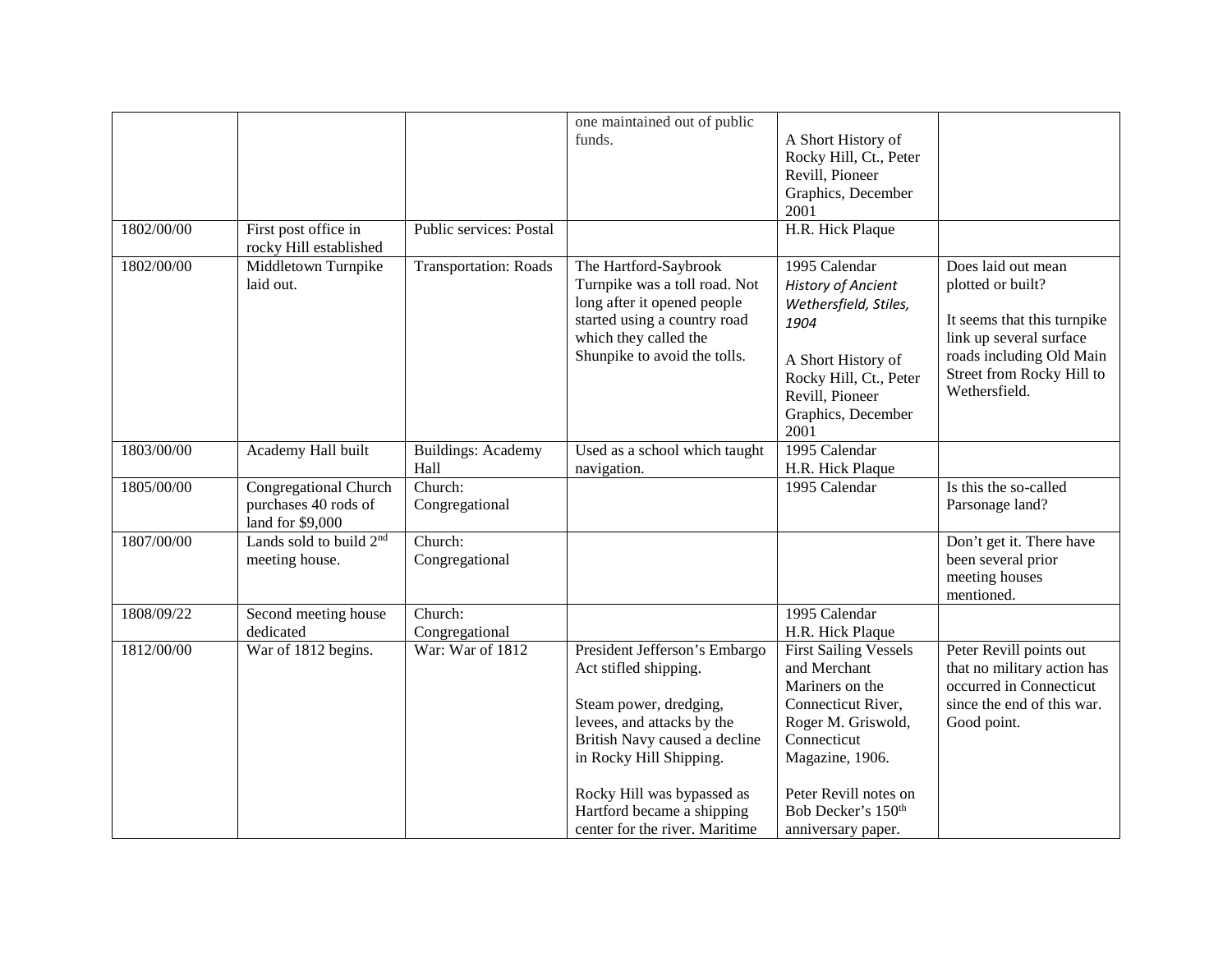|                  |                                                                                                            |                                | insurance gave Hartford its                                             |                                                                                               |                                                                                                         |
|------------------|------------------------------------------------------------------------------------------------------------|--------------------------------|-------------------------------------------------------------------------|-----------------------------------------------------------------------------------------------|---------------------------------------------------------------------------------------------------------|
|                  |                                                                                                            |                                | start as an insurance center.                                           | A Short History of<br>Rocky Hill, Ct., Peter                                                  |                                                                                                         |
|                  |                                                                                                            |                                |                                                                         | Revill, Pioneer                                                                               |                                                                                                         |
|                  |                                                                                                            |                                |                                                                         | Graphics, December                                                                            |                                                                                                         |
|                  |                                                                                                            |                                |                                                                         | 2001                                                                                          |                                                                                                         |
| 1815/00/00 circa | River dredging as far as<br>Hartford                                                                       | Maritime: Connecticut<br>River | Ships were able to bypass<br>Rocky Hill and go directly to<br>Hartford. | A Short History of<br>Rocky Hill, Ct., Peter<br>Revill, Pioneer<br>Graphics, December<br>2001 | Needs more detail .e.g.<br>why were Hartford<br>businessmen selling<br>Marine insurance before<br>this? |
| 1817/06/23       | <b>President Monroe</b><br>Visits Rocky Hill                                                               | Presidents                     |                                                                         | 1995 Calendar                                                                                 |                                                                                                         |
| 1818/00/00       | Congregational Church                                                                                      | Church:                        |                                                                         | A Short History of                                                                            | Was did it mean to be the                                                                               |
|                  | disestablished as Stat                                                                                     | Congregational                 |                                                                         | Rocky Hill, Ct., Peter                                                                        | established church?                                                                                     |
|                  | church                                                                                                     |                                |                                                                         | Revill, Pioneer<br>Graphics, December                                                         |                                                                                                         |
|                  |                                                                                                            |                                |                                                                         | 2001                                                                                          |                                                                                                         |
| 1820/00/00       | Rocky Hill shipping<br>declines due to<br>completion from<br>Canals, Railroads, and<br>large river traffic | Maritime: Seafaring            |                                                                         | H.R. Hick Plaque                                                                              |                                                                                                         |
|                  | companies                                                                                                  |                                |                                                                         |                                                                                               |                                                                                                         |
| 1820/03/09       | Social Library and Free                                                                                    | Libraries & Museums:           |                                                                         | 1995 Calendar                                                                                 |                                                                                                         |
|                  | Library merge                                                                                              | Library                        |                                                                         |                                                                                               |                                                                                                         |
|                  |                                                                                                            |                                |                                                                         | H.R. Hick Plaque                                                                              |                                                                                                         |
|                  |                                                                                                            |                                |                                                                         | A Short History of<br>Rocky Hill, Ct., Peter<br>Revill, Pioneer<br>Graphics, December<br>2001 |                                                                                                         |
| 1821/00/00       | Methodist Church<br>organized                                                                              | Church: Methodist              |                                                                         |                                                                                               |                                                                                                         |
| 1825/00/00 circa | Captain William<br>Butler's son, Simon,<br>rebuilds the saw mill                                           | <b>Business: Dividend</b>      |                                                                         | June Cook paper<br>posted on RHHS<br>website.                                                 |                                                                                                         |
| 1825/02/20       | Doctor Rufus Griswold                                                                                      | People: Griswold,              |                                                                         | 1995 Calendar                                                                                 |                                                                                                         |
|                  | born                                                                                                       | Rufus                          |                                                                         |                                                                                               |                                                                                                         |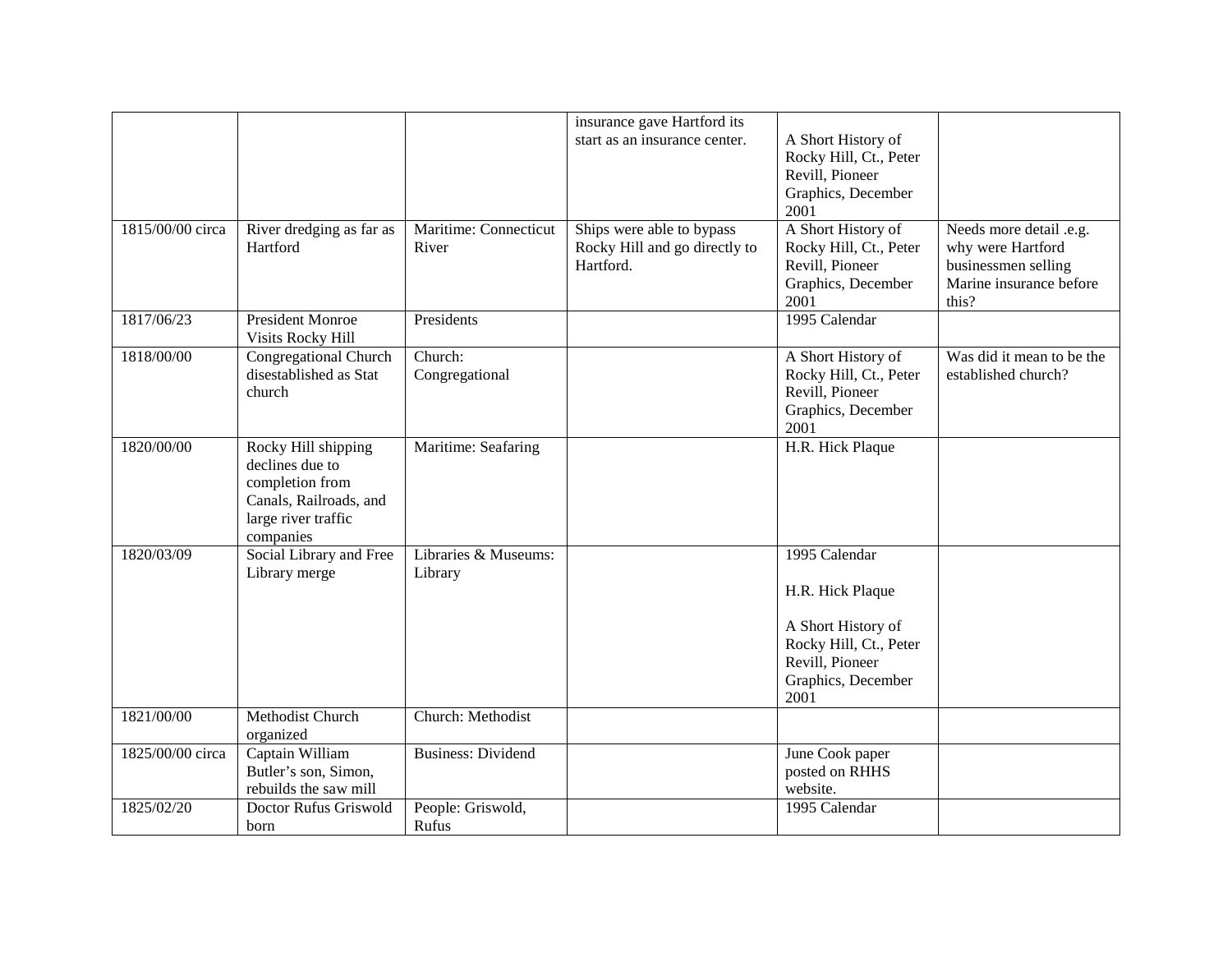| 1826/00/00       | Stepney named change<br>to Rocky Hill by<br>Legislature.                                                   | Civic organization:<br>Rocky Hill | Rocky Hill remains part of<br>Wethersfield.                                                                                                                                                                               | 1995 Calendar                                                                                 |                                                                                              |
|------------------|------------------------------------------------------------------------------------------------------------|-----------------------------------|---------------------------------------------------------------------------------------------------------------------------------------------------------------------------------------------------------------------------|-----------------------------------------------------------------------------------------------|----------------------------------------------------------------------------------------------|
| 1826/00/00       | <b>General Assembly</b><br>changes town's name<br>from Stepney Parish to<br>Rocky Hill                     | <b>State of Connecticut</b>       |                                                                                                                                                                                                                           | A Short History of<br>Rocky Hill, Ct., Peter<br>Revill, Pioneer<br>Graphics, December<br>2001 |                                                                                              |
| 1828/00/00       | Farmington Canal<br>opens                                                                                  | Maritime: Connecticut<br>River    |                                                                                                                                                                                                                           | A Short History of<br>Rocky Hill, Ct., Peter<br>Revill, Pioneer<br>Graphics, December<br>2001 | Need to discuss<br>competition between<br>canalers, and riverites.<br>Impact of the railroad |
| 1829/00/00       | Captain William Butler<br>builds a saw mill a<br>short way downstream<br>from Simon Butler's<br>grist mill | <b>Business: Dividend</b>         | He built a berm to create a<br>holding pond for water to run<br>the mill.                                                                                                                                                 | June Cook paper<br>posted on RHHS<br>website.                                                 | Could use a family tree to<br>sort out the Williams and<br>Simons.                           |
| 1830/00/00 circa | Gershom Bulkeley<br>gristmill is sold to a Mr.<br>Russell                                                  | <b>Business: Dividend</b>         | Mr. Russell manufactured<br>axes. Later Leonard Wells and<br>Alfred Wilcox manufactured<br>small tools. In 1866,<br>Following Foster & Wilcox,<br>Joseph Jory, an English<br>blacksmith produced Never<br>Slip horseshoes | June Cook paper<br>posted on RHHS<br>website.                                                 | Mr. Russell's full name?                                                                     |
|                  |                                                                                                            |                                   | After Jory, C.E. Billings<br>constructed a new building for<br>drop forging. This operation<br>closed in 1917.                                                                                                            | <b>Hartford Courant</b><br>1917/06/11                                                         |                                                                                              |
| 1831/00/00       | <b>Prudence Crandall</b><br>opens school for black<br>girls.                                               | School                            |                                                                                                                                                                                                                           | 1995 Calendar                                                                                 | This doesn't seem to have<br>much to do with Rocky<br>Hill.                                  |
| 1832/09/06       | Wethersfield and Berlin<br>form Sunday School<br>union                                                     | Church                            |                                                                                                                                                                                                                           | 1995 Calendar                                                                                 |                                                                                              |
| 1835/00/00       | Samuel Colt patents<br>revolver                                                                            | Business:<br>Manufacturing        | In the mid-20 <sup>th</sup> Century, Colts<br>Had a plant in Rocky Hill                                                                                                                                                   | 1995 Calendar                                                                                 |                                                                                              |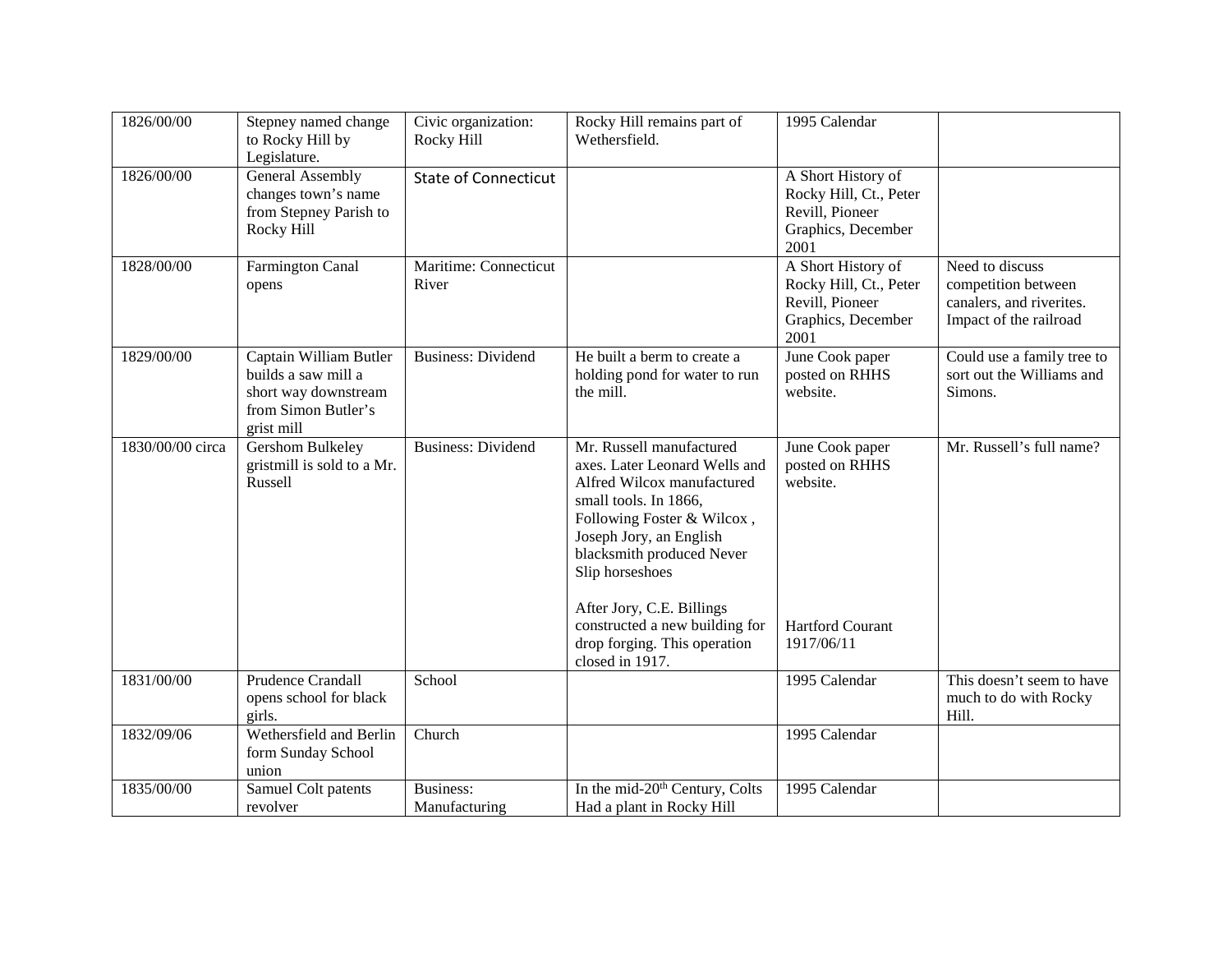| 1835/00/00 | Bell installed on<br>Congregational Church              | Church:<br>Congregational         | The bell rang to announce<br>important events, fires,<br>holidays, etc. It became a<br>focus for young boys who<br>rang it in pursuit of mischief. | A Short History of<br>Rocky Hill, Ct., Peter<br>Revill, Pioneer<br>Graphics, December<br>2001<br>Oral Histories:<br>Albert<br>$\bullet$<br>Griswold<br>Harry Hick |                                                           |
|------------|---------------------------------------------------------|-----------------------------------|----------------------------------------------------------------------------------------------------------------------------------------------------|-------------------------------------------------------------------------------------------------------------------------------------------------------------------|-----------------------------------------------------------|
|            |                                                         |                                   |                                                                                                                                                    | and Samuel<br>Dimmock-<br>Late $19th$ ,<br>Early 20 <sup>th</sup><br>Century                                                                                      |                                                           |
| 1835/00/00 | Bell and clock installed<br>in Congregational<br>Church | Church:<br>Congregational         |                                                                                                                                                    | 1995 Calendar                                                                                                                                                     |                                                           |
| 1838/00/00 | Railroad completed<br>from New Haven to<br>Hartford     | Transportation:<br>Railroad       |                                                                                                                                                    | 1995 Calendar                                                                                                                                                     | Did 1838 line pass<br>through Rocky Hill? Did<br>it stop? |
| 1839/12/31 | Academy Hall gutted<br>by Fire                          | <b>Buildings: Academy</b><br>Hall | This marked the end of<br>Academy Hall as a maritime<br>school. It reopened as a<br>country schoolhouse.                                           | 1995 Calendar<br>H.R. Hick Plaque<br>A Short History of<br>Rocky Hill, Ct., Peter<br>Revill, Pioneer<br>Graphics, December<br>2001                                |                                                           |
| 1843/00/00 | Congregation Church<br>steeple removed                  | Church:<br>Congregational         |                                                                                                                                                    | Wilscam Timeline<br>1995 Calendar                                                                                                                                 | Why? Check Stiles                                         |
| 1843/00/00 | Methodist Church in<br>West Rocky Hill<br>dedicated     | Church: Methodist                 |                                                                                                                                                    | Wilscam Timeline<br>1995 Calendar                                                                                                                                 | Where located?                                            |
| 1843/06/06 | Rocky Hill<br>incorporated and                          | Civic organization:<br>Rocky Hill |                                                                                                                                                    | Wilscam Timeline<br>H.R. Hick Plaque                                                                                                                              | June page in 1995<br>calendar says 1843/06/10             |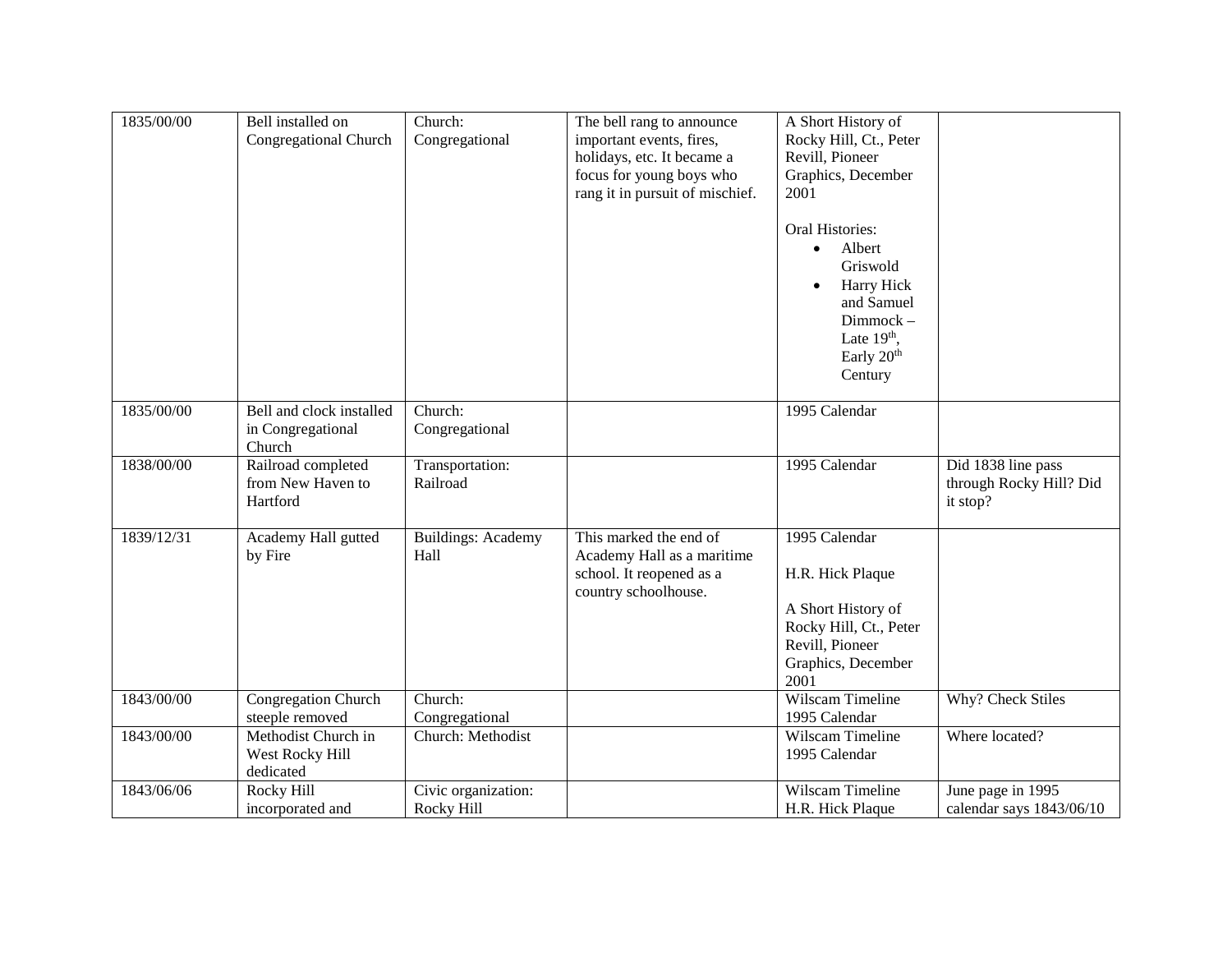|            | separated from<br>Wethersfield.                           |                                   |                                                                                                                        |                                                                                                                                           |                                      |
|------------|-----------------------------------------------------------|-----------------------------------|------------------------------------------------------------------------------------------------------------------------|-------------------------------------------------------------------------------------------------------------------------------------------|--------------------------------------|
| 1843/06/23 | First Rocky Hill Town<br>Meeting elects officers.         | Civic organization:<br>Rocky Hill |                                                                                                                        | 1995 Calendar                                                                                                                             |                                      |
| 1843/12/16 | Dr. Daniel Fuller died                                    | People: Fuller, Daniel            |                                                                                                                        | 1995 Calendar                                                                                                                             | Who was this?                        |
| 1845/00/00 | North School rebuilt                                      | School: North School              | Located on Old Main St. near<br>Robbins Lane<br>Closed in 1900.<br>Converted to private<br>residence.                  | Wilscam Timeline<br>1995 Calendar<br>A Short History of<br>Rocky Hill, Ct., Peter<br>Revill, Pioneer<br>Graphics, December<br>2001        | Where located?                       |
| 1848/00/00 | Slavery abolished<br>completely                           | Civic organization:<br>Rocky Hill |                                                                                                                        | Wilscam Timeline<br>1995 Calendar                                                                                                         |                                      |
| 1849/00/00 | Foundry began<br>operation                                | <b>Business: Foundry</b>          |                                                                                                                        | <b>Wilscam Timeline</b><br>1995 Calendar<br>A Short History of<br>Rocky Hill, Ct., Peter<br>Revill, Pioneer<br>Graphics, December<br>2001 | What was the name of the<br>foundry? |
| 1849/00/00 | Rocky Hill becomes<br>part of the Underground<br>Railroad | <b>Racial Issues</b>              |                                                                                                                        | 1995 Calendar                                                                                                                             | Any specifics?                       |
| 1849/00/00 | South School built at<br>Main and Forest Street           | School: South School              | Located on the corner of Main<br>and Forest St.<br>Served for a time as the town<br>police station.<br>Closed in 1927. | Wilscam Timeline<br>A Short History of<br>Rocky Hill, Ct., Peter<br>Revill, Pioneer<br>Graphics, December<br>2001                         |                                      |
| 1850/00/00 | Rocky Hill = $1,042$ per<br>U.S. Census                   | Population                        |                                                                                                                        | Wilscam Timeline<br>1995 Calendar                                                                                                         |                                      |
| 1850/00/00 | West School built.                                        | School: West School               | Located on what is now the<br>Elm St. Extension.                                                                       | Wilscam Timeline                                                                                                                          |                                      |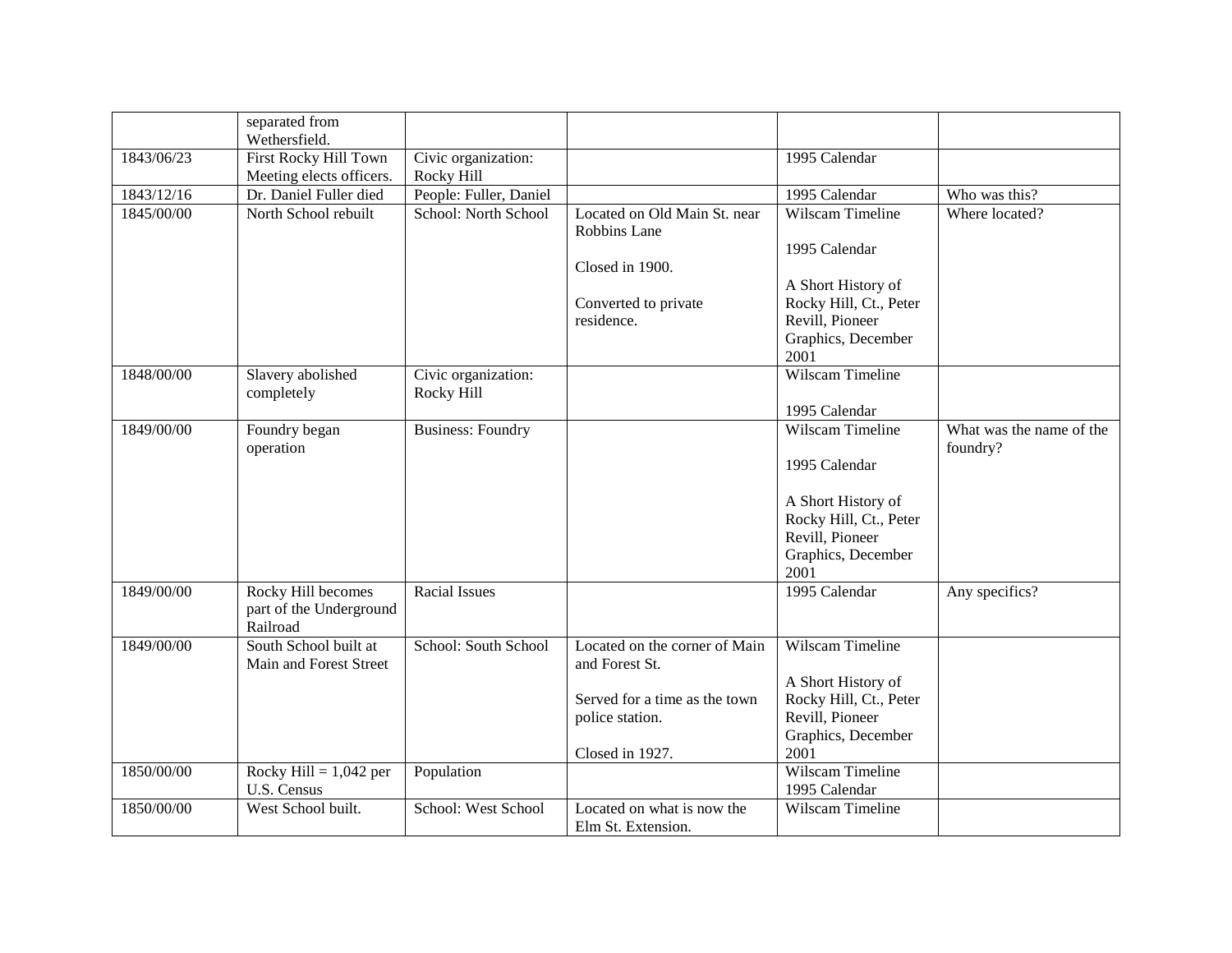|            |                                            |                           |                                 | 1995 Calendar              |                           |
|------------|--------------------------------------------|---------------------------|---------------------------------|----------------------------|---------------------------|
|            |                                            |                           |                                 |                            |                           |
|            |                                            |                           |                                 | A Short History of         |                           |
|            |                                            |                           |                                 | Rocky Hill, Ct., Peter     |                           |
|            |                                            |                           |                                 | Revill, Pioneer            |                           |
|            |                                            |                           |                                 | Graphics, December<br>2001 |                           |
| 1851/03/16 | Rev. Calvin Chapin                         | People: Chapin,           |                                 | 1995 Calendar              |                           |
|            | Died.                                      | Calvin                    |                                 |                            |                           |
| 1853/00/00 | James T. Pratt of Rocky                    | Civic organization:       |                                 | 1995 Calendar              |                           |
|            | Hill elected                               | Rocky Hill                |                                 |                            |                           |
|            | representative to                          |                           |                                 |                            |                           |
|            | U=33rd U.S. Congress.                      |                           |                                 |                            |                           |
| 1854/00/00 | William Sage Butler &                      | <b>Business: Dividend</b> | They built a dam which          | June Cook paper            |                           |
|            | Robert Sugden Jr.<br>established a foundry |                           | breached in March of 2001.      | posted on RHHS<br>website. |                           |
|            | downstream from                            |                           |                                 |                            |                           |
|            | Butler's saw mill.                         |                           |                                 |                            |                           |
| 1854/04/27 | Flood lasting 66 hours                     | Weather                   |                                 | Wilscam Timeline           |                           |
|            | results in much damage                     |                           |                                 | 1995 Calendar              |                           |
|            | in Rocky Hill                              |                           |                                 |                            |                           |
| 1858/00/00 | State law changes north                    | School                    |                                 | 1995 Calendar              |                           |
|            | (Wethersfield) and                         |                           |                                 |                            |                           |
|            | south (Rocky Hill)                         |                           |                                 |                            |                           |
|            | school districts                           |                           |                                 |                            |                           |
| 1858/00/00 | Mail delivery shifts                       | Transportation:           | This cut into the profitability | <b>History of Ancient</b>  |                           |
|            | from the Saybrook-                         | Railroad                  | of the turnpike and made it     | Wethersfield, Stiles,      |                           |
|            | Hartford Turnpike to                       |                           | unviable as a tool road.        | 1904                       |                           |
|            | the railroad.                              |                           |                                 |                            |                           |
| 1859/00/00 | Methodist Church                           | Church: Methodist         |                                 | <b>Wilscam Timeline</b>    | Was church on West Side   |
|            | dedicates new buildings                    |                           |                                 |                            | closed?                   |
|            | on Old Main Street                         |                           |                                 | 1995 Calendar              | Was it called the         |
|            |                                            |                           |                                 |                            | Methodist Episcopal       |
|            |                                            |                           |                                 | A Short History of         | Church?                   |
|            |                                            |                           |                                 | Rocky Hill, Ct., Peter     | Is the current church the |
|            |                                            |                           |                                 | Revill, Pioneer            | same site as this one?    |
|            |                                            |                           |                                 | Graphics, December         |                           |
|            |                                            |                           |                                 | 2001                       |                           |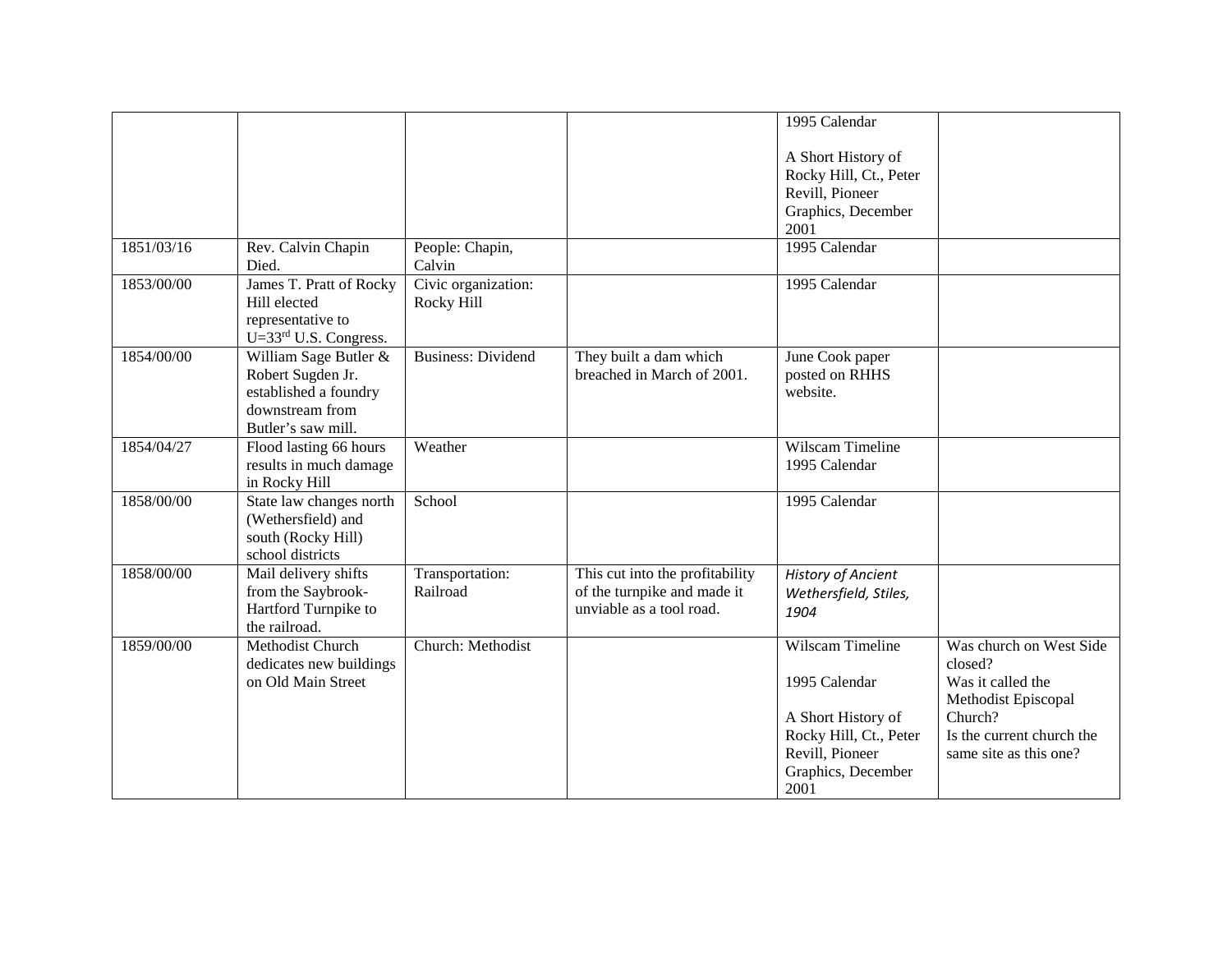| 1860/00/00       | Rocky Hill population<br>$= 1,102$ per U.S.<br>Census                                        | Population                        |                                                                                                                                                                                                                                                            | Wilscam Timeline                                   |                                              |
|------------------|----------------------------------------------------------------------------------------------|-----------------------------------|------------------------------------------------------------------------------------------------------------------------------------------------------------------------------------------------------------------------------------------------------------|----------------------------------------------------|----------------------------------------------|
| 1860/00/00 circa | <b>Federick Butler</b><br>produces pen holders at<br>Butler & Sugden<br>Foundry              | <b>Business: Dividend</b>         |                                                                                                                                                                                                                                                            |                                                    |                                              |
| 1860/04/12       | Civil War Begins                                                                             | War: 1861 Civil War               | According to Rod Wilscam,<br>100 men served in the Civil<br>War out of a population of<br>$1,102$ or about 1 in 10. Given<br>the level of intermarriage of<br>families in the town at that<br>time, almost everyone was<br>personally effected by the war. | Google.com<br>Rod Wilscam<br><b>Research Notes</b> |                                              |
| 1863/07/01       | Ferry service regulated<br>by Connecticut                                                    | Maritime: Ferry                   |                                                                                                                                                                                                                                                            | 1995 Calendar                                      | What does 'regulated'<br>involve?            |
| 1864/07/15       | <b>Town Meetings</b><br>authority extended                                                   | Civic organization:<br>Rocky Hill |                                                                                                                                                                                                                                                            | 1995 Calendar                                      | What does this mean?                         |
| 1865/00/00       | End of American Civil<br>War. Rocky Hill lost 12<br>of 100 volunteers                        | War: 1861 Civil War               |                                                                                                                                                                                                                                                            | Wilscam Timeline<br>1995 Calendar                  |                                              |
| 1865/10/10       | Foundry burns down                                                                           | <b>Business: Foundry</b>          | <b>According to Hartford Courant</b><br>Article, "There is no doubt<br>that the buildings were set on<br>fire, as it broke out in a part of<br>the premises where no fire has<br>been used for months past."                                               |                                                    | Was this the foundry from<br>1849?           |
| 1868/00/00       | Captain William<br>Butler's mill destroyed<br>by fire. Robert Sugden<br>Jr. rebuilt the mill | <b>Business: Dividend</b>         | It was used to make railroad<br>ties and lumber.                                                                                                                                                                                                           | June Cook paper<br>posted on RHHS<br>website.      |                                              |
| 1868/00/00       | Elisha Stevens &<br>George Brown buy<br>foundry from Butler<br>and Sugden.                   | <b>Business: Dividend</b>         | Foundry made toys, banks,<br>and chandeliers.                                                                                                                                                                                                              | June Cook paper<br>posted on RHHS<br>website.      |                                              |
| 1870/00/00       | Rocky Hill = $791$ per<br>U.S. Census                                                        | Population                        |                                                                                                                                                                                                                                                            | 1995 Calendar                                      |                                              |
| 1871/07/00       | <b>Connecticut Valley</b><br>Railroad opens in                                               | Transportation:<br>Railroad       |                                                                                                                                                                                                                                                            | Wilscam Timeline                                   | Was the train station built<br>at this time? |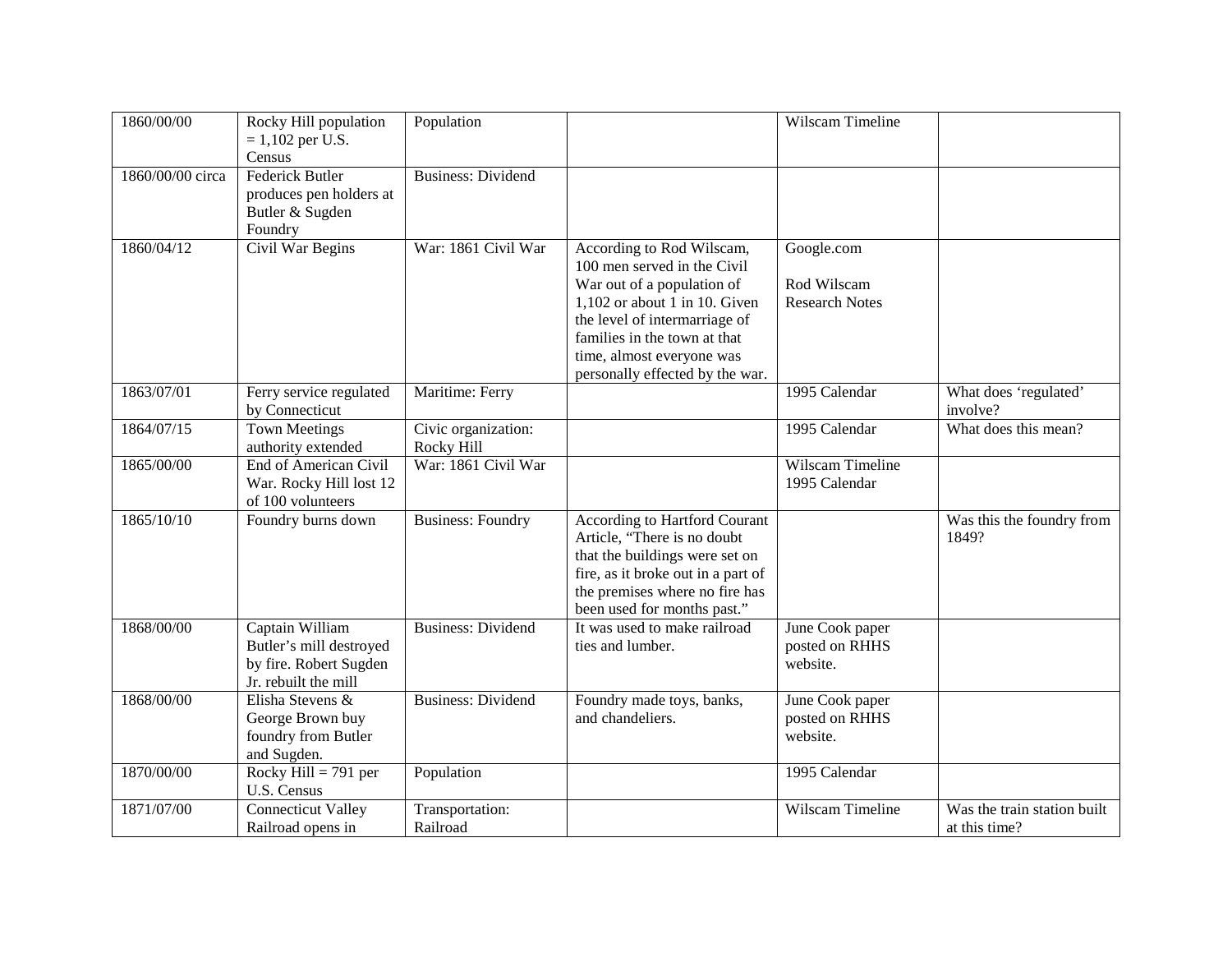|                  | Hartford, runs through |                              |                                  | 1995 Calendar          |                         |
|------------------|------------------------|------------------------------|----------------------------------|------------------------|-------------------------|
|                  | Rocky Hill to Saybrook |                              |                                  |                        |                         |
|                  |                        |                              |                                  | A Short History of     |                         |
|                  |                        |                              |                                  | Rocky Hill, Ct., Peter |                         |
|                  |                        |                              |                                  | Revill, Pioneer        |                         |
|                  |                        |                              |                                  | Graphics, December     |                         |
|                  |                        |                              |                                  | 2001                   |                         |
| 1872/00/00       | Saybrook Turnpike      | <b>Transportation: Roads</b> | Railroads cut into profitability | A Short History of     |                         |
|                  | reverts to towns       |                              | of turnpike.                     | Rocky Hill, Ct., Peter |                         |
|                  |                        |                              |                                  | Revill, Pioneer        |                         |
|                  |                        |                              |                                  | Graphics, December     |                         |
|                  |                        |                              |                                  | 2001                   |                         |
| 1872/00/00       | Hartford-Saybrook      | <b>Transportation: Roads</b> |                                  | 1995 Calendar          | Does this mean that the |
|                  | Turnpike closed. Local |                              |                                  |                        | State controlled the    |
|                  | roads reverted towns.  |                              |                                  |                        | Turnpike?               |
| 1872/01/02       | Rocky Hill Library     | Libraries & Museums:         |                                  | Wilscam Timeline       | Unclear. Didn't Free &  |
|                  | Association formed to  | Library                      |                                  |                        | Social libraries merge  |
|                  | replace Social Library |                              |                                  | 1995 Calendar          | completely in 1820?     |
|                  |                        |                              |                                  |                        |                         |
|                  |                        |                              |                                  | A Short History of     |                         |
|                  |                        |                              |                                  | Rocky Hill, Ct., Peter |                         |
|                  |                        |                              |                                  | Revill, Pioneer        |                         |
|                  |                        |                              |                                  | Graphics, December     |                         |
|                  |                        |                              |                                  | 2001                   |                         |
| 1873/00/00       | Valley Railroad        | Transportation:              |                                  | 1995 Calendar          | What does 'completed'   |
|                  | completed              | Railroad                     |                                  |                        | mean?                   |
| 1874/06/03       | Small pox epidemic     | Health                       |                                  | 1995 Calendar          |                         |
|                  | discussed at town      |                              |                                  |                        |                         |
|                  | meeting.               |                              |                                  |                        |                         |
| 1875/00/00       | Hartford made sole     | Civic organization:          |                                  | 1995 Calendar          |                         |
|                  | Capitol of Connecticut | Rocky Hill                   |                                  |                        |                         |
| 1875/00/00 circa | Stevens & Brown        | <b>Business: Dividend</b>    | This foundry was never           | June Cook paper        |                         |
|                  | foundry burns down     |                              | rebuilt.                         | posted on RHHS         |                         |
|                  |                        |                              |                                  | website.               |                         |
| 1878/12/03       | St. James Church buys  | Church: Roman                | St. James was an offshoot of     | 1995 Calendar          |                         |
|                  | land on Chapin St.     | Catholic                     | St. John's Church in             |                        |                         |
|                  |                        |                              | Middletown and was               | Interview with Peg     |                         |
|                  |                        |                              | controlled from there.           | DesRoberts April 15,   |                         |
|                  |                        |                              |                                  | 2016                   |                         |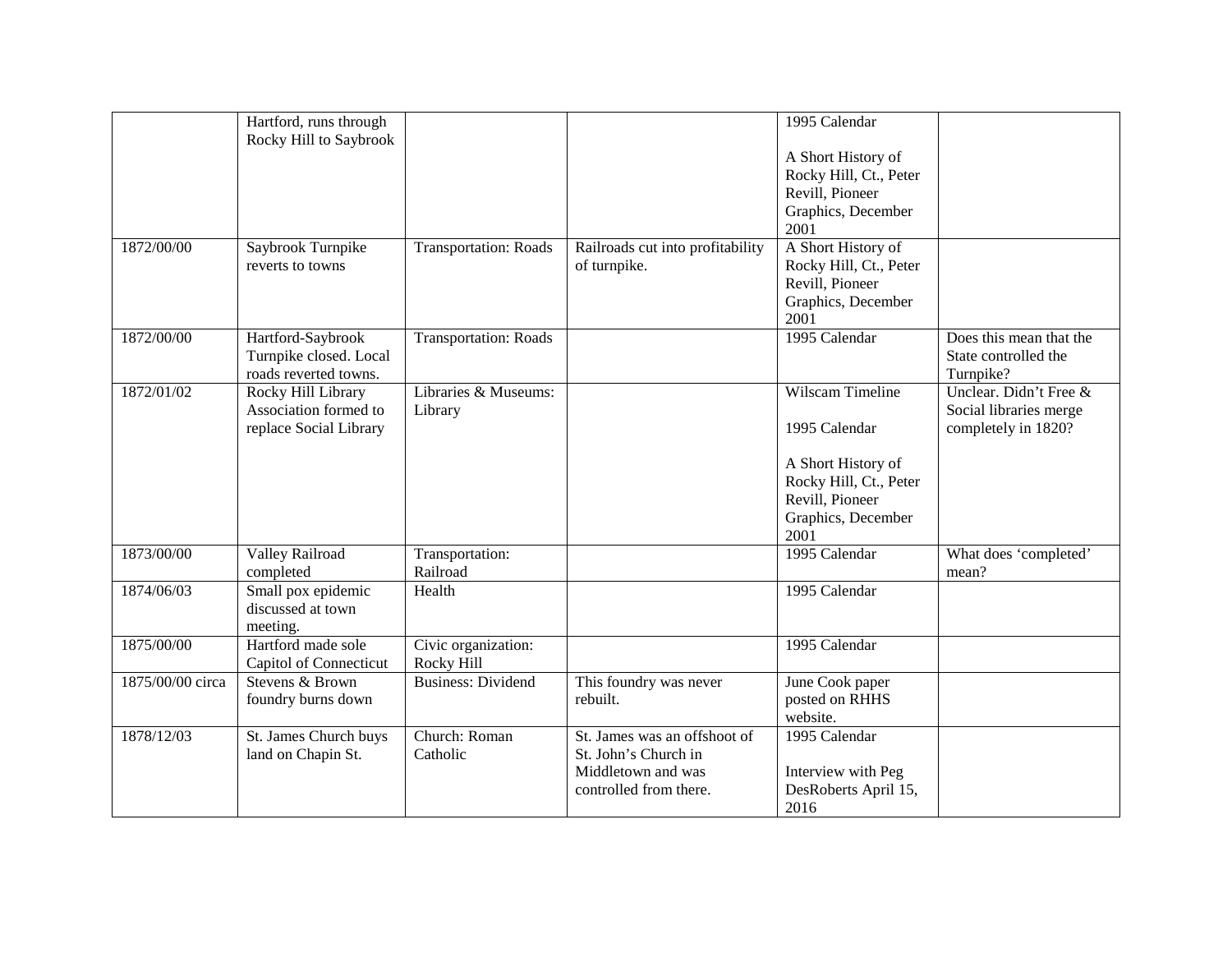| 1880/00/00       | Rocky Hill population<br>$= 1,108$ per U.S.<br>Census                                                                            | Population                         |                                                                                                                                                                                                                                                                                                                                               | Wilscam Timeline<br>1995 Calendar                                                                              |  |
|------------------|----------------------------------------------------------------------------------------------------------------------------------|------------------------------------|-----------------------------------------------------------------------------------------------------------------------------------------------------------------------------------------------------------------------------------------------------------------------------------------------------------------------------------------------|----------------------------------------------------------------------------------------------------------------|--|
| 1882/00/00       | Roman Catholic<br>Church organized                                                                                               | Church: Roman<br>Catholic          |                                                                                                                                                                                                                                                                                                                                               | H.R. Hick Plaque                                                                                               |  |
| 1884/00/00       | Charles Billings and<br>George Edmunds built<br>a brick building south<br>of the Bulkeley dam to<br>build manufacturing<br>tools | <b>Business: Dividend</b>          | They operated machinery by<br>long belt from the mill in the<br>hollow. Manufacturer's tools<br>were made there.<br>The company continued<br>operations at least until the<br>1890s. There is a photograph<br>taken about 1909 that seems to<br>indicate the building was still<br>in use then.<br>This became C.E. Billings<br>Manufacturing | June Cook paper<br>posted on RHHS<br>website.<br><b>Hartford Courant June</b><br>28, 1917                      |  |
| 1888/03/10       | Blizzard of '88 drops<br>60 inches of snow,<br>drifts up to 20 feet.                                                             | Weather                            |                                                                                                                                                                                                                                                                                                                                               | 1995 Calendar                                                                                                  |  |
| 1889/12/08       | Library building on<br>Church St. dedicated                                                                                      | Libraries & museums:<br>Library    |                                                                                                                                                                                                                                                                                                                                               | 1995 Calendar<br>A Short History of<br>Rocky Hill, Ct., Peter<br>Revill, Pioneer<br>Graphics, December<br>2001 |  |
| 1890/00/00 circa | Rocky Hill had popular<br>hotels and taverns                                                                                     | Recreation: Eating and<br>Drinking | Sailors frequented taverns.<br>Shipman Hotel hosted visitors<br>from Hartford, including<br>Samueal Colt, came to the<br>shipman Hotel for shad. The<br>Shipman Tavern was a<br>gasstation before it was<br>disassembled and moved to<br>New Jersey.                                                                                          | A Short History of<br>Rocky Hill, Ct., Peter<br>Revill, Pioneer<br>Graphics, December<br>2001                  |  |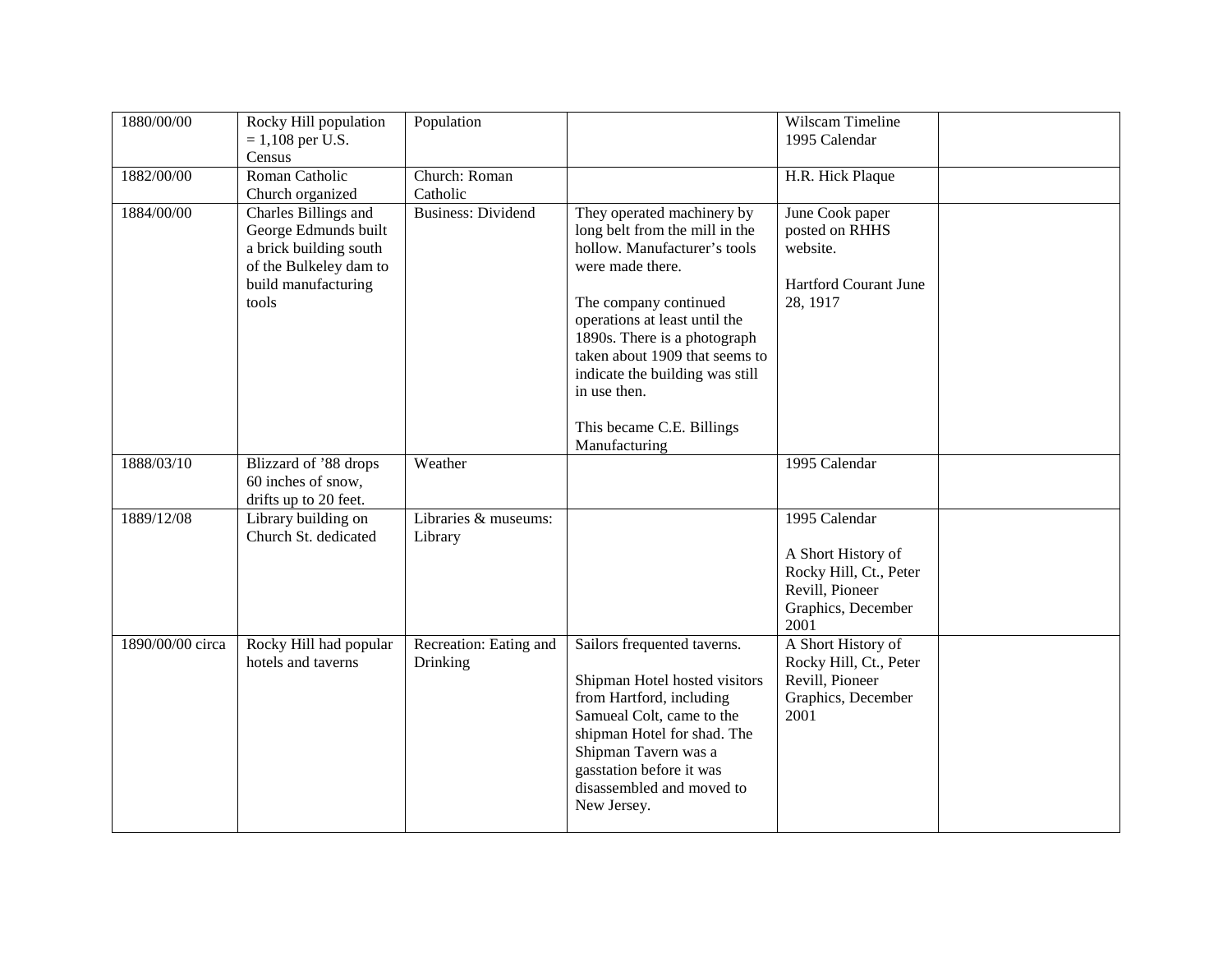|            |                                                                      |                                     | Cumberland Inn and Valley                                                                              |                                                       |                                                              |
|------------|----------------------------------------------------------------------|-------------------------------------|--------------------------------------------------------------------------------------------------------|-------------------------------------------------------|--------------------------------------------------------------|
|            |                                                                      |                                     | Hotel accommodated<br>travelers.                                                                       |                                                       |                                                              |
| 1890/06/00 | Maltbie & Henley<br>Foundry catches fire<br>but isn't destroyed.     | <b>Business: Foundry</b>            |                                                                                                        | <b>Hartford Courant</b><br>1890/06/10                 | Also called Maltbey &<br>Henley in some Courant<br>articles. |
| 1893/00/00 | Union label law begins<br>in Connecticut                             | <b>Business: Foundry</b>            | A Union Label Law seems to<br>provide copyright protection<br>for the use of official union<br>labels. | 1995 Calendar                                         | What is this?<br>Does this relate to Rocky<br>Hill?          |
| 1893/08/15 | Maltby (sic) and<br>Henley closes due to<br>lack of business         | <b>Business: Foundry</b>            |                                                                                                        | <b>Hartford Courant</b><br>1893/08/15                 |                                                              |
| 1895/00/00 | Child labor laws set<br>minimum age at 14<br>years in Connecticut    | <b>Business:</b> Laws               |                                                                                                        | 1995 Calendar                                         | Does this relate to Rocky<br>Hill?                           |
| 1895/00/00 | <b>Present Methodist</b><br>Church built                             | Church: Methodist                   |                                                                                                        | H.R. Hick Plaque                                      |                                                              |
| 1895/02/14 | Methodist Church<br>burned to the ground                             | Church: Methodist                   |                                                                                                        | Wilscam Timeline<br>1995 Calendar                     |                                                              |
| 1895/03/20 | <b>Ecclesiastical Society</b><br>filed with Connecticut<br>Secretary | Church:<br>Congregational           |                                                                                                        | 1995 Calendar                                         | Secretary of State<br><b>Ecclesiastical Society?</b>         |
| 1895/08/06 | Foundry identified as<br>The Rocky Hill<br>Foundry on this date      | <b>Business: Foundry</b>            | The Maltbie & Henley<br>Foundry was probably<br>acquired by the Rocky Hill<br>Foundry                  | <b>Hartford Courant</b><br>1895/08/06                 |                                                              |
| 1896/01/29 | <b>New Methodist Church</b><br>building dedicated                    | Church: Methodist                   |                                                                                                        | Wilscam Timeline<br>1995 Calendar                     |                                                              |
| 1897/00/00 | <b>Connecticut State flag</b><br>adopted                             | Civic organization:<br><b>State</b> |                                                                                                        | 1995 Calendar                                         | Does this relate to Rocky<br>Hill?                           |
| 1898/00/00 | The Rocky Hill<br>Foundry goes into<br>receivership                  | <b>Business: Foundry</b>            | <b>Champion Manufacturing</b><br>formed by F.E. Holmes                                                 | <b>Hartford Courant</b><br>1918/12/25                 |                                                              |
| 1898/00/00 | Quarry opened in<br>Rocky Hill                                       | <b>Business: Quarry</b>             | Much of the rock was used on<br>gravel roads.                                                          | Wilscam Timeline<br>1995 Calendar<br>H.R. Hick Plaque |                                                              |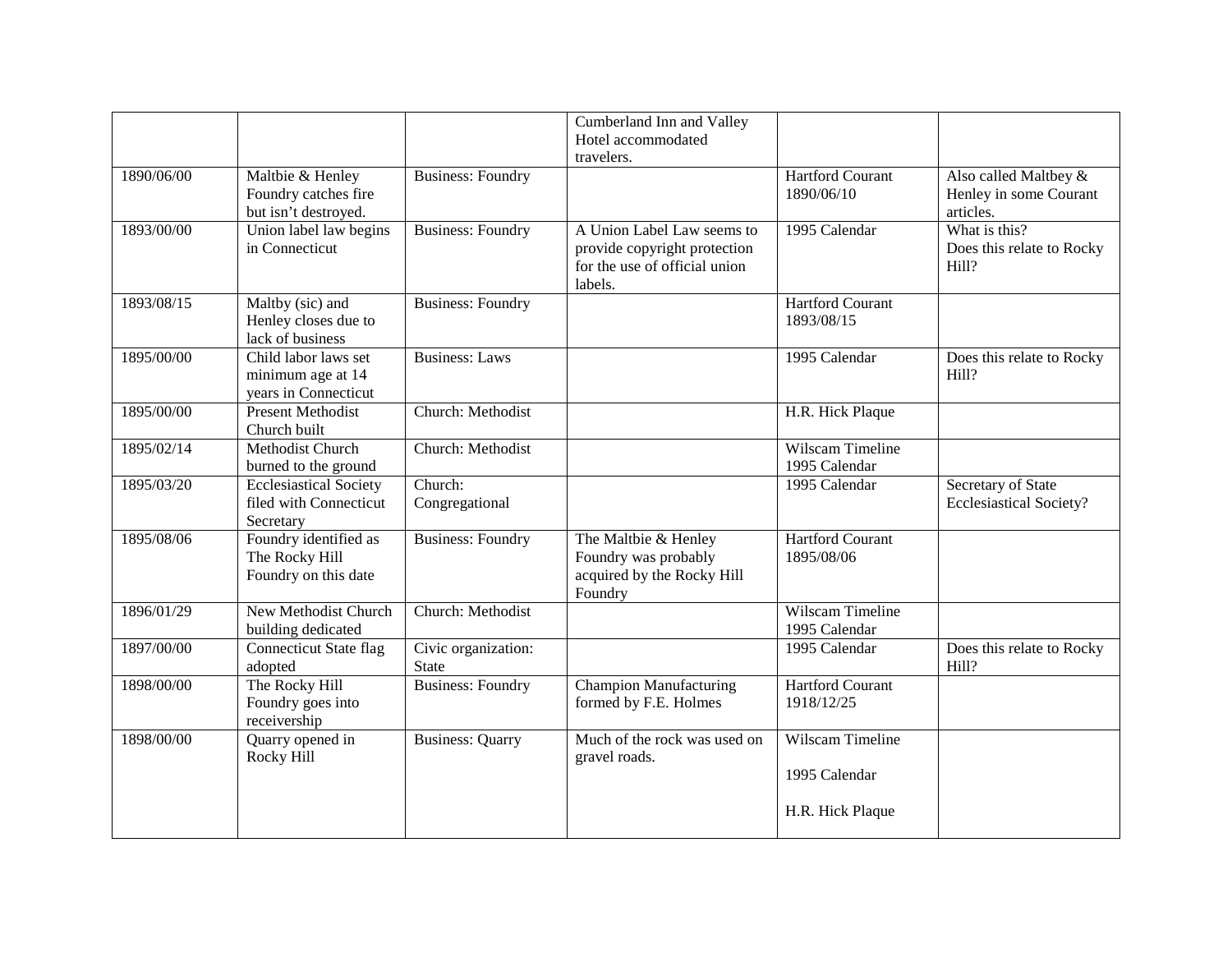|            |                         |                          |                                | <b>Hartford Courant</b> |                           |
|------------|-------------------------|--------------------------|--------------------------------|-------------------------|---------------------------|
|            |                         |                          |                                | 1898-01-24              |                           |
|            |                         |                          |                                |                         |                           |
|            |                         |                          |                                | <b>Hartford Courant</b> |                           |
|            |                         |                          |                                |                         |                           |
|            |                         |                          |                                | 1899-11-03              |                           |
| 1898/01/24 | Rocky Hill              | Diversity                | 195 white families             | Hartford Courant, Jan.  | Note that national origin |
|            | demographics            |                          | 3 African American families    | 24, 1898                | is used except for        |
|            | published               |                          | 2 English Families             |                         | African-Americans who     |
|            |                         |                          | 6 French-Canadian families     |                         | are identified by race.   |
|            |                         |                          | 10 German families             |                         |                           |
|            |                         |                          | 1 Hungarian family             |                         |                           |
|            |                         |                          | 42 Irish families              |                         |                           |
|            |                         |                          |                                |                         |                           |
|            |                         |                          | 1 Italian family               |                         |                           |
|            |                         |                          | 1 Polish family                |                         |                           |
|            |                         |                          | 1 Swedish family               |                         |                           |
|            |                         |                          | 2 Scottish families            |                         |                           |
| 1898/04/25 | The Spanish-American    | War: Spanish-            | Three men, Arthur Hale,        | Rocky Hill in the       |                           |
|            | War Starts              | American War             | Anthony F. Schuster, and       | Spanish-American        |                           |
|            |                         |                          | Eugene T. Marvel enlisted.     | War, Rod Wilscam        |                           |
|            |                         |                          |                                |                         |                           |
|            |                         |                          | Connecticut were assigned to   | Hartford Courant,       |                           |
|            |                         |                          | invade Puerto Rico but the war | Aug. 25, 1911,          |                           |
|            |                         |                          |                                | Company K to Have       |                           |
|            |                         |                          | ended before they deployed.    | Country Home            |                           |
|            |                         |                          | Company K of the               |                         |                           |
|            |                         |                          | <b>Connecticut Volunteers</b>  |                         |                           |
|            |                         |                          |                                |                         |                           |
|            |                         |                          | established a camp on the      |                         |                           |
|            |                         |                          | shores of the Connecticut      |                         |                           |
|            |                         |                          | River in Rocky Hill after the  |                         |                           |
|            |                         |                          | war.                           |                         |                           |
| 1898/07/01 | Company called the      | <b>Business: Foundry</b> |                                | <b>Hartford Courant</b> | Foundry changed hands in  |
|            | Rocky Hill Foundry is   |                          |                                | 1898/07/01              | 1899. Was it from Rocky   |
|            | reported in trouble     |                          |                                |                         | Hill Foundry to           |
|            | likely to be acquired   |                          |                                |                         | Champion                  |
|            |                         |                          |                                |                         | Manufacturing?            |
| 1899/00/00 | Public library built in | Libraries and            | Belonged to the Rocky Hill     | A Short History of      |                           |
|            | southwest Church        | Museums: Library         | Library Association. This had  | Rocky Hill, Ct., Peter  |                           |
|            |                         |                          |                                | Revill, Pioneer         |                           |
|            | <b>Street</b>           |                          | origins Rocky Hill Social      |                         |                           |
|            |                         |                          | Library and th Rocky Hill Free | Graphics, December      |                           |
|            |                         |                          | Library.                       | 2001                    |                           |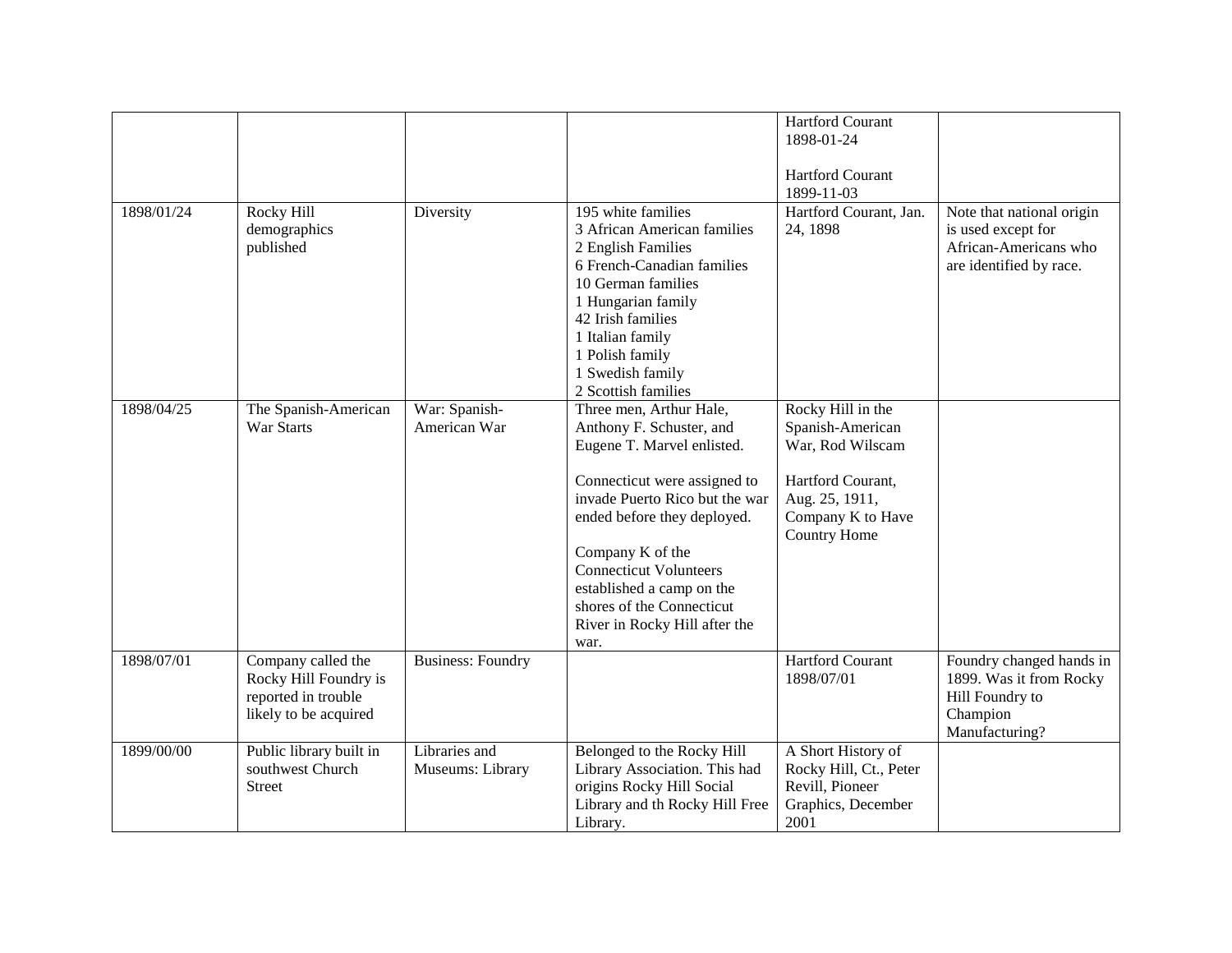| 1899/11/03 | 15 Italian workers come<br>to Rocky Hill to lay<br>railroad spur and work<br>on the quarry           | Diversity                         | Not that there was one Italian<br>family counted in the<br>demographic report. 15<br>workers from Carvara,<br>Abruzzi Italy, were recruited<br>because of prior experience<br>working in quarries. | Hartford Courant,<br>Nov. 11, 1899<br>Rocky Hill in WWI                        | This is based on draft<br>registration documents<br>and interviews with the<br>descendants of Italian<br>WWI veterans. |
|------------|------------------------------------------------------------------------------------------------------|-----------------------------------|----------------------------------------------------------------------------------------------------------------------------------------------------------------------------------------------------|--------------------------------------------------------------------------------|------------------------------------------------------------------------------------------------------------------------|
| 1900/00/00 | Quarry acquired by The<br><b>Connecticut Trap Rock</b><br>Company                                    | <b>Business: Quarry</b>           |                                                                                                                                                                                                    | The Quarry in Rocky<br>Hill - Grace Lowell<br><b>RHHS</b>                      |                                                                                                                        |
| 1900/00/00 | Rocky Hill population<br>$= 1,108$ per U.S.<br>Census                                                | Population                        |                                                                                                                                                                                                    | Wilscam Timeline<br>1995 Calendar                                              | Revill didn't seem to use<br>Wilscam's work but<br>Wilscam did extensive<br>research at Town Hall.                     |
| 1900/01/03 | Champion<br>Manufacturing is<br>operating at Foundry<br>site                                         | <b>Business: Foundry</b>          | Champion Foundry on 1916<br>Rocky Hill Grand List                                                                                                                                                  | <b>Hartford Courant</b><br>1900/01/03<br><b>Hartford Courant</b><br>1900/01/03 |                                                                                                                        |
| 1901/00/00 | <b>Connecticut Trap Rock</b><br>Company has it name<br>changed to Rocky Hill<br><b>Stone Company</b> | <b>Business: Quarry</b>           | "The Rocky Hill town records<br>of 1901 indicate that the James<br>H. Cooke Company  had its<br>name changed to the Rocky<br>Hill Stone Company."                                                  | <b>Grace Lowell RHHS</b>                                                       |                                                                                                                        |
| 1901/00/00 | Rocky Hill Grange Hall<br>built                                                                      | Streets and Buildings             | Burned down in 1921.                                                                                                                                                                               | Wilscam Timeline<br>1995 Calendar                                              |                                                                                                                        |
| 1901/00/00 | Connecticut law<br>regulates automobile<br>speeds, 1 <sup>st</sup> in nation                         | Transportation: Roads             |                                                                                                                                                                                                    | 1995 Calendar                                                                  |                                                                                                                        |
| 1904/00/00 | Wilscam Timeline says<br>Academy Hall closed as<br>school after 131 years.                           | <b>Buildings: Academy</b><br>Hall |                                                                                                                                                                                                    | Wilscam Timeline<br>1995 Calendar                                              | Academy Hall was only<br>101 years old.<br>Margin notes says, "I<br>attended grades 1-4 1936-<br>1940"                 |
| 1905/00/00 | Hartford Electric Light<br>brings electric service<br>to Rocky Hill                                  | Public services:<br>Electricity   |                                                                                                                                                                                                    | Wilscam Timeline<br>1995 Calendar<br>H.R. Hick Plaque                          |                                                                                                                        |
| 1907/00/00 | William Quinn replaces<br>William Manchester as<br>Superintendent                                    | <b>Business: Quarry</b>           |                                                                                                                                                                                                    | <b>Grace Lowell RHHS</b>                                                       |                                                                                                                        |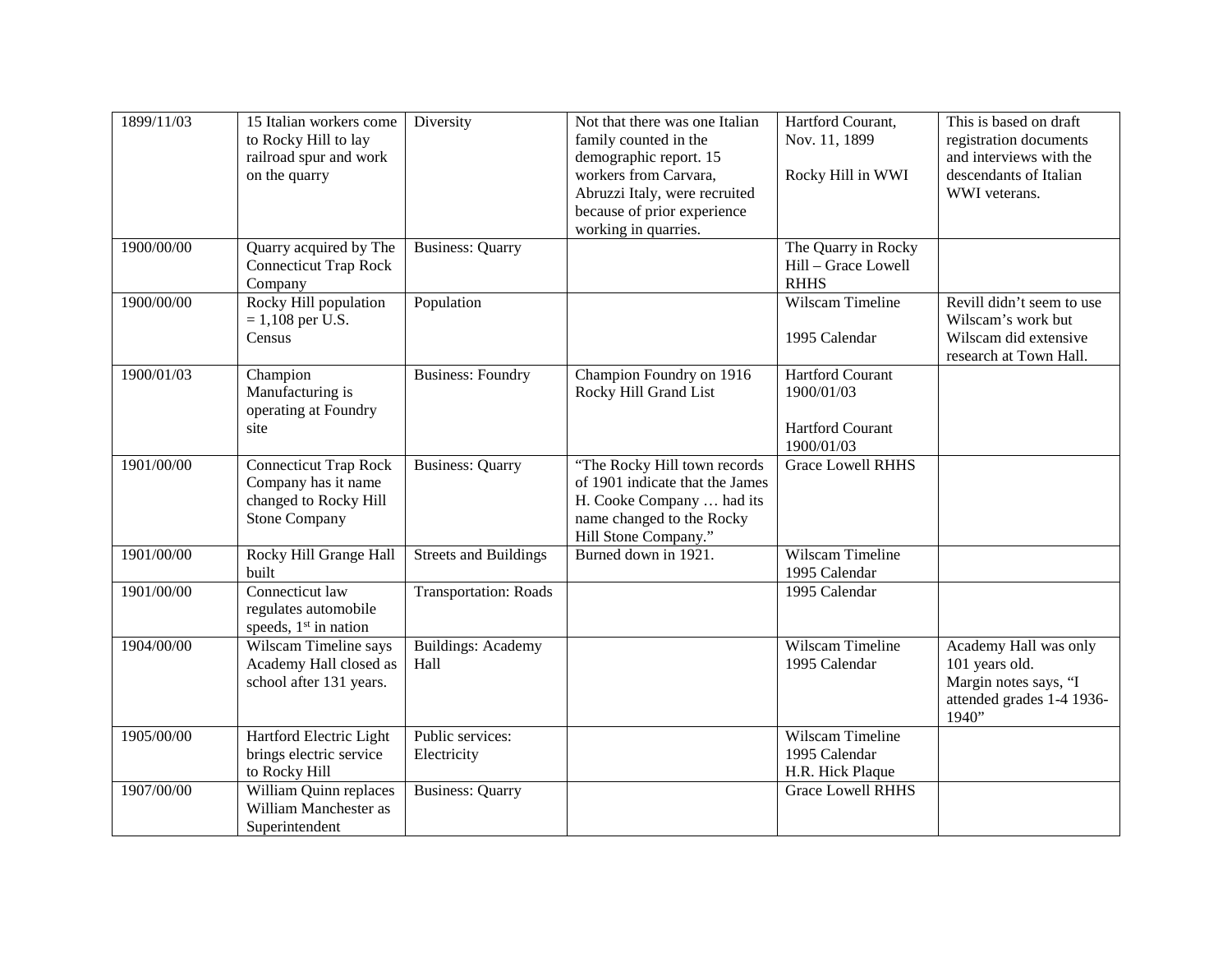| 1909/00/00       | Trolley services begins<br>in Rocky Hill                                                | Transportation:<br>Trolley      | Photos show that it was driven<br>by electricity. | Wilscam Timeline<br>1995 Calendar                                                                                                  |                                                                                                                                                                                                         |
|------------------|-----------------------------------------------------------------------------------------|---------------------------------|---------------------------------------------------|------------------------------------------------------------------------------------------------------------------------------------|---------------------------------------------------------------------------------------------------------------------------------------------------------------------------------------------------------|
| 1910/00/00       | Rocky Hill population<br>$= 1,187$ per U.S.<br>Census                                   | Population                      |                                                   | H.R. Hick Plaque<br>Wilscam Timeline                                                                                               |                                                                                                                                                                                                         |
| 1910/00/00       | West School opened                                                                      | School: West School             |                                                   | 1995 Calendar                                                                                                                      | Is this a replacement for<br>the West School built in<br>1850?                                                                                                                                          |
| 1912/04/         | <b>Susan Webber survives</b><br>sinking of the Titanic<br>while coming to Rocky<br>Hill | People Webber, :<br>Susan       |                                                   | <b>Hartford Courant</b><br>April 4, 1931                                                                                           |                                                                                                                                                                                                         |
| 1913/00/00       | Electric street lights<br>begin in Rocky Hill                                           | Public services:<br>Electricity |                                                   | 1995 Calendar<br>A Short History of<br>Rocky Hill, Ct., Peter<br>Revill, Pioneer<br>Graphics, December<br>2001                     |                                                                                                                                                                                                         |
| 1914/00/00       | WWI begins in Europe                                                                    | War: 1914 WWI                   |                                                   | 1995 Calendar                                                                                                                      | Does this relate to Rocky<br>Hill?                                                                                                                                                                      |
| 1914/00/00 circa | First automobiles occur<br>in Rocky Hill                                                | <b>Transportation: Roads</b>    |                                                   | A Short History of<br>Rocky Hill, Ct., Peter<br>Revill, Pioneer<br>Graphics, December<br>2001                                      |                                                                                                                                                                                                         |
| 1916/00/00       | Foster Merriam of<br>Middletown leased the<br>foundry                                   | <b>Business: Foundry</b>        |                                                   | <b>Hartford Courant</b><br>1918/12/25                                                                                              |                                                                                                                                                                                                         |
| 1916/00/00       | Center School built and<br>opened with 4 rooms                                          | School: Center School           |                                                   | Wilscam Timeline<br>1995 Calendar<br>A Short History of<br>Rocky Hill, Ct., Peter<br>Revill, Pioneer<br>Graphics, December<br>2001 | It seems that there was a<br>Center School part of<br>which is the north east<br>corner of the town hall.<br>Academy Hall was also<br>called Center School at<br>one time.<br>This can cause confusion. |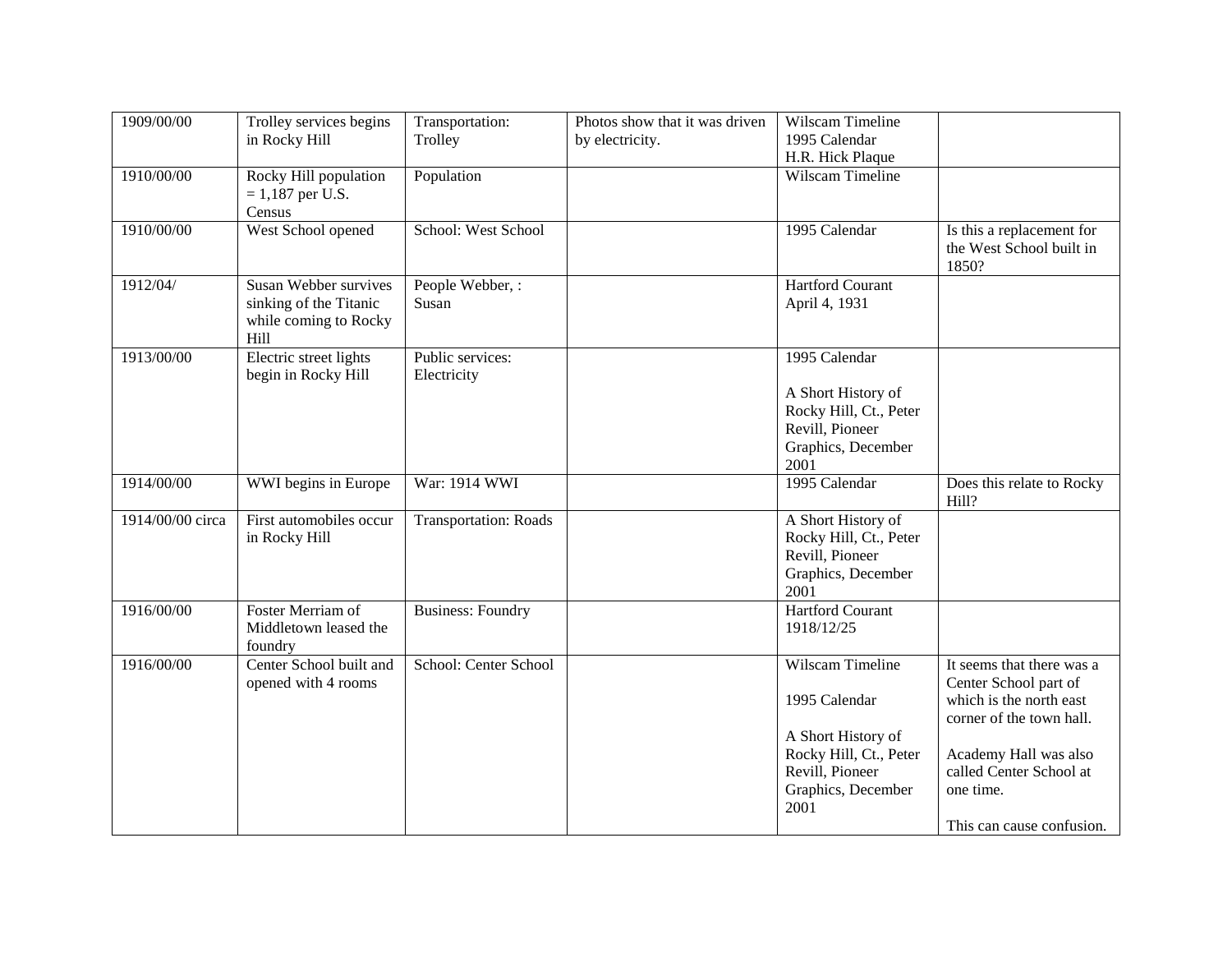| 1916/03/15 | Billings & Edmunds<br>(Edwards?) Changes<br>name to C.E. Billings<br>Manufacturing | <b>Business: Dividend</b>    |                                                                                                                                                                                                                                                                                                                                    | Hartford Courant June<br>28, 1917                                                                                        | C.E. Billings of Hartford<br>was in the top ten in the<br>1916 Grand List.<br>C.E. Billings owned a<br>farm at Dividend |
|------------|------------------------------------------------------------------------------------|------------------------------|------------------------------------------------------------------------------------------------------------------------------------------------------------------------------------------------------------------------------------------------------------------------------------------------------------------------------------|--------------------------------------------------------------------------------------------------------------------------|-------------------------------------------------------------------------------------------------------------------------|
| 1916/12/31 | Hotel De Ryer<br>destroyed by fire                                                 | <b>Streets and Buildings</b> |                                                                                                                                                                                                                                                                                                                                    | 1995 Calendar                                                                                                            |                                                                                                                         |
| 1917/00/00 | U.S. enters World War<br>I. Rocky Hill provides<br>about 70 soldiers.              | War: 1914 WWI                | A book was written in 2017<br>about Rocky Hill in WWI.<br>Rocky Hill provided 95<br>veterans, soldiers and sailors.<br>An addition 463 veterans<br>moved to Rocky Hill after the<br>war. This doesn't include<br>residents of the Veteran's<br>Home.                                                                               | Wilscam Timeline<br>1995 Calendar<br>Rocky Hill in WWI<br>World War I<br><b>Individual Rocky Hill</b><br>Veteran Records |                                                                                                                         |
| 1917/06/11 | Hartford Electric Steel<br>Company acquires<br>Billings & Spencer<br>factory.      | <b>Business: Dividend</b>    | Hartford Electric Steel was<br>established to provide steel<br>castings for the war effort.<br>It was in the Dividend section<br>of town.<br>It was at the site vacated by<br><b>Billings and Spencer</b><br>Hartford Electric Steel was a<br>Hartford-based Company<br>Billings & Spencer Continued<br>to do business in Hartford | <b>Hartford Courant</b><br>1917/06/11                                                                                    | The C.E. Billings<br>Manufacturing Company<br>was a separate enterprise<br>from Billings & Spencer.                     |
| 1917/06/28 | C.E. Billings<br>Manufacturing filed for<br>dissolution.                           | <b>Business: Dividend</b>    |                                                                                                                                                                                                                                                                                                                                    | Hartford Courant June<br>28, 1917                                                                                        |                                                                                                                         |
| 1917/07/04 | <b>Bulkeley Flag Pole on</b><br>Dividend Green<br>dedicated                        | Monuments &<br>Memorials     |                                                                                                                                                                                                                                                                                                                                    | <b>Hartford Courant</b><br>1917/07/05                                                                                    |                                                                                                                         |
| 1918/07/00 | Quarry closed<br>temporarily due to a                                              | <b>Business: Quarry</b>      | William Francis Halligan was<br>Foreman of the Quarry until                                                                                                                                                                                                                                                                        | <b>Hartford Courant</b><br>1918/07/26                                                                                    |                                                                                                                         |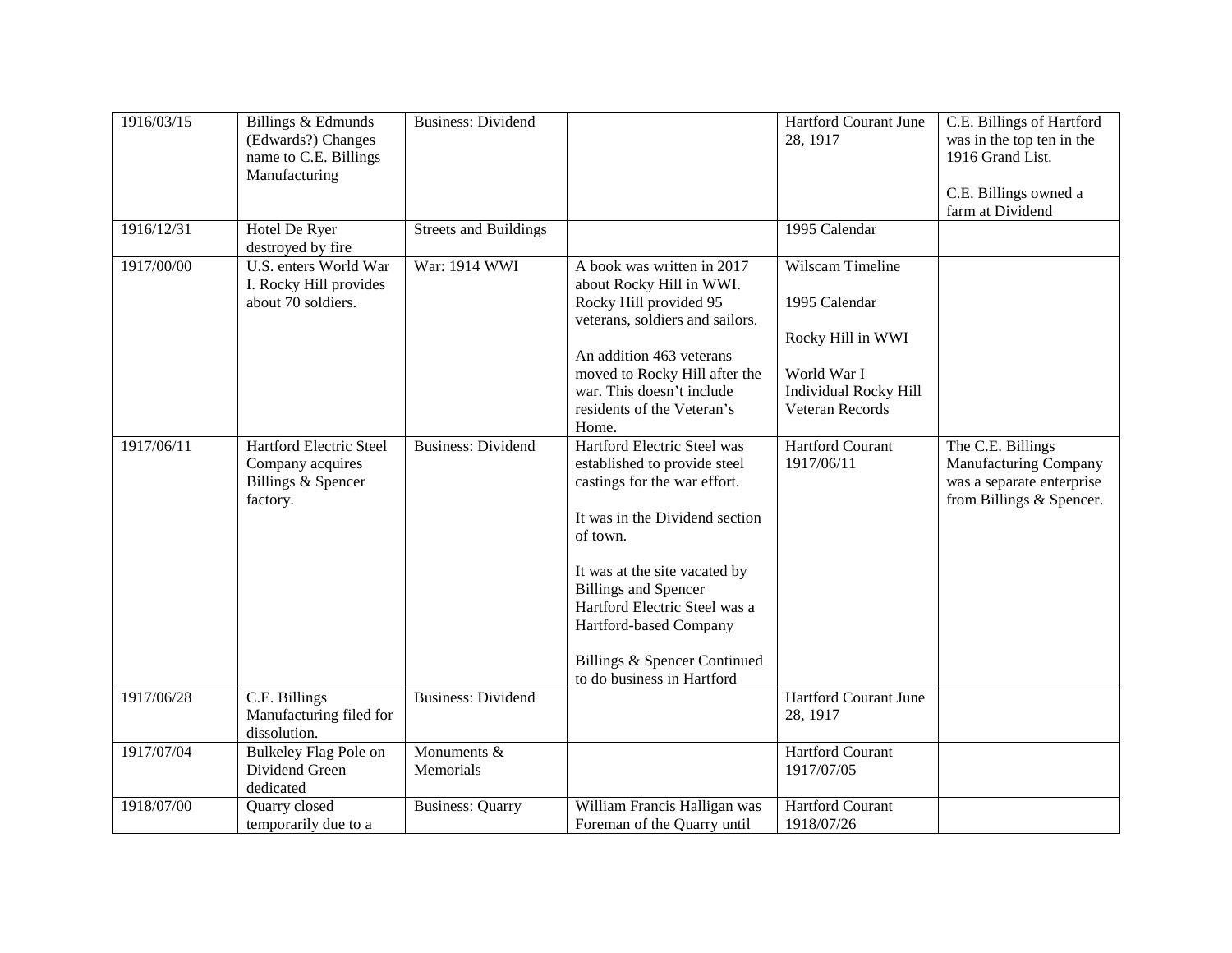|            | dearth of laborers and<br>supervisors.                                        |                                   | he was drafted. William<br>Francis Quinn stood in for him<br>until he too was drafted.<br>There weren't enough laborers                                                                          |                                                                       |  |
|------------|-------------------------------------------------------------------------------|-----------------------------------|--------------------------------------------------------------------------------------------------------------------------------------------------------------------------------------------------|-----------------------------------------------------------------------|--|
| 1918/07/04 | Honor Roll board for<br><b>WWI</b> Veterans<br>dedicated at Dividend<br>Green | Monuments &<br>Memorials          | available to work the Quarry.<br>This was a temporary sign<br>since the war was still going<br>on.                                                                                               | <b>Hartford Courant</b><br>1918/07/05                                 |  |
| 1918/00/00 | Spanish Influenza<br>strikes Rocky Hill                                       | <b>Public Health</b>              | Dr. Moser treats flu.<br>Dr. Moser's wife dies of flu.<br>Clifford L. Holmes dies of flu.                                                                                                        | Several Hartford<br><b>Courant Articles from</b><br>WWI in Rocky Hill |  |
| 1918/07/25 | Antonio Campilio<br>killed in action                                          | <b>WAR: 1914 WWI</b>              | Antonio was the only soldier<br>killed in action. There is<br>reason to believe that Sam<br>Nazzarro and Massinio<br>DiBernardino died of the<br>effects of poison gas attacks<br>after the war. | Rocky Hill in WWI                                                     |  |
| 1918/12/24 | Foster & Merriam<br>Foundry burns down                                        | <b>Business: Foundry</b>          |                                                                                                                                                                                                  | 1995 Calendar                                                         |  |
| 1919/03/00 | <b>Connecticut Foundry</b><br>Opens                                           | <b>Business: Foundry</b>          | The Connecticut Foundry<br>replaced the Foster & Merriam<br>Foundry which burned down<br>in December of 1918.                                                                                    | <b>Hartford Courant</b><br>1919/07/28                                 |  |
| 1919/03/20 | <b>Town Meeting</b><br>approves purchase of<br>two ladders and pails.         | Public services: Fire<br>Fighting | 1919 Annual Report shows<br>23.50 expenditure for fires.<br>In 1921 a disastrous fire was<br>fought with bucket brigades<br>per Harry R. Hick oral history.                                      | 1995 Calendar                                                         |  |
| 1920/00/00 | Rocky Hill population<br>$= 1,633$ per U.S.<br>Census                         | Population                        |                                                                                                                                                                                                  | Wilscam Timeline<br>1995 Calendar                                     |  |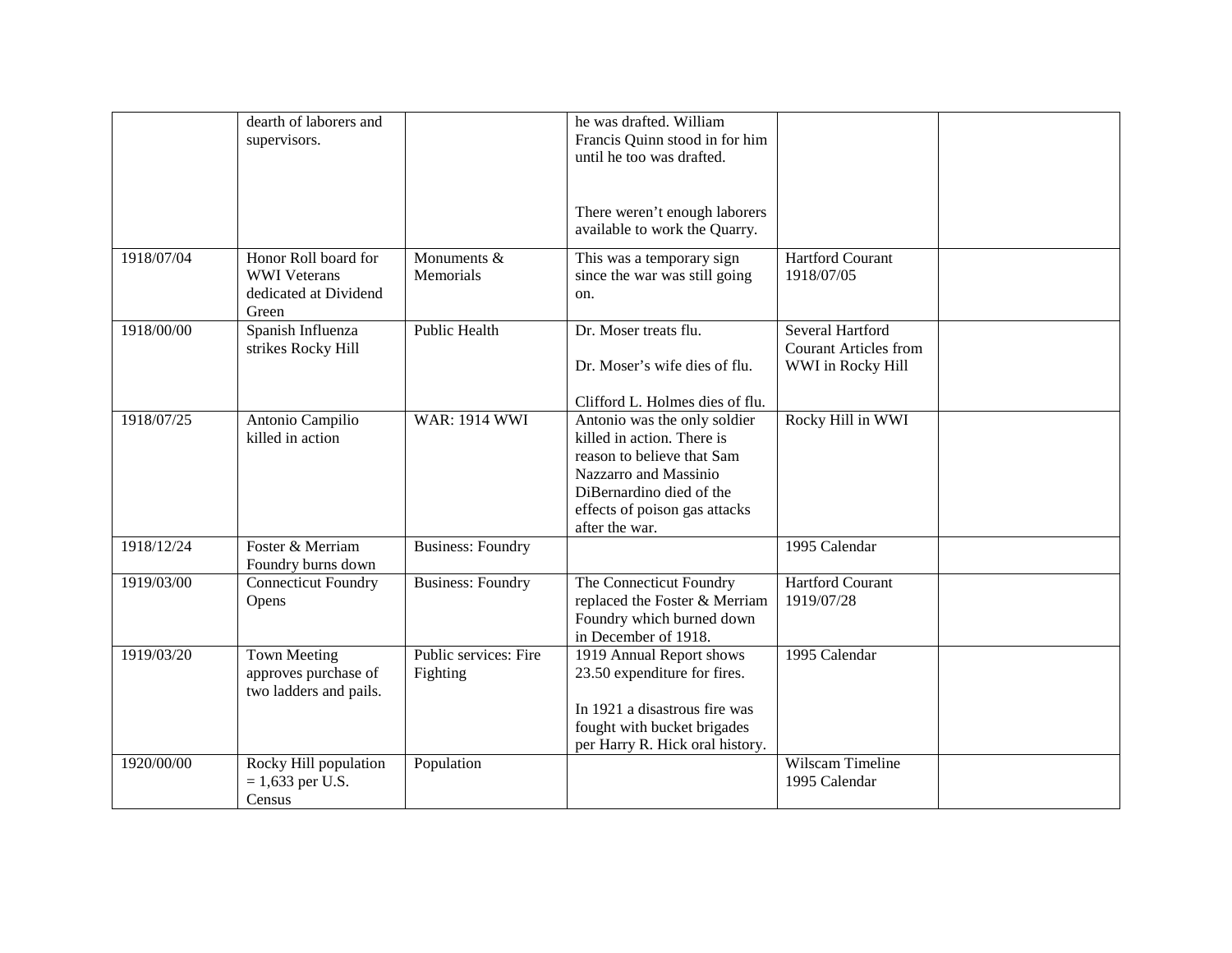| 1921/00/00 | Academy Hall charred<br>by fire at Belden's store                                      | <b>Buildings: Academy</b><br>Hall |                                                                                                                | <b>Oral Histories:</b><br>Brooks, Ruth Warner<br>- My Memories of<br>Rocky Hill<br>Griswold, Albert<br>Harry Hick and<br>Samuel Dimmick-<br>Late 19th, Early 20th<br>Century |                                                                                      |
|------------|----------------------------------------------------------------------------------------|-----------------------------------|----------------------------------------------------------------------------------------------------------------|------------------------------------------------------------------------------------------------------------------------------------------------------------------------------|--------------------------------------------------------------------------------------|
| 1921/00/00 | Fire burns Grange Hall<br>Belden's store,<br>barbershop and several<br>other buildings | Fire: 1921 fire                   | Apparently caused by filling<br>kerosene stove with gasoline.                                                  | Oral Histories:<br>Brooks, Ruth Warner<br>- My Memories of<br>Rocky Hill<br>Griswold, Albert<br>Harry Hick and<br>Samuel Dimmick-<br>Late 19th, Early 20th<br>Century        |                                                                                      |
| 1923/08/30 | <b>Belamose Corporation</b><br>buys Hartford Electric<br><b>Steel Company</b>          | <b>Business: Dividend</b>         | Belamose made artificial silk<br>(rayon)<br>Hartford Electric Steel<br>Continued to do business in<br>Hartford | <b>Hartford Courant</b><br>1923/08/30                                                                                                                                        |                                                                                      |
| 1925/07/04 | Permanent WWI<br>Memorial dedicated at<br>Dividend Green                               | Monuments &<br>Memorials          | This is The Rock.                                                                                              | <b>Hartford Courant</b><br>1925/07/05                                                                                                                                        |                                                                                      |
| 1926/09/01 | Library operation by<br>Town began                                                     | Libraries & Museums:<br>Library   |                                                                                                                | 1995 Calendar                                                                                                                                                                |                                                                                      |
| 1927/00/00 | Completion of Dr. Oran<br>A. Moser school                                              | School: Moser School              |                                                                                                                | Wilscam Timeline<br>1995 Calendar                                                                                                                                            | Margin notes says, "South<br>School - renamed Moser<br>much later, perhaps<br>1940." |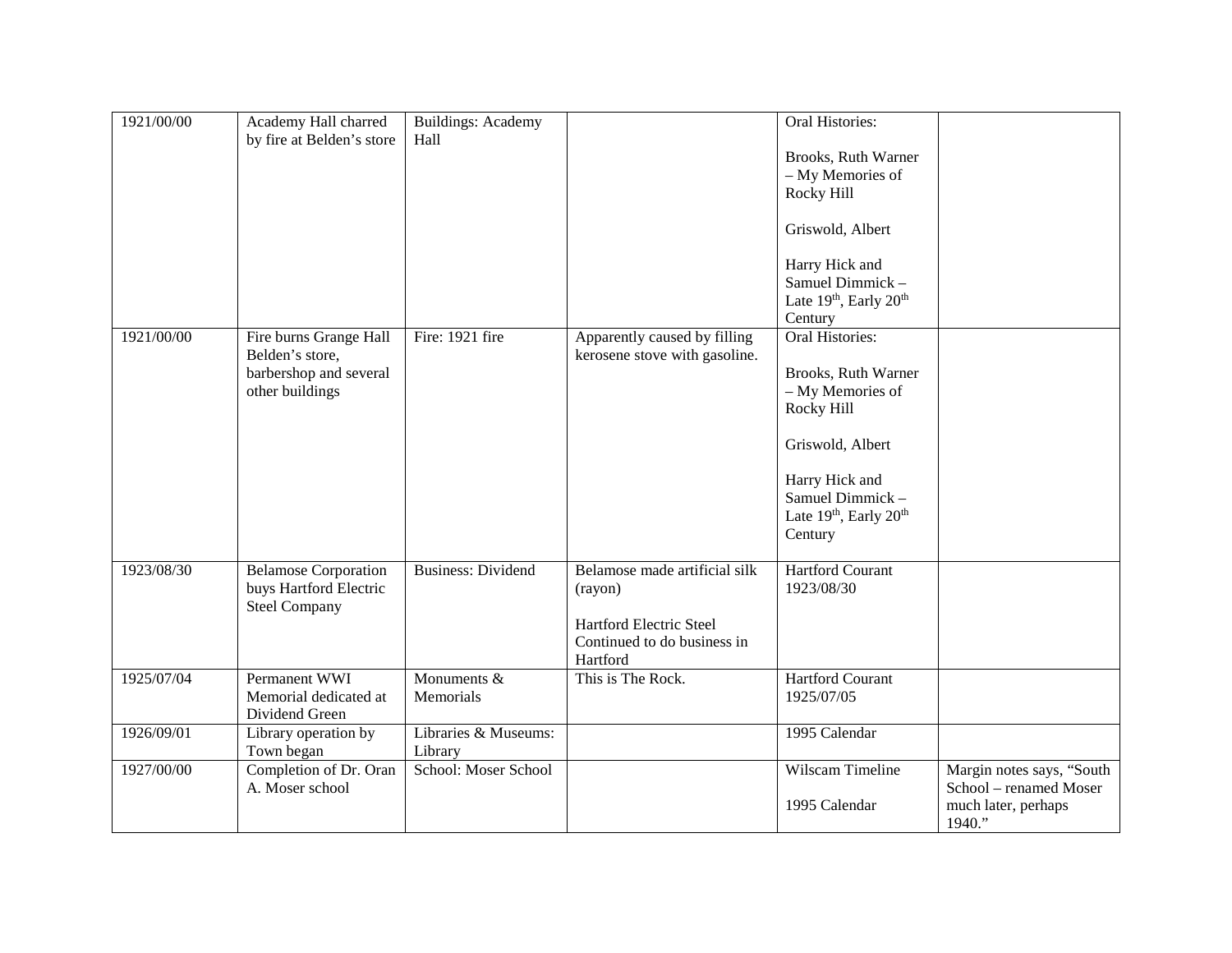|                  |                                                                                               |                                   |                                                                                                                                                                             | A Short History of<br>Rocky Hill, Ct., Peter<br>Revill, Pioneer<br>Graphics, December<br>2001 |                                                                       |
|------------------|-----------------------------------------------------------------------------------------------|-----------------------------------|-----------------------------------------------------------------------------------------------------------------------------------------------------------------------------|-----------------------------------------------------------------------------------------------|-----------------------------------------------------------------------|
| 1927/00/00       | West School addition<br>completed                                                             | School: West School               |                                                                                                                                                                             | 1995 Calendar                                                                                 |                                                                       |
| 1927/03/12       | <b>Church Street</b><br>Firehouse approved;<br><b>Town Meeting Oks</b><br>firehouse and truck | Public services: Fire<br>fighting | Fire department in Rock Hill<br>is volunteer                                                                                                                                | 1995 Calendar                                                                                 |                                                                       |
| 1927/11/04       | New England Flood of<br>1927                                                                  | Weather                           | Rocky Hill isolated by high<br>water; automobile traffic cut<br>off, mail deliveries done via<br>trolley.<br>This not the April 1927 flood<br>which ravaged the Missisippi. | Hartford courant<br>1927/11/08 and<br>1927/11/09                                              |                                                                       |
| 1928/00/00       | Selectman's offices<br>added to Library<br>building on Church<br><b>Street</b>                | Civic organization:<br>Rocky Hill |                                                                                                                                                                             | 1995 Calendar                                                                                 | Where did town official<br>work out of before this?                   |
| 1930/00/00       | Rocky Hill population<br>$= 2,021$ per U.S.<br>Census                                         | Population                        |                                                                                                                                                                             | Wilscam Timeline<br>1995 Calendar                                                             |                                                                       |
| 1930/00/00 circa | Spring Brook ice pond<br>drained                                                              | <b>Business:</b> Ice              |                                                                                                                                                                             | A Short History of<br>Rocky Hill, Ct., Peter<br>Revill, Pioneer<br>Graphics, December<br>2001 | History of ice industry<br>can be developed from<br>Proquest articles |
| 1930/12/19       | Silas Deane Highway<br>Opened                                                                 | <b>Transportation: Roads</b>      | This speeded traffic to<br>Hartford and Wethersfield and<br>made Old Main Street a<br>secondary road.                                                                       | 1995 Calendar<br>H.R. Hick Plaque                                                             |                                                                       |
| 1931/00/00       | Rocky Hill<br>incorporated as a<br>district                                                   | Civic organization:<br>Rocky Hill |                                                                                                                                                                             | H.R. Hick Plaque                                                                              | Not sure what this means                                              |
| 1931/01/11       | Rose Hill Cemetery<br>proposed                                                                | Cemetery: Rose Hill               |                                                                                                                                                                             | 1931/01/11 Hartford<br>Courant                                                                |                                                                       |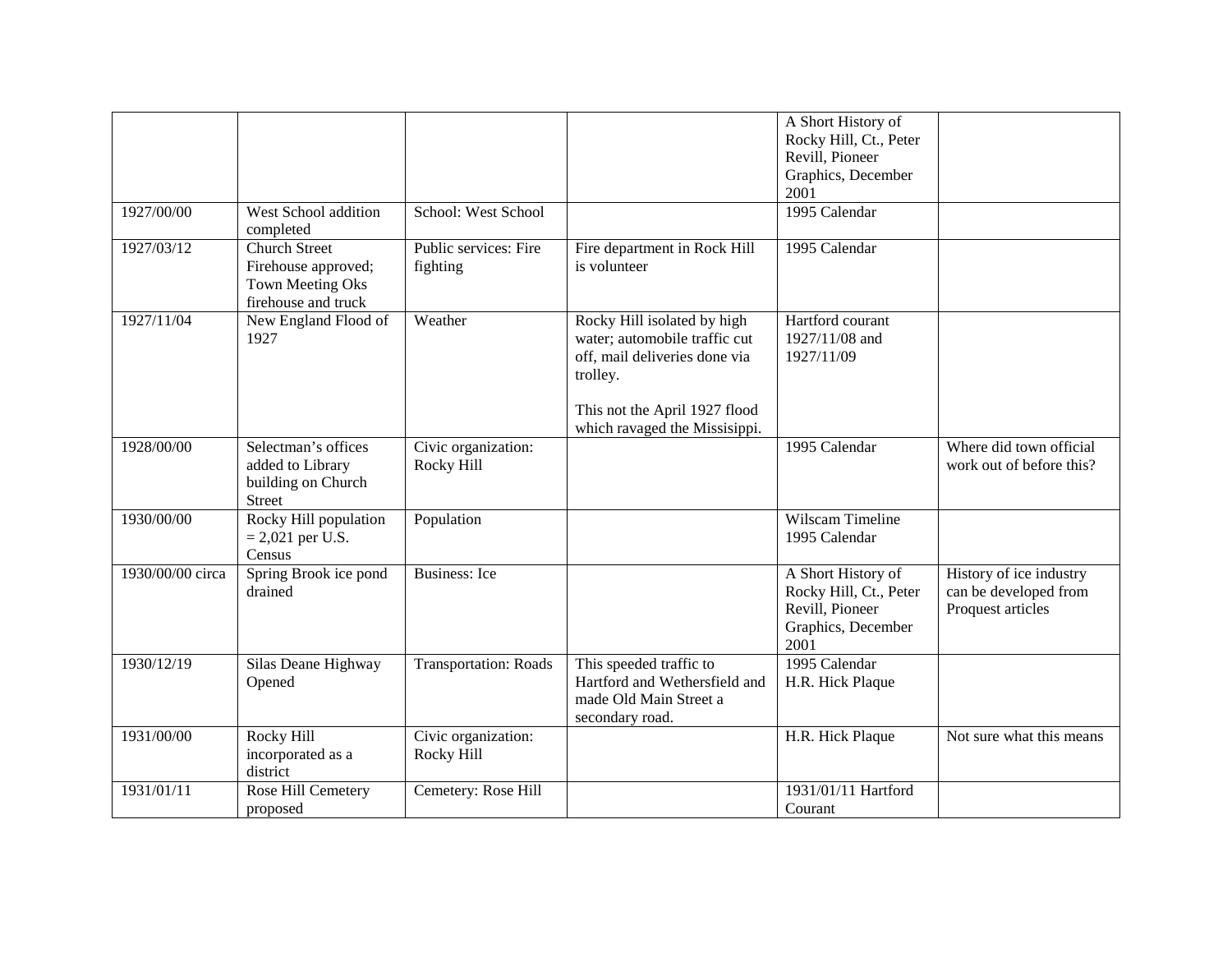| 1931/05/17       | First burial conducted               | Cemetery: Rose Hill       |                                            | 1931/05/17 Hartford     |                          |
|------------------|--------------------------------------|---------------------------|--------------------------------------------|-------------------------|--------------------------|
|                  | at Rose Hill Cemetery                |                           |                                            | Courant                 |                          |
| 1931/10/12       | Two of three Rocky                   | Transportation:           | The trolleys were phased out               | <b>Hartford Courant</b> | Are the bus stops where  |
|                  | <b>Hill Trolley Stations</b>         | Trolley                   | in favor of buses over much                | 1931/10/12              | the trolley stops where? |
|                  | Closed                               |                           | public protest.                            |                         |                          |
|                  |                                      |                           |                                            |                         |                          |
|                  |                                      |                           | Motor vehicle were clearly                 |                         |                          |
|                  |                                      |                           | taking over.                               |                         |                          |
| 1932/01/04       | <b>Hartford Retreat Farm</b>         | Veteran's Home            | The Hartford Retreat became                | <b>Hartford Courant</b> |                          |
|                  | property bought for                  |                           | the Institute for Living in                | 1921/01/06              |                          |
|                  | Veteran's Home Farm<br>in Rocky Hill |                           | Hartford.                                  |                         |                          |
|                  |                                      |                           | The Veteran's Home Farm                    |                         |                          |
|                  |                                      |                           | was intended to provide dairy              |                         |                          |
|                  |                                      |                           | products and produce for the               |                         |                          |
|                  |                                      |                           | Fitch veteran's home in                    |                         |                          |
|                  |                                      |                           | Noroton Heights.                           |                         |                          |
|                  |                                      |                           |                                            |                         |                          |
|                  |                                      |                           | It wasn't intended as a                    |                         |                          |
|                  |                                      |                           | replacement.                               |                         |                          |
| 1932/07/28       | Bonus Army disbursed                 | Veteran's Home            | Veterans marched on D.C. to                | <b>Hartford Courant</b> |                          |
|                  | from Washington D.C                  |                           | demand veterans bonuses                    | 1932/07/29              |                          |
|                  |                                      |                           | promised in 1924 for payment               |                         |                          |
|                  |                                      |                           | in 1945 be paid immediately                |                         |                          |
|                  |                                      |                           | to mitigate the effects of the<br>Great    |                         |                          |
|                  |                                      |                           |                                            |                         |                          |
| 1932/08/07       | 35 Bonus Army                        | Veteran's Home            | Depression.<br>Governor Cross admitted the | <b>Hartford Courant</b> |                          |
|                  | Veterans Arrive in                   |                           | Bonus Marchers to the Rocky                | 1932/08/07              |                          |
|                  | Hartford                             |                           | Hill Veteran's Farm                        |                         |                          |
| 1935/03/28 after | The Rocky Hill Stone                 | <b>Business: Quarry</b>   |                                            | Grace Lowell, RHHS      |                          |
|                  | company was acquired                 |                           |                                            |                         |                          |
|                  | by the New Haven Trap                |                           |                                            |                         |                          |
|                  | Rock Company.                        |                           |                                            |                         |                          |
| 1935/04/03       | <b>Belamose</b> changes              | <b>Business: Dividend</b> |                                            | <b>Hartford Courant</b> |                          |
|                  | name to Hartford                     |                           |                                            | 1935/04/03              |                          |
|                  | Rayon Corporation                    |                           |                                            |                         |                          |
| 1936/05/06       | <b>Great New England</b>             | Weather                   |                                            | Wilscam Timeline        |                          |
|                  | Hurricane and Flood                  |                           |                                            | 1995 Calendar           |                          |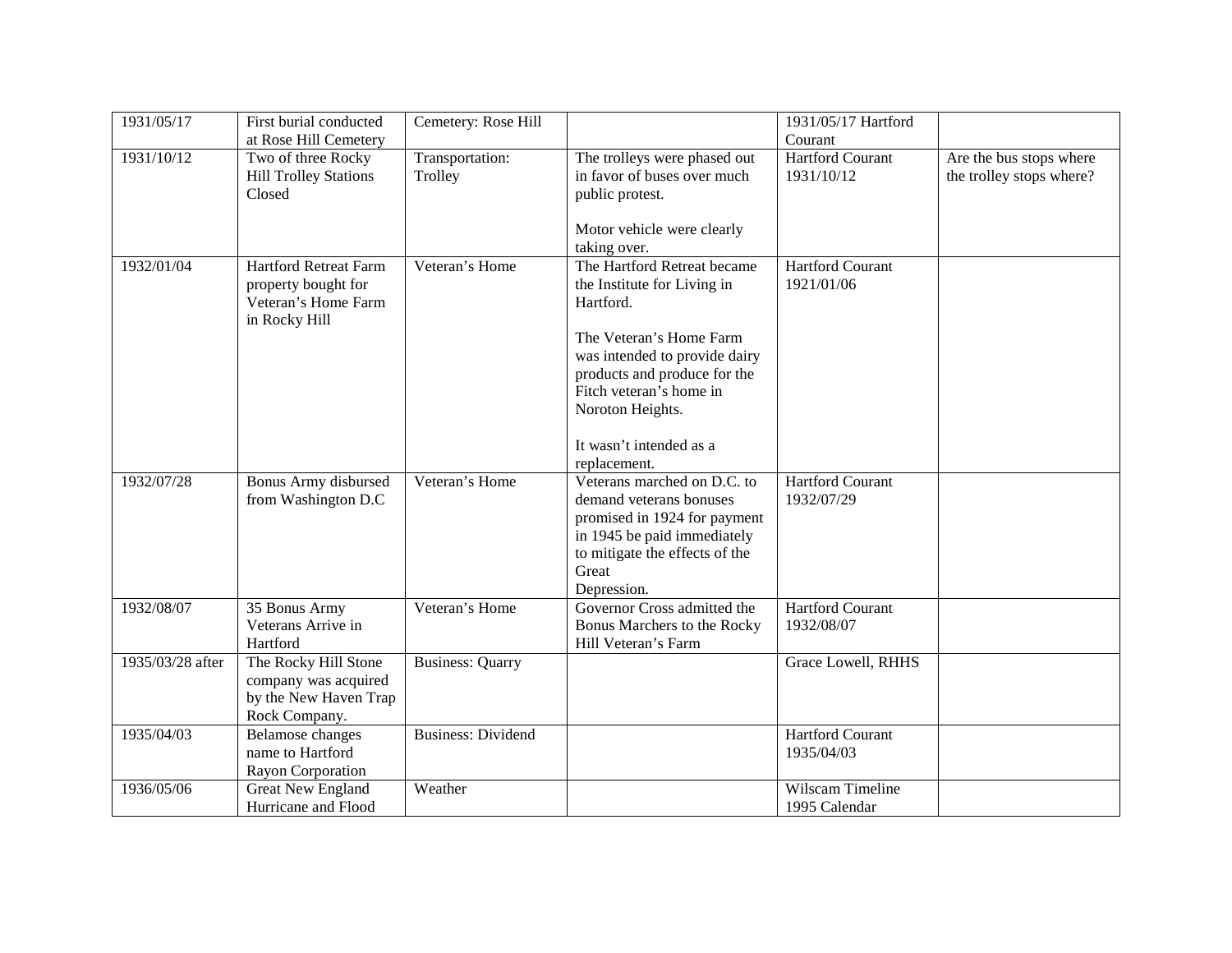| 1936/06/06 | <b>Connecticut Legislature</b><br>decides to replace aging<br>Fitch Home with home<br>in Rocky Hill | Veteran's Home                         | There were 595 veterans in<br>both homes; 404 were WWI<br>veterans.                                                            | <b>Hartford Courant</b><br>1936/06/06                 |                                                                  |
|------------|-----------------------------------------------------------------------------------------------------|----------------------------------------|--------------------------------------------------------------------------------------------------------------------------------|-------------------------------------------------------|------------------------------------------------------------------|
| 1938/06/01 | Elmer Edward hired as<br>1 <sup>st</sup> police officer                                             | Civic organization:<br>Law enforcement |                                                                                                                                |                                                       | First full-time police<br>officer?                               |
| 1938/09/21 | Great hurricane of 1938<br>causes floods and<br>damage                                              | Weather                                |                                                                                                                                | Wilscam Timeline<br>1995 Calendar                     |                                                                  |
| 1939/06/03 | Dial telephone service<br>began in Rocky Hill                                                       | Public services:<br>Telephone          | End of crank phones and party<br>lines.                                                                                        | 1995 Calendar                                         |                                                                  |
| 1940/00/00 | Rocky Hill population<br>$= 2,679$ per U.S.<br>Census                                               | Population                             |                                                                                                                                | Wilscam Timeline<br>1995 Calendar                     |                                                                  |
| 1940/00/00 | Center School addition                                                                              | School: Center School                  |                                                                                                                                | 1995 Calendar                                         |                                                                  |
| 1940/08/28 | Veteran's Home and<br>Hospital occupied in<br>Rocky Hill                                            | Veteran's Home                         | The Fitch home was shut<br>down.                                                                                               | Wilscam Timeline<br>1995 Calendar                     |                                                                  |
| 1941/12/08 | The United States<br>enters World War II                                                            | War: 1941 WWII                         |                                                                                                                                | Google.com                                            | This is a placeholder.<br>There is much to record<br>about WWII. |
| 1943/00/00 | Rocky Hill joins<br>Metropolitan District                                                           | Public services: Water                 |                                                                                                                                | Wilscam Timeline<br>1995 Calendar<br>H.R. Hick Plaque | For water service?                                               |
| 1944/00/00 | Interstate highway<br>proposed to replace<br>Route 5                                                | <b>Transportation: Roads</b>           | Route 5 was the north-south<br>highway through New<br>England. It included the Berlin<br>Turnpike and Wilber Cross<br>Highway. | <b>Hartford Courant</b><br>1944/11/30                 |                                                                  |
| 1944/08/00 | Horace & Frank<br>Bennino both killed in<br>France                                                  | War: 1941 WWII                         | Frank & Horace's father was<br>Nunzio Bennino served in the<br>Army in WWI.                                                    | <b>Hartford Courant</b><br>August 23, 1944            |                                                                  |
| 1944/09/00 | Albert B. Goss killed                                                                               | War: 1941 WWII                         | <b>USMC.</b> Killed at Enewetak<br>Island                                                                                      | Hartford Courant Sept.<br>14, 1944                    |                                                                  |
| 1944/11/10 | Ellis Atwood Beck<br>killed in action                                                               | War: 1941 WWII                         |                                                                                                                                | Hartford Courant Dec.<br>12, 1944                     |                                                                  |
| 1944/12/00 | <b>Richard Dexter Killed</b>                                                                        | War: 1941 WWII                         | Richard was a crew member<br>on a B25 bomber in Italy.                                                                         | Hartford Courant Dec.<br>22, 1944                     |                                                                  |
| 1945/03/07 | Fire Company #2<br>established                                                                      | Public services: Fire<br>fighting      |                                                                                                                                | 1995 Calendar                                         |                                                                  |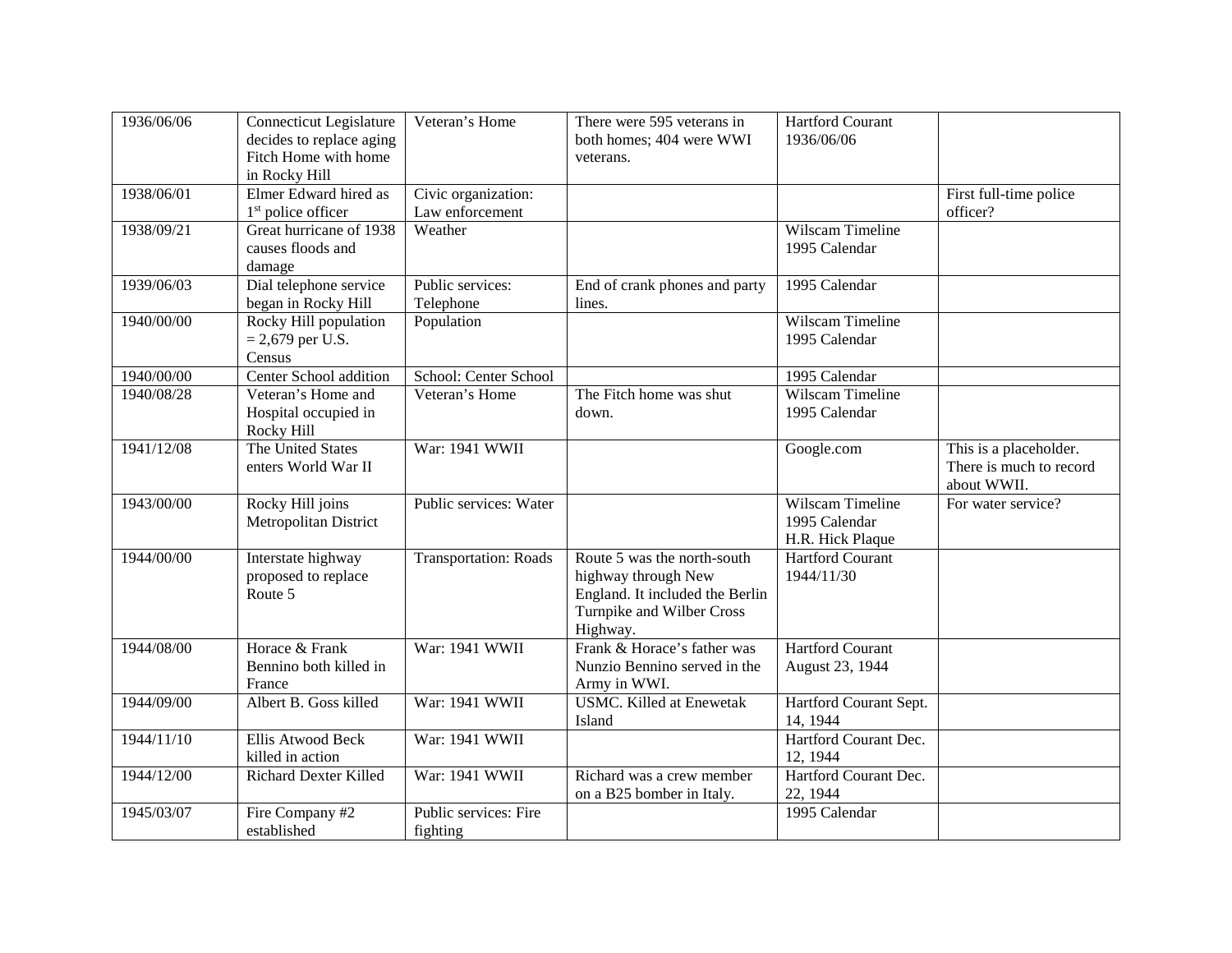| 1945/05/00 | <b>Armand Cambron</b>        | War: 1941 WWII        |                                 | <b>Hartford Courant</b> |                            |
|------------|------------------------------|-----------------------|---------------------------------|-------------------------|----------------------------|
|            | killed in action             |                       |                                 | April 16, 1945          |                            |
| 1945/09/00 | Henry Maxham killed          | War: 1941 WWII        | Bomber crew.                    | Hartford Courant Sept.  |                            |
|            | in action                    |                       |                                 | 14, 1945                |                            |
| 1946/00/00 | St. James Church gets        | Church: Roman         |                                 | 1995 Calendar.          |                            |
|            | first full-time resident     | Catholic              |                                 |                         |                            |
|            | priest                       |                       |                                 |                         |                            |
| 1946/03/13 | <b>Town Meeting Oks</b>      | Public services: Fire |                                 | 1995 Calendar           |                            |
|            | Firehouse #2 at New          | fighting              |                                 |                         |                            |
|            | <b>Britain Avenue</b>        |                       |                                 |                         |                            |
| 1946/11/30 | St. James Parish             | Church: Roman         |                                 | 1995 Calendar           |                            |
|            | established                  | Catholic              |                                 |                         |                            |
| 1946-06-01 | Rose Hill Funeral            | Cemetery: Rose Hill   |                                 | 1946/06/01 Hartford     |                            |
|            | Home Opens                   |                       |                                 | Courant                 |                            |
| 1948/04/16 | <b>Town Meeting Oks</b>      | Civic organization:   |                                 | 1995 Calendar           | What was this?             |
|            | Hoyt & Associates plan       | Rocky Hill            |                                 |                         |                            |
|            | for development.             |                       |                                 |                         |                            |
| 1949/00/00 | Moser School expanded        | School: Moser School  |                                 | Wilscam Timeline        | And renamed from South     |
|            |                              |                       |                                 | 1995 Calendar           | School?                    |
| 1950/00/00 | Rocky Hill population        | Population            | Big population in 10 years.     | Wilscam Timeline        |                            |
|            | $= 5,108$ per U.S.           |                       |                                 | 1995 Calendar           |                            |
|            | Census                       |                       |                                 | H.R. Hick Plaque        |                            |
| 1950/00/00 | Korean War begins            | War: 1950 Korean Wr   | There is a monument on          | 1995 Calendar           |                            |
|            |                              |                       | Division Green                  |                         |                            |
| 1951/08/00 | Charles Yeager opens         | Libraries & Museums:  | Located at the corner of        | <b>Hartford Courant</b> | Was Mr. Yeager's           |
|            | Old Stepney Museum           | Rocky Hill Historical | Dividend and Pratt. House       | 1951-08-19 & 1959-      | collection incorporated by |
|            |                              | Society               | exists in 2016.                 | 08-17                   | the RHHS? It seems more    |
|            |                              |                       |                                 |                         | than coincidental that     |
|            |                              |                       | Charles died in 1959.           | <b>RHHS Photo</b>       | plans for RHHS started a   |
|            |                              |                       |                                 | Collection              | year after his death.      |
| 1952/07/05 | Shipyard Park flagpole       | Parks: Shipyard       | On Riverview Road.              | 1995 Calendar           |                            |
|            | dedicated                    |                       |                                 |                         |                            |
| 1953/00/00 | <b>Congregational Church</b> | Church:               | Margin note says, "Not true,    | Wilscam Timeline        |                            |
|            | Parish House built.          | Congregational        | Bartlett, Brainard, Ernst built | 1995 Calendar           |                            |
|            |                              |                       | this after 1955."               |                         |                            |
| 1954/00/00 | New Rocky Hill Town          | Civic organization:   |                                 | <b>Wilscam Timeline</b> |                            |
|            | Hall dedicated.              | Rocky Hill            |                                 | 1995 Calendar           |                            |
|            |                              |                       |                                 | H.R. Hick Plaque        |                            |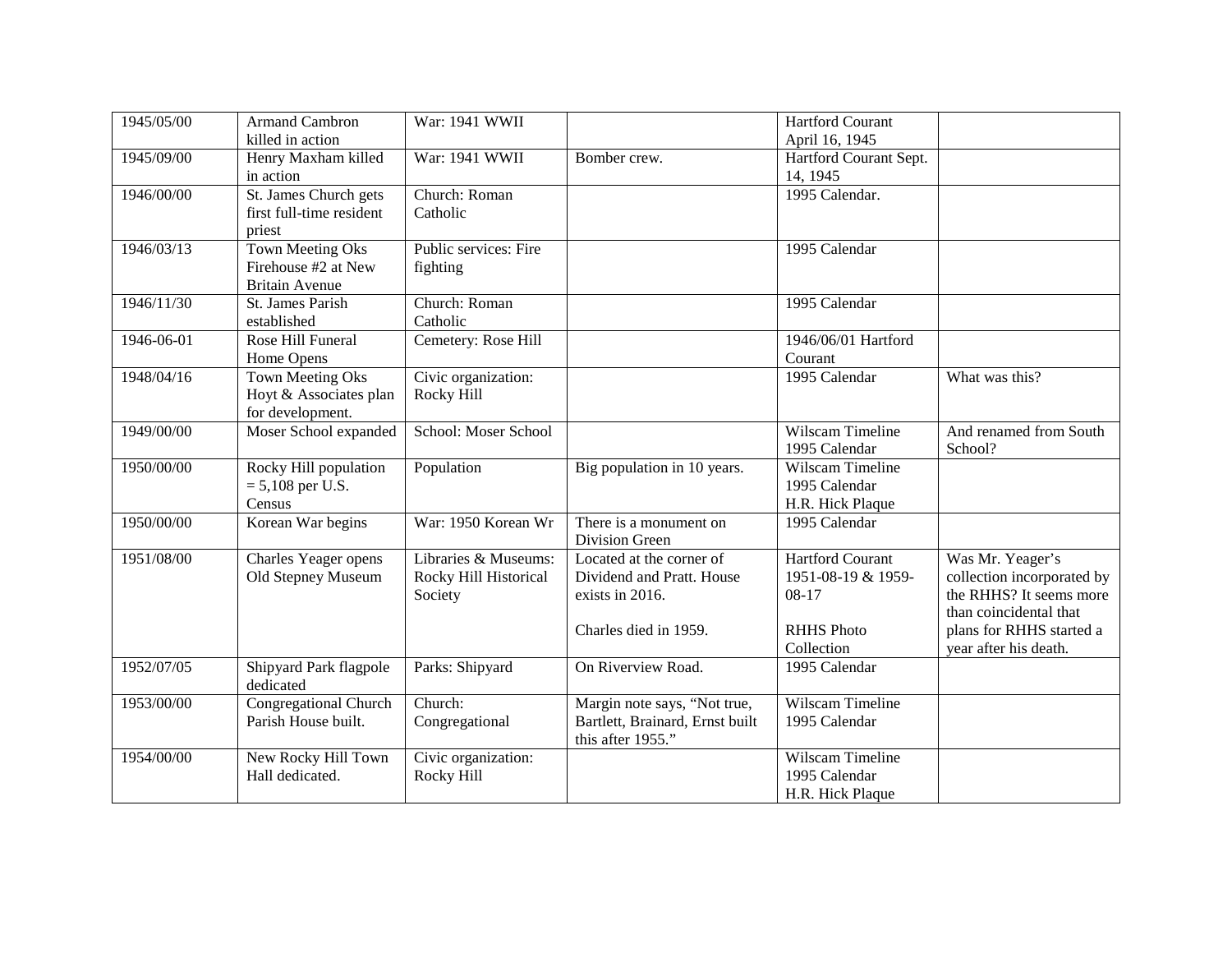| 1954/00/00       | <b>Firehouse for Company</b><br>#2 dedicated                         | Public services: Fire<br>fighting       | Located at New Britain Ave.<br>and Cromwell Ave.                                                                                                  | 1995 Calendar                                                                                 | When was Company #1<br>on Church Street<br>established? |
|------------------|----------------------------------------------------------------------|-----------------------------------------|---------------------------------------------------------------------------------------------------------------------------------------------------|-----------------------------------------------------------------------------------------------|---------------------------------------------------------|
| 1955/00/00       | Rocky Hill High School<br>built.                                     | School: High School                     |                                                                                                                                                   | <b>Wilscam Timeline</b><br>1995 Calendar                                                      |                                                         |
| 1955/08/15       | Hurricane Diane causes<br>severe flooding                            | Weather                                 |                                                                                                                                                   | Wilscam Timeline<br>1995 Calendar                                                             |                                                         |
| 1956/00/00       | Completion of Myrtle<br>H. Stevens School.                           | School: Myrtle<br>Stevens School        |                                                                                                                                                   | Wilscam Timeline                                                                              |                                                         |
| 1956/00/00       | <b>Real Estate</b><br>development boom<br>begins                     | Suburbanization                         | This is a place holder for<br>events related to<br>suburbanization.                                                                               | <b>Hartford Courant</b><br>March 11, 1956                                                     |                                                         |
| 1957/00/00       | William Quinn retired<br>as Superintendent of the<br>Quarry          | <b>Business: Quarry</b>                 |                                                                                                                                                   | Grace Lowell, RHHS<br><b>Hartford Courant</b><br>1970/11/09                                   |                                                         |
| 1957/00/00 after | Quarry closed                                                        | <b>Business: Quarry</b>                 | William Quinn was<br>Superintendent of the Quarry<br>when he retired in 1957.                                                                     | <b>Hartford Courant</b><br>1953/07/06                                                         |                                                         |
| 1958/00/00       | <b>United Methodist</b><br>Church Parish Hall<br>added.              | Church: Methodist                       |                                                                                                                                                   | Wilscam Timeline<br>1995 Calendar                                                             |                                                         |
| 1958/04/09       | Myrtle H. Stevens<br>School opened.                                  | School: Myrtle<br><b>Stevens School</b> | Margin notes says, "2 year<br>gap?"                                                                                                               | Wilscam Timeline<br>1995 Calendar                                                             |                                                         |
| 1958/12/31       | William H. Putnam<br>Bridge opened to<br>Traffic                     | <b>Transportation: Roads</b>            | The bridge's easy access to the<br>east bank of the Connecticut<br>River made the Ferry a tourist<br>attraction and minor traffic<br>convenience. | Hartford Courant<br>1958/12/31                                                                |                                                         |
| 1959/05/30       | <b>Firehouse for Company</b><br>#2 dedicated.                        | Public services: Fire<br>fighting       |                                                                                                                                                   | Wilscam Timeline                                                                              |                                                         |
| 1959/10/04       | St. James Church on<br>Elm St. groundbreaking                        | Church: Roman<br>Catholic               |                                                                                                                                                   | 1995 Calendar                                                                                 |                                                         |
| 1959/00/00 circa | Building lots in<br>Wethersfield and<br>Rocky Hill become<br>scarce. | Suburbanization                         | Urban renewal, upward<br>mobility, and white flight<br>motivate people to move to<br>suburbs.                                                     | A Short History of<br>Rocky Hill, Ct., Peter<br>Revill, Pioneer<br>Graphics, December<br>2001 |                                                         |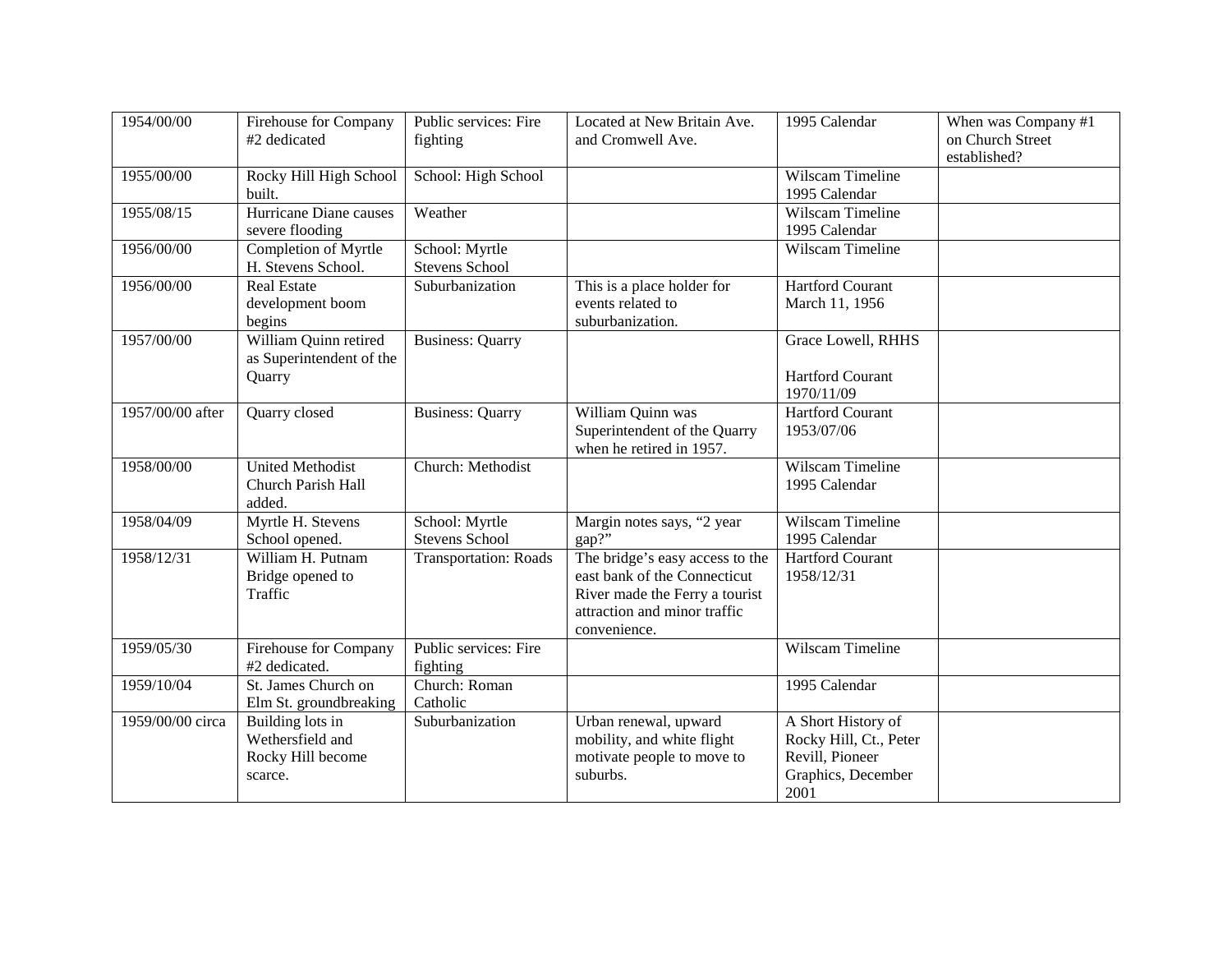| 1960/00/00       | Rocky Hill population<br>$= 7,404$ per U.S.<br>Census                                               | Population                                     |                                                                                                                                                                                                                                          | Wilscam Timeline<br>1995 Calendar<br>H.R. Hick Plaque                   |                                                                      |
|------------------|-----------------------------------------------------------------------------------------------------|------------------------------------------------|------------------------------------------------------------------------------------------------------------------------------------------------------------------------------------------------------------------------------------------|-------------------------------------------------------------------------|----------------------------------------------------------------------|
| 1960/00/00       | Streams formerly used<br>to water cattle put in<br>sewers and conduits                              | Public services;<br><b>Sewers and Conduits</b> | Because they represented a<br>large part of the grand list,<br>farmers were forced to pay<br>taxes that financed the<br>developments which put them<br>out of business.                                                                  | Interview with<br>Douglas Robbins<br>formerly of Broadview<br>Farm.     |                                                                      |
| 1960/00/00 circa | Urban renewal (e.g.<br>Front Street in<br>Hartford) caused city<br>people to move to<br>Rocky Hill. | Suburbanization                                |                                                                                                                                                                                                                                          | Rocky Hill: A History,<br>Rafaele Fierro                                | White flight occurred but<br>this should be approached<br>cautiously |
| 1960/04/06       | <b>First Episcopal Meeting</b><br>held by Rev. Edward<br>Cook                                       | Church: Episcopal                              |                                                                                                                                                                                                                                          | 1995 Calendar                                                           |                                                                      |
| 1960/05/08       | First Episcopal service<br>at Stevens School                                                        | Church: Episcopal                              |                                                                                                                                                                                                                                          | 1995 Calendar                                                           |                                                                      |
| 1960/06/12       | <b>First Baptism Episcopal</b><br>in Rocky Hill                                                     | Church: Episcopal                              |                                                                                                                                                                                                                                          | 1995 Calendar                                                           |                                                                      |
| 1960/12/03       | St. James Church on<br>Elm St. dedicated                                                            | Church: Roman<br>Catholic                      |                                                                                                                                                                                                                                          | 1995 Calendar                                                           |                                                                      |
| 1961/01/09       | Rocky Hill Junior &<br>Senior High Schools<br>accepted                                              | School: High School                            |                                                                                                                                                                                                                                          | 1995 Calendar                                                           |                                                                      |
| 1961/06/23       | <b>Last Rocky Hill</b><br>students graduate from<br>Wethersfield High<br>School.                    | School: High School                            | In the early years of the 20 <sup>th</sup><br>Century Rocky Hill students<br>who went to high school went<br>to Middletown High School,<br>or, if they had the money, to<br>Hartford Public High School.<br>- Harry R. Hick Oral History | Wilscam Timeline                                                        |                                                                      |
| 1961/06/23       | West School closed                                                                                  | School: West School                            | Where Starbuck's is in 2016.                                                                                                                                                                                                             | Wilscam Timeline<br>Interview with Peg<br>DesRoberts April 15,<br>2016. |                                                                      |
| 1961/10/23       | Fire House #1<br>authorized by Town<br>Meeting                                                      | Public services: Fire<br>fighting              |                                                                                                                                                                                                                                          | 1995 Calendar                                                           |                                                                      |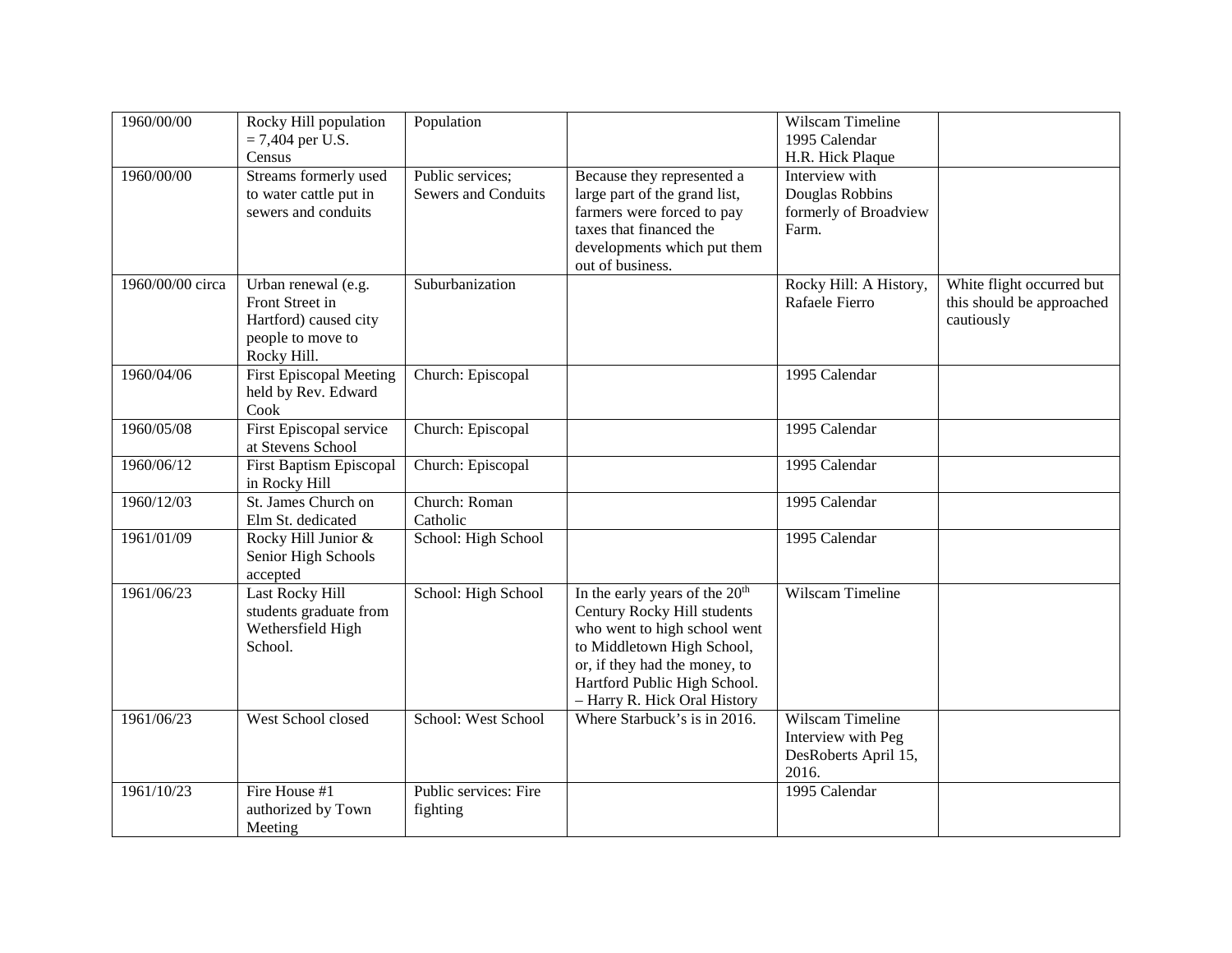| 1962/06/14 | <b>Rocky Hill Historical</b>                                            | Libraries & Museums:                    |                                                                                    | 1995 Calendar                                             | Was the Charles Yeager           |
|------------|-------------------------------------------------------------------------|-----------------------------------------|------------------------------------------------------------------------------------|-----------------------------------------------------------|----------------------------------|
|            | Society founded                                                         | Rocky Hill Historical<br>Society        |                                                                                    | H.R. Hick Plaque                                          | Collection used to seed<br>this? |
| 1962/10/21 | Firehouse #1 dedicated                                                  | Public services: Fire<br>fighting       |                                                                                    | 1995 Calendar                                             |                                  |
| 1962/11/25 | <b>St. Andrews Church</b><br>dedicated                                  | Church: Episcopal                       |                                                                                    | 1995 Calendar                                             |                                  |
| 1963/07/07 | St. James Sacristy<br>dedicated                                         | Church: Roman<br>Catholic               |                                                                                    | 1995 Calendar                                             |                                  |
| 1963/09/04 | Griswold Junior High<br>School opened on<br>Labor Day                   | School: Griswold<br>Junior High School  |                                                                                    | 1995 Calendar                                             |                                  |
| 1964/00/00 | St. Andrew's Episcopal<br>Church dedicated                              | Church: Episcopal                       |                                                                                    | 1995 Calendar                                             |                                  |
| 1965/00/00 | In $1865$ there were $13$<br>African-Americans<br>living in Rocky Hill. | Diversity                               |                                                                                    | Rocky Hill: A History,<br>Rafaele Fierro                  |                                  |
| 1965/02/08 | Albert D. Griswold<br>Junior High School<br>accepted                    | School: Griswold<br>Junior High School  |                                                                                    | 1995 Calendar                                             |                                  |
| 1965/10/27 | Interstate 91 opens<br>through Rocky Hill                               | <b>Transportation: Roads</b>            | Commutes to Hartford and<br>Middle town dramatically<br>shortened.                 | <b>Hartford Courant</b><br>1965/10/27<br>H.R. Hick Plaque |                                  |
| 1965/12/30 | Connecticut<br>Constitution adopted                                     | Civic organization:<br>Rocky Hill       |                                                                                    | 1995 Calendar                                             |                                  |
| 1966/03/17 | In Town Meeting,<br>Rocky Hill buys Sunny<br><b>Crest Park</b>          | Parks: Sunny Crest                      | This was once part of<br>Griswold family's Sunny<br>Crest Farm.                    |                                                           |                                  |
| 1966/05/24 | <b>Town Meeting</b><br>approved Stevens<br>School addition              | School: Myrtle<br><b>Stevens School</b> |                                                                                    | 1995 Calendar                                             |                                  |
| 1966/08/22 | <b>Edward McCarthy finds</b><br>dinosaur tracks                         | Parks: Dinosaur Park                    | Mr. McCarthy was bulldozing<br>the site to prepare for a State<br>office building. | 1995 Calendar<br><b>Hartford Courant</b><br>1966/09/16    |                                  |
| 1967/00/00 | Church Street dedicated                                                 | Civic organization:<br>Rocky Hill       |                                                                                    | 1995 Calendar                                             | What does this mean?             |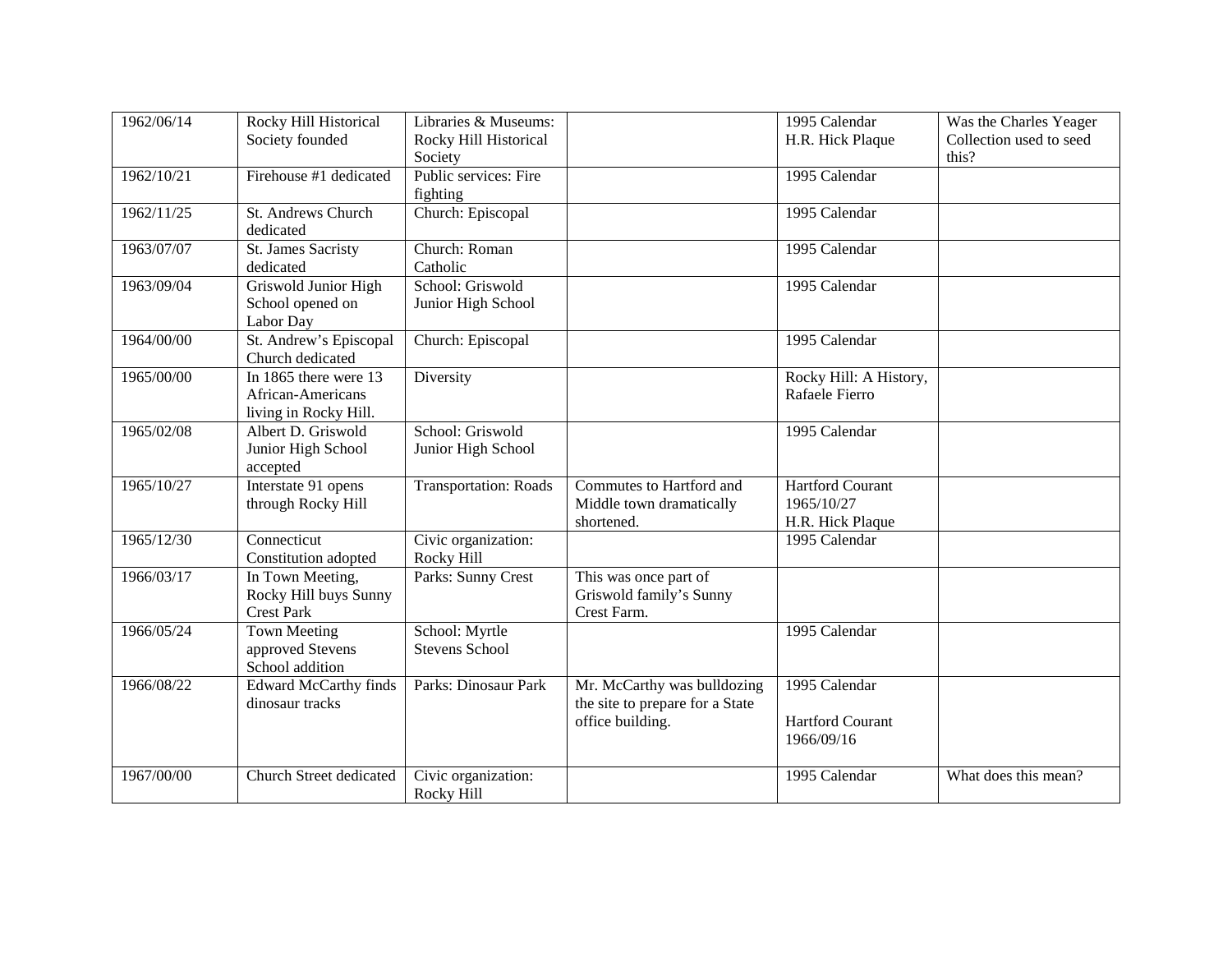| 1967/00/00 | Dana Whitman<br>becomes first town<br>manager in Rocky Hill                | Civic organization:<br>Rocky Hill       |                                                                                                                                | 1995 Calendar                                          |                    |
|------------|----------------------------------------------------------------------------|-----------------------------------------|--------------------------------------------------------------------------------------------------------------------------------|--------------------------------------------------------|--------------------|
| 1967/00/00 | Cora Belden Library<br>current as of 2016, built                           | Libraries & Museums:<br>Library         |                                                                                                                                | Libraries & Museums                                    |                    |
| 1967/06/17 | Council-Manager<br>Government replaces<br><b>Town Meeting</b><br>Selectmen | Civic organization:<br>Rocky Hill       |                                                                                                                                | H.R. Hick Plaque                                       |                    |
| 1967/06/17 | Charter government<br>began in Rocky Hill                                  | Civic organization:<br>Rocky Hill       |                                                                                                                                | 1995 Calendar                                          |                    |
| 1967/07/12 | <b>Stevens School addition</b><br>accepted.                                | School: Myrtle<br><b>Stevens School</b> |                                                                                                                                | 1995 Calendar                                          |                    |
| 1967/08/01 | Dr. Gar Fairbanks name<br>School Superintendent                            | School:<br>Superintendent               |                                                                                                                                | 1995 Calendar                                          |                    |
| 1967/10/27 | Rocky Hill Historical<br>Museum opened in<br>Academy                       | <b>Buildings: Academy</b><br>Hall       | Academy Hall was being used<br>as the American Legion Hall<br>in 1962.                                                         | 1995 Calendar<br><b>Hartford Courant</b><br>1962-11-15 |                    |
| 1967/11/30 | St. Andrews Parish<br>House dedicated                                      | Church: Episcopal                       |                                                                                                                                | 1995 Calendar                                          |                    |
| 1968/10/17 | Dinosaur State Park<br>building dedicated                                  | Parks: Dinosaur Park                    |                                                                                                                                | 1995 Calendar                                          |                    |
| 1968/10/17 | Dinosaur State Park put<br>on National Landmark<br>Registry                | Parks: Dinosaur Park                    |                                                                                                                                | 1995 Calendar<br><b>Hartford Courant</b><br>1968/05/09 |                    |
| 1970/00/00 | Rocky Hill Town Hall<br>expanded                                           | <b>Streets and Buildings</b>            |                                                                                                                                | 1995 Calendar                                          |                    |
| 1970/11/03 | First revision of Charter<br>in Rocky Hill                                 | Civic organization:<br>Rocky Hill       |                                                                                                                                | 1995 Calendar                                          | Needs elaboration. |
| 1971/01/06 | Center School used as<br>administration Building                           | Civic organization:<br>Rocky Hill       |                                                                                                                                | 1995 Calendar                                          |                    |
| 1971/01/06 | West Hill School<br>occupied                                               | School: West Hill<br>School             |                                                                                                                                | 1995 Calendar                                          |                    |
| 1972/06/18 | Century Hills opens                                                        | Suburbanization                         | Many condos and apartment<br>complexes have opened in<br>Rocky Hill as a result of<br>suburbanization. This is the<br>largest. | Hartford Courant, June<br>18, 1972                     |                    |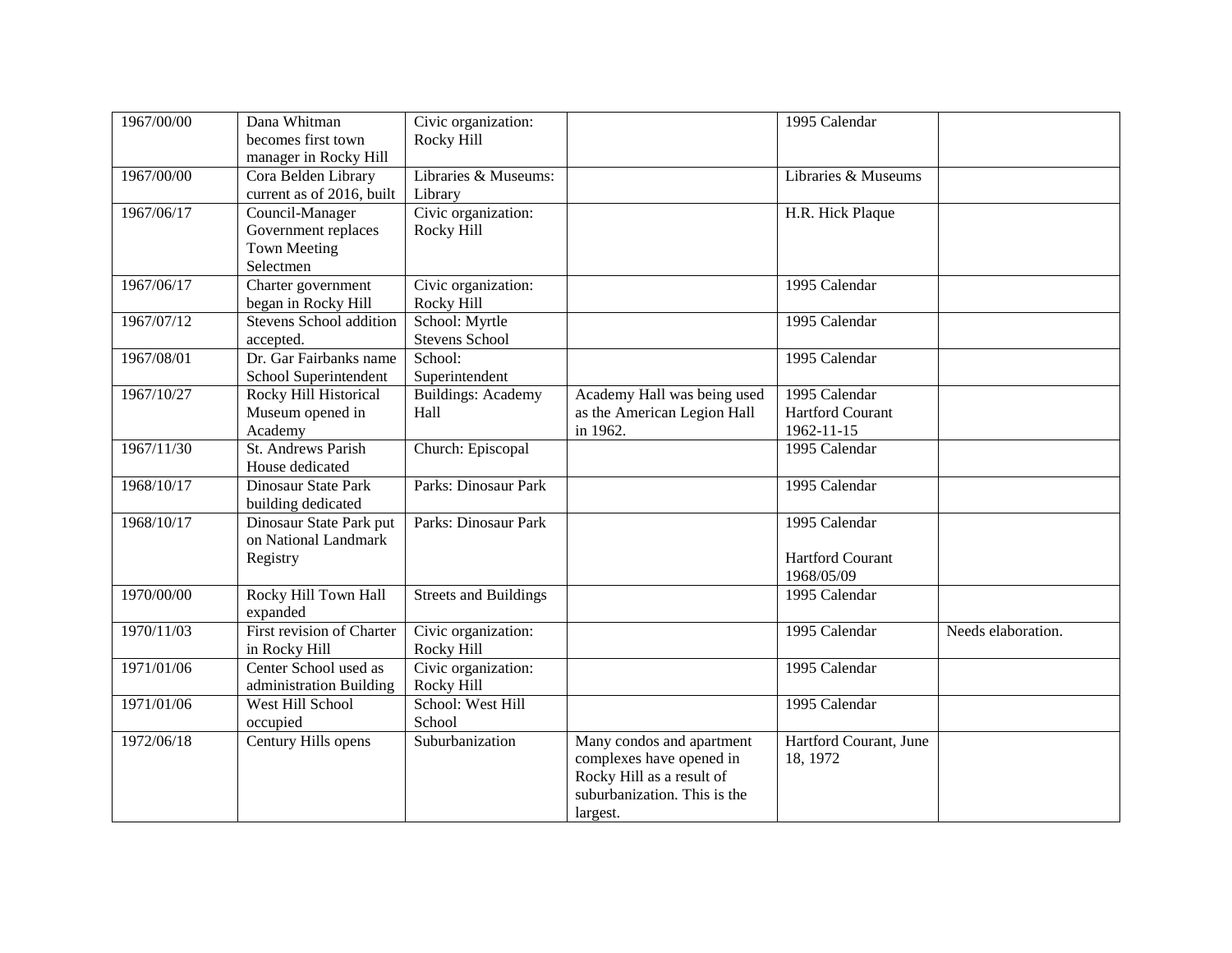| 1974/05/30 | Rocky Hill<br><b>Bicentennial Flag</b><br>adopted.             | Civic organization:<br>Rocky Hill       |                                                                                                                                                            | 1995 Calendar                         |                                                                     |
|------------|----------------------------------------------------------------|-----------------------------------------|------------------------------------------------------------------------------------------------------------------------------------------------------------|---------------------------------------|---------------------------------------------------------------------|
| 1974/06/04 | Ferry named State<br>Historical Landmark                       | Maritime: Ferry                         |                                                                                                                                                            | 1997                                  |                                                                     |
| 1975/04/12 | <b>Local Ferry Post makes</b><br>initial crossing.             | Maritime: Ferry                         | In 1975 the Ferry provided a<br>10 cent stamp for mail to<br>commemorate its 320 <sup>th</sup><br>anniversary; Sort of a collector<br>thing.               | 1995 Calendar                         |                                                                     |
| 1976/00/00 | <b>Stevens School</b><br>gymnasium approved<br>by school board | School: Myrtle<br><b>Stevens School</b> |                                                                                                                                                            | 1995 Calendar                         |                                                                     |
| 1976/02/24 | Weather endangers<br>dinosaur tracks                           | Parks: Dinosaur Park                    | Freezing and thawing was<br>causing dinosaur tracks to<br>crumble. Tracks buried to<br>protect them; dome to be built.                                     | <b>Hartford Courant</b><br>1976/02/24 |                                                                     |
| 1976/06/26 | <b>Bicentennial Day</b><br>celebration begins                  | Civic organization:<br>Rocky Hill       |                                                                                                                                                            | 1995 Calendar                         |                                                                     |
| 1977/11/00 | Workers strike at the<br>foundry                               | <b>Business: Foundry</b>                | Worker claimed foundry was<br>obstructing union<br>organization; foundry closed<br>charging the union had<br>threatened and committed acts<br>of violence. | <b>Hartford Courant</b><br>1977/12/09 |                                                                     |
| 1977/12/01 | Foundry closed due to<br>union violence                        | <b>Business: Foundry</b>                | Many acts of violence against<br>non-union workers reported in<br>Courant.                                                                                 | <b>Hartford Courant</b><br>1977/12/01 |                                                                     |
| 1979/00/00 | Dome completed at<br>Dinosaur State Park<br>building           | Parks: Dinosaur Park                    |                                                                                                                                                            | 1995 Calendar                         | The May page of 1995<br>Calendar sets opening<br>date as 1978/05/15 |
| 1979/10/00 | <b>Union Certification</b><br>battled goes to court.           | <b>Business: Foundry</b>                |                                                                                                                                                            | <b>Hartford Courant</b><br>1979/10/24 |                                                                     |
| 1980/00/00 | Rocky Hill population<br>$= 14,559$ per U.S.<br>Census         | Population                              |                                                                                                                                                            | 1995 Calendar                         |                                                                     |
| 1981/10/25 | New Rocky Hill High<br>School dedicated and<br>occupied        | School: High School                     |                                                                                                                                                            | 1995 Calendar                         |                                                                     |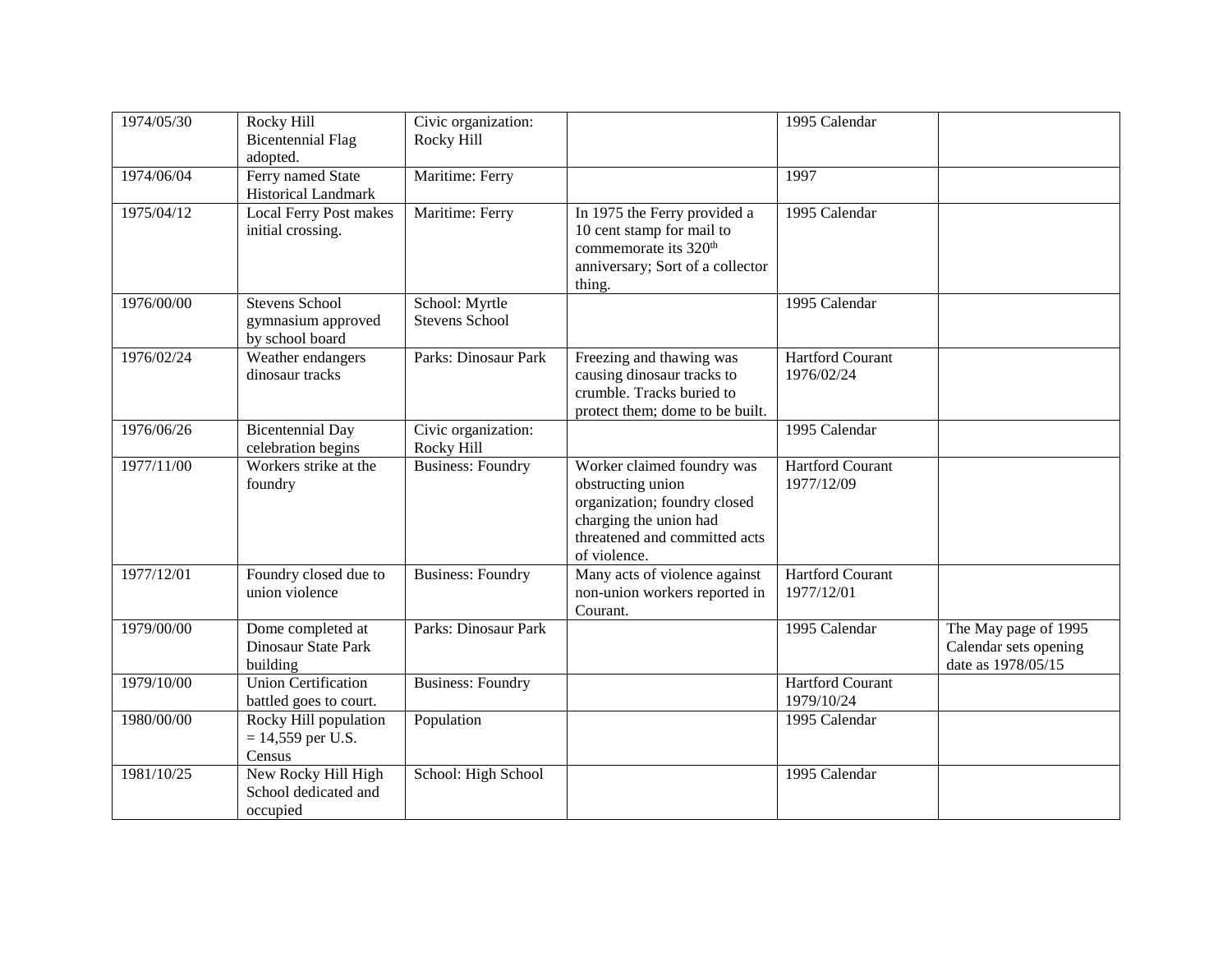| 1982/09/28 | Stevens School gym                                               | School: Myrtle                    |                                                                                             | 1995 Calendar                         |                                                |
|------------|------------------------------------------------------------------|-----------------------------------|---------------------------------------------------------------------------------------------|---------------------------------------|------------------------------------------------|
|            | dedicated to A.                                                  | <b>Stevens School</b>             |                                                                                             |                                       |                                                |
|            | Morganti                                                         |                                   |                                                                                             |                                       |                                                |
| 1983/06/04 | <b>Foundry Shut Down</b>                                         | <b>Business: Foundry</b>          | Shut down due to effects of<br>labor problems, pollution, and<br>lack of demand for foundry | Hartford Courant<br>1983/06/04        |                                                |
|            |                                                                  |                                   | products.                                                                                   |                                       |                                                |
| 1983/06/16 | New Rocky Hill High<br>School completed                          | School: High School               |                                                                                             | 1995 Calendar                         |                                                |
| 1985/00/00 | Permanent building<br>dedicated at Dinosaur                      | Parks: Dinosaur Park              | Building to include 100 seat<br>auditorium, a class room area,                              | 1995 Calendar                         |                                                |
|            | <b>State Park</b>                                                |                                   | and an exhibit workshop.                                                                    | <b>Hartford Courant</b><br>1980/02/17 |                                                |
| 1985/11/05 | Charter revised for 2 <sup>nd</sup><br>time                      | Civic organization:<br>Rocky Hill |                                                                                             | 1995 Calendar                         | Needs elaboration                              |
| 1987/09/06 | <b>Sister Elizabeth Seton</b><br>Church dedicated                | Church: Roman<br>Catholic         |                                                                                             | 1995 Calendar                         |                                                |
| 1987/11/07 | St. James Church<br>Parish Center dedicated                      | Church: Roman<br>Catholic         |                                                                                             | 1995 Calendar                         |                                                |
| 1989/06/11 | High school auditorium<br>dedicated to H.G.<br>Symington         | School: High School               | Harold G. Symington died in<br>July 1988.                                                   | 1995 Calendar                         | Seems to have been a<br>school superintendent. |
| 1989/11/15 | Discussions start on<br>future of foundry site.                  | <b>Business: Foundry</b>          | Discussions are still going on<br>as of 2016.                                               | <b>Hartford Courant</b><br>1989/11/15 |                                                |
| 1989/12/07 | Charter revised for 3rd<br>time                                  | Civic organization:<br>Rocky Hill |                                                                                             | 1995 Calendar                         |                                                |
| 1990/00/00 | Rocky Hill population<br>$= 16, 417$                             | Population                        |                                                                                             | 1995 Calendar                         |                                                |
| 1990/05/23 | O .Paul Shew becomes<br>2 <sup>nd</sup> Manager of Rocky<br>Hill | Civic organization:<br>Rocky Hill |                                                                                             | 1995 Calendar                         |                                                |
| 1991/00/00 | Gulf War                                                         | War: 1991 Gulf War                | There is a monument on<br>Division Green                                                    | 1995 Calendar                         |                                                |
| 1991/05/20 | Marriott Hotel opens                                             | <b>Business:</b> Lodging          |                                                                                             | 1995 Calendar                         |                                                |
| 1991/10/06 | <b>Community Center</b><br>dedicated                             | <b>Streets and Buildings</b>      |                                                                                             | 1995 Calendar                         |                                                |
| 1993/03/12 | Blizzard drops 13<br>inches of snow,<br>barometer at 28.47       | Weather                           |                                                                                             | 1995 Calendar                         |                                                |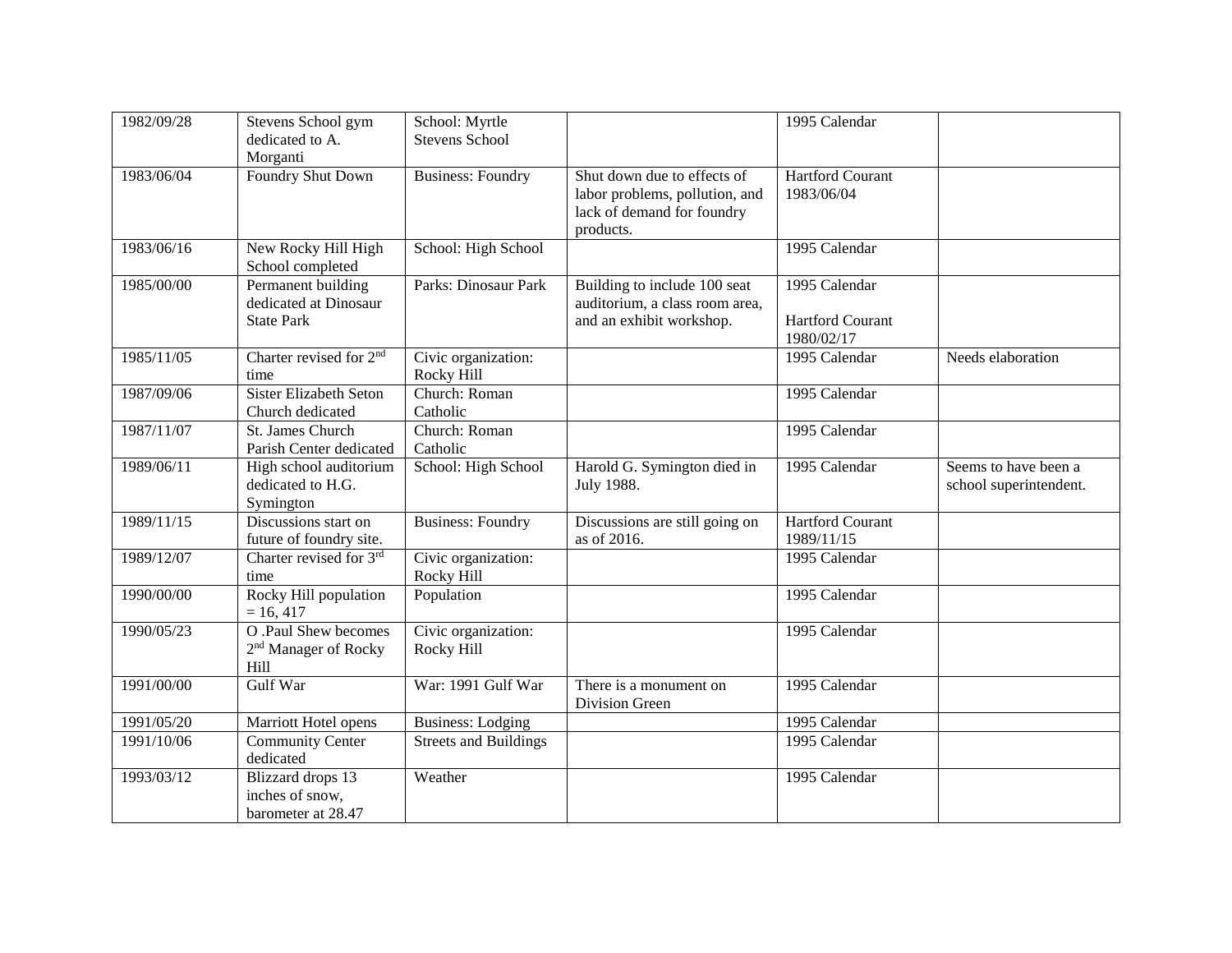| 1994/10/00 circa | Railroad clear as                   | Parks: Railroad right-    |                                                      | Hartford Courant:       |                         |
|------------------|-------------------------------------|---------------------------|------------------------------------------------------|-------------------------|-------------------------|
|                  | hiking/cross country                | of-way                    |                                                      | various articles        |                         |
|                  | skiing trail                        |                           |                                                      |                         |                         |
| 2000/00/00       | Rocky Hill population               | Population                |                                                      | www.rockyhillct.gov/    |                         |
|                  | $= 17,966$                          |                           |                                                      |                         |                         |
| 2002/00/00       | Land in Dividend                    | <b>Business: Dividend</b> |                                                      | June Cook paper         |                         |
|                  | protected from                      |                           |                                                      | posted on RHHS          |                         |
|                  | development                         |                           |                                                      | website.                |                         |
| 2002/08/15       | Ames Department                     | <b>Business: Trade</b>    | The company's headquarters                           | Hartford Courant,       |                         |
|                  | Stores closes                       |                           | was on the east side of Main                         | August 15, 2002         |                         |
|                  |                                     |                           | St. with an additional entrance                      |                         |                         |
|                  |                                     |                           | on Pratt St.                                         |                         |                         |
|                  |                                     |                           |                                                      |                         |                         |
|                  |                                     |                           | This large complex was still<br>empty in 2017 and is |                         |                         |
|                  |                                     |                           | considered an eyesore.                               |                         |                         |
|                  |                                     |                           |                                                      |                         |                         |
|                  |                                     |                           | There is a proposal to tuen the                      |                         |                         |
|                  |                                     |                           | the site into mixed use                              |                         |                         |
|                  |                                     |                           | commercial and housing.                              |                         |                         |
| 2006/11/24       | <b>WFSB Channel 3</b>               | <b>Business: Media</b>    | WFBS is one of the town's                            | <b>Hartford Courant</b> |                         |
|                  | moves to Rocky Hill                 |                           | largest employers and frequent                       | 2006/11/24              |                         |
|                  |                                     |                           | mention of the tow during                            |                         |                         |
|                  |                                     |                           | news broadcasts give the town                        |                         |                         |
|                  |                                     |                           | high visibility.                                     |                         |                         |
| 2007/07/20       | Rocky Hill ranked 35                | Town Image                |                                                      | Money Magazine July     |                         |
|                  | on Money Magazine's                 |                           |                                                      | 20, 2007                |                         |
|                  | 100 Best Places to Live             |                           |                                                      |                         |                         |
|                  | in America                          |                           |                                                      |                         |                         |
| 2010/00/00       | Rocky Hill Racial                   | Diversity                 |                                                      | http://www.city-        | Ethnic identity is used |
|                  | Demographics                        |                           |                                                      | data.com/city/Rocky-    | rather than nation of   |
|                  | Published                           |                           |                                                      | Hill-Connecticut.html   | origin                  |
|                  |                                     |                           |                                                      |                         |                         |
| 2010/00/00       | Rocky Hill population<br>$= 19,709$ | Population                |                                                      | www.rockyhillct.gov/    |                         |
| 2012/00/00       | <b>State Health Lab Opens</b>       | State of Connecticut      | Facilities for biological,                           |                         |                         |
|                  |                                     |                           | environmental chemistry and                          |                         |                         |
|                  |                                     |                           | biohazard testing, along with                        |                         |                         |
|                  |                                     |                           | administrative and scientific                        |                         |                         |
|                  |                                     |                           | support services.                                    |                         |                         |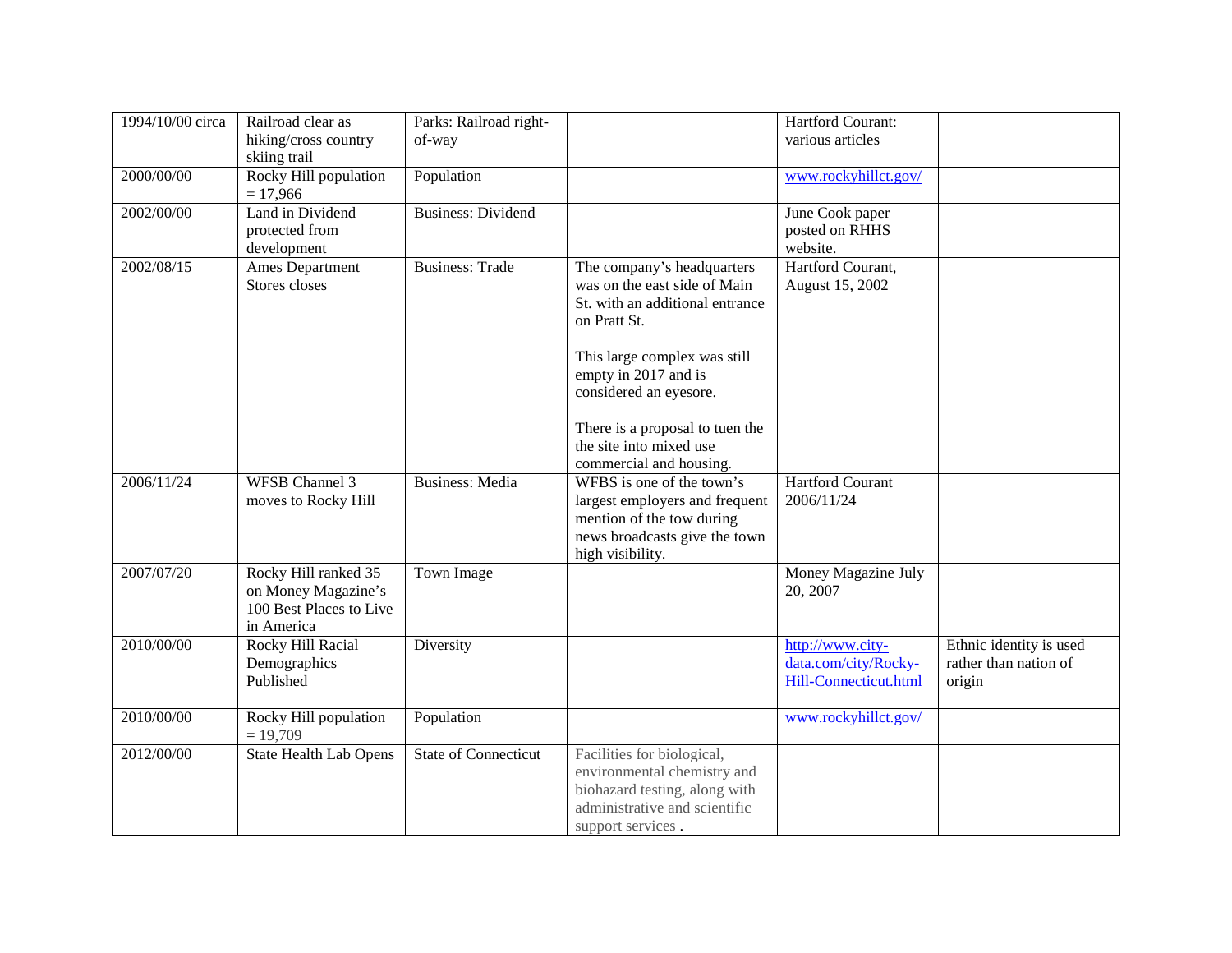|            |                                                                                                          |                              | The construction of this<br>facility was controversial due<br>to health concerns and in-<br>fighting over the rewarding of<br>contracts                                                                                                                                                                                                                                                                                                                                                                                                                                                                                                                 |                                               |  |
|------------|----------------------------------------------------------------------------------------------------------|------------------------------|---------------------------------------------------------------------------------------------------------------------------------------------------------------------------------------------------------------------------------------------------------------------------------------------------------------------------------------------------------------------------------------------------------------------------------------------------------------------------------------------------------------------------------------------------------------------------------------------------------------------------------------------------------|-----------------------------------------------|--|
| 2012/00/00 | <b>Five Corners</b><br>reconfigured                                                                      | <b>Streets and Buildings</b> | <b>Originally Center Street was</b><br>just a path behind E.F.<br>Belden's store. It ran between<br>Church Street and Old Main<br>Street. After the fire of 1921<br>which destroyed the E.F.<br>Belden store and several other<br>buildings and cleared the land,<br>it was made into a street.<br>In the 2012 street<br>reconfiguration, Center Street<br>was incorporated into Church<br>Street and the name Center<br>Street was eliminated. The<br>intersection where Church<br><b>Street met Five Corners was</b><br>closed off and made a small<br>park. The Church Street<br>Extension now run a few yards<br>from Church Street to the<br>park. | Rocky Hill Street<br>Names - RHHS             |  |
| 2012/06/02 | Dividend Ponds and<br>Archaeological District<br>opens as part of the<br>Rocky Hill town park<br>system. | <b>Business: Dividend</b>    |                                                                                                                                                                                                                                                                                                                                                                                                                                                                                                                                                                                                                                                         | June Cook paper<br>posted on RHHS<br>website. |  |
| 2016/02/20 | Foundry Developed                                                                                        | <b>Business: Foundry</b>     | Condos, shops, Tulisano Park                                                                                                                                                                                                                                                                                                                                                                                                                                                                                                                                                                                                                            | Hartford Courant, Feb.<br>20, 2016            |  |
| 2016/06/16 | Land behind<br>Cumberland Inn<br>approved for<br>condominiums                                            | Suburbanization              |                                                                                                                                                                                                                                                                                                                                                                                                                                                                                                                                                                                                                                                         | Hartford Courant, June<br>16, 2016            |  |